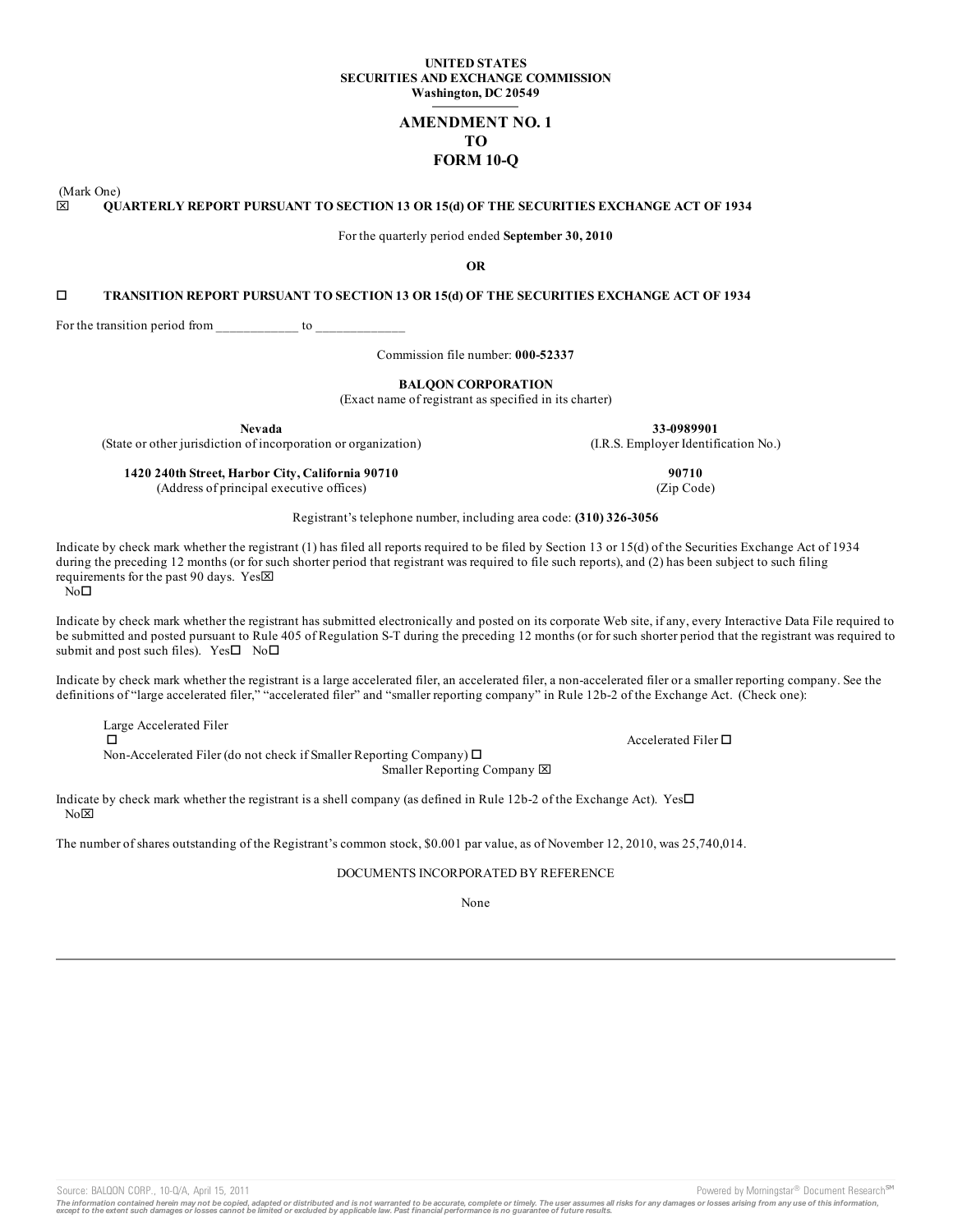#### **EXPLANATORY NOTE**

The purpose of this Amendment No. 1 to Form 10-Q ("Amendment") is to amend our initial filing of a Quarterly Report on Form 10-Q for the quarterly period ended September 30, 2010, filed with the Securities and Exchange Commission ("SEC") on November 15, 2010 (the "Initial Filing"). Defined terms used in this Amendment but not defined herein have the meanings ascribed to them in the Initial Filing.

On March 29, 2011, our management concluded that an accounting error had been made in our historical financial statements in relation to the value of a recorded derivative liability in connection with a private offering of our securities and the recording of the associated offering costs. As a result, our financial statements for the quarterly period ended September 30, 2010 must be restated (the "Restatement"). In light of the Restatement, the financial statements and other financial information included in the Initial Filing are being restated in this Amendment.

Unless specified, the disclosures provided in this document have not been updated for more current information. Therefore, this Amendment should be read in conjunction with our other filings made with the SEC subsequent to the date of the Initial Filing.

### **CAUTIONARY STATEMENT**

All statements included or incorporated by reference in this Amendment No. 1 to Form 10-Q, other than statements or characterizations of historical fact, are forward-looking statements. Examples of forward-looking statements include, but are not limited to, statements concerning projected net sales, costs and expenses and gross margins; our accounting estimates, assumptions and judgments; the demand for our products; the competitive nature of and anticipated growth in our industries; and our prospective needs for additional capital. These forward-looking statements are based on our current expectations, estimates, approximations and projections about our industries and business, management's beliefs, and certain assumptions made by us, all of which are subject to change. Forward-looking statements can often be identified by words such as "anticipates," "expects," "intends," "plans," "predicts," "believes," "seeks," "estimates," "may," "will," "should," "would," "could," "potential," "continue," "ongoing," similar expressions, and variations or negatives of these words. These statements are not guarantees of future performance and are subject to risks, uncertainties and assumptions that are difficult to predict. Therefore, our actual results could differ materially and adversely from those expressed in any forward-looking statements as a result of various factors, some of which are listed under "Risk Factors" in Part II, Item 1A of this Report. These forward-looking statements speak only as of the date of this Report. We undertake no obligation to revise or update publicly any forward-looking statement for any reason, except as otherwise required by law.

The information contained herein may not be copied, adapted or distributed and is not warranted to be accurate, complete or timely. The user assumes all risks for any damages or losses arising from any use of this informat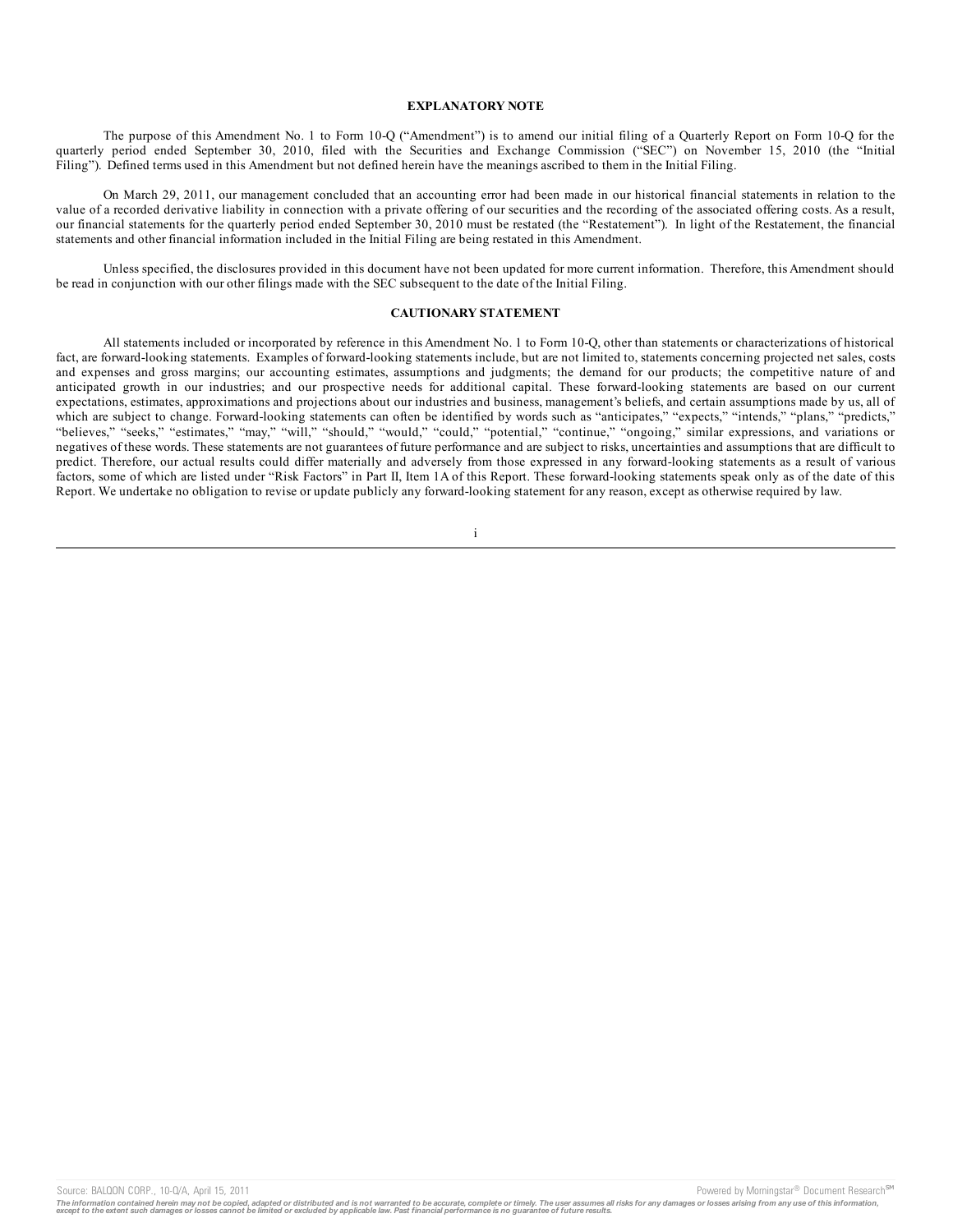# **BALQON CORPORATION QUARTERLY REPORT ON FORM 10-Q**

# **TABLE OF CONTENTS**

## PART I FINANCIAL INFORMATION

|          |                                                                                      | Page |
|----------|--------------------------------------------------------------------------------------|------|
| ITEM 1.  | Condensed Financial Statements                                                       |      |
| ITEM 2.  | Management's Discussion and Analysis of Financial Condition and Results of Operation | 27   |
| ITEM 3.  | Quantitative and Qualitative Disclosures about Market Risk                           | 41   |
| ITEM 4.  | Controls and Procedures                                                              | 41   |
| ITEM 1.  | Legal Proceedings                                                                    | 43   |
| ITEM 1A. | Risk Factors                                                                         | 43   |
| ITEM 2.  | Unregistered Sales of Equity Securities and Use of Proceeds                          | 43   |
| ITEM 3.  | Defaults Upon Senior Securities                                                      | 43   |
| ITEM 4.  | (Removed and Reserved)                                                               | 44   |
| ITEM 5.  | Other Information                                                                    | 44   |
| ITEM 6.  | Exhibits                                                                             | 44   |
|          |                                                                                      |      |

ii

Source: BALQON CORP., 10-Q/A, April 15, 2011 **Powered by Morningstar®** Document Research SM

The information contained herein may not be copied, adapted or distributed and is not warranted to be accurate, complete or timely. The user assumes all risks for any damages or losses arising from any use of this informat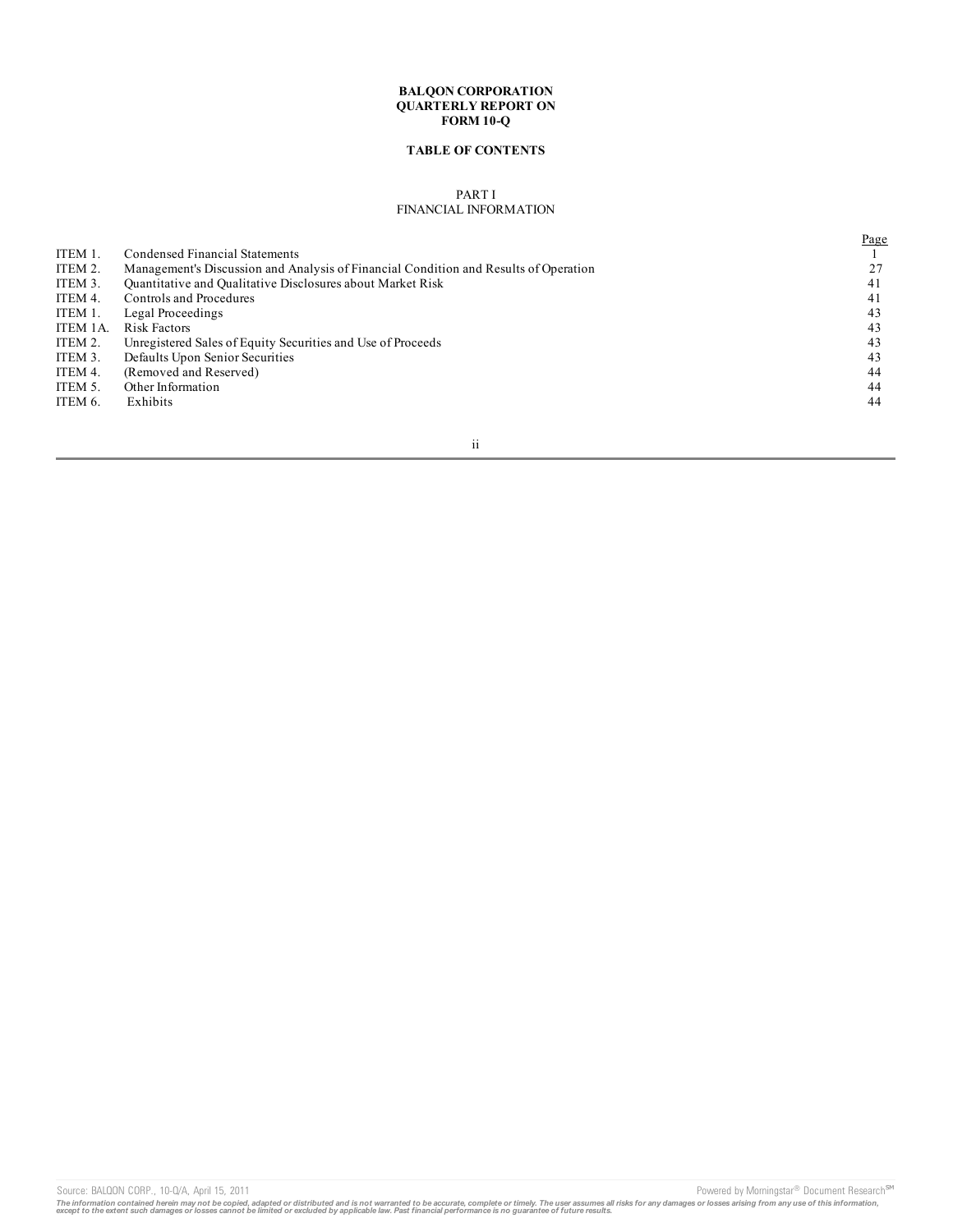# **PART I**

# **ITEM 1. Condensed Financial Statements**

## **BALQON CORPORATION CONDENSED BALANCE SHEETS**

|                                                                                                                                                  | September 30,<br>2010<br>(Unaudited)<br>(As Restated) | December 31,<br>2009 |              |  |
|--------------------------------------------------------------------------------------------------------------------------------------------------|-------------------------------------------------------|----------------------|--------------|--|
| <b>ASSETS</b>                                                                                                                                    |                                                       |                      |              |  |
| Current assets                                                                                                                                   |                                                       |                      |              |  |
| Cash and cash equivalents                                                                                                                        | $\mathbb{S}$<br>33,373                                | $\mathbb{S}$         | 118,635      |  |
| Accounts receivable                                                                                                                              | 333,404                                               |                      | 167,925      |  |
| Costs and estimated earnings in excess of billings on uncompleted contracts                                                                      | 34,224                                                |                      |              |  |
| Inventories                                                                                                                                      | 1,084,479                                             |                      | 1,002,748    |  |
| Prepaid expenses                                                                                                                                 | 47,993                                                |                      | 53,382       |  |
| Total current assets                                                                                                                             | 1,533,473                                             |                      | 1,342,690    |  |
| Property and equipment, net                                                                                                                      | 70.040                                                |                      | 122,251      |  |
| Other assets:                                                                                                                                    |                                                       |                      |              |  |
| Deposits                                                                                                                                         | 14,400                                                |                      | 14,400       |  |
| Trade secrets, net                                                                                                                               | 62,324                                                |                      | 109,063      |  |
| Goodwill                                                                                                                                         | 166,500                                               |                      | 166,500      |  |
| Total assets                                                                                                                                     | \$<br>1,846,737                                       | \$                   | 1,754,904    |  |
|                                                                                                                                                  |                                                       |                      |              |  |
| <b>LIABILITIES AND SHAREHOLDERS' DEFICIENCY</b>                                                                                                  |                                                       |                      |              |  |
| Current liabilities                                                                                                                              |                                                       |                      |              |  |
| Accounts payable and accrued expenses                                                                                                            | $\mathbb{S}$<br>1,533,419                             | <sup>S</sup>         | 1,587,388    |  |
| Customer deposit                                                                                                                                 | 1,159,601                                             |                      | 1,159,601    |  |
| Loan payable, Bridge Bank                                                                                                                        | 219,463                                               |                      | 128,150      |  |
| Notes payable to related parties<br>Advances from shareholder                                                                                    | 25,000                                                |                      | 25,000       |  |
|                                                                                                                                                  | 5,018                                                 |                      | 5,018        |  |
| Derivative Liability                                                                                                                             | 713,018                                               |                      |              |  |
| Billings in excess of costs and estimated earnings                                                                                               |                                                       |                      |              |  |
| on uncompleted contracts                                                                                                                         |                                                       |                      | 650          |  |
| Total current liabilities                                                                                                                        | 3,655,519                                             |                      | 2,905,807    |  |
| Convertible notes payable, net of discount                                                                                                       | 852,000                                               |                      | 209,510      |  |
| <b>Total Liabilities</b>                                                                                                                         | 4,507,519                                             |                      | 3,115,317    |  |
| <b>SHAREHOLDERS' DEFICIENCY</b>                                                                                                                  |                                                       |                      |              |  |
| Common stock, \$0.001 par value, 100,000,000 shares authorized,<br>25,733,348 and 25,518,348 shares issued and outstanding on September 30, 2010 |                                                       |                      |              |  |
| and December 31, 2009, respectively                                                                                                              | 25,733                                                |                      | 25,518       |  |
| Additional paid in capital                                                                                                                       | 11,399,676                                            |                      | 9,650,329    |  |
| Accumulated deficit                                                                                                                              | (14,086,191)                                          |                      | (11,036,260) |  |
| Total shareholders' deficiency                                                                                                                   | (2,660,782)                                           |                      | (1,360,413)  |  |
| Total liabilities and shareholders' deficiency                                                                                                   | 1,846,737<br>\$                                       | S                    | 1,754,904    |  |
|                                                                                                                                                  |                                                       |                      |              |  |

The accompanying notes are an integral part of these condensed financial statements.

## 1

Source: BALQON CORP., 10-Q/A, April 15, 2011 **Powered by Morningstar®** Document Research SM

The information contained herein may not be copied, adapted or distributed and is not warranted to be accurate, complete or timely. The user assumes all risks for any damages or losses arising from any use of this informat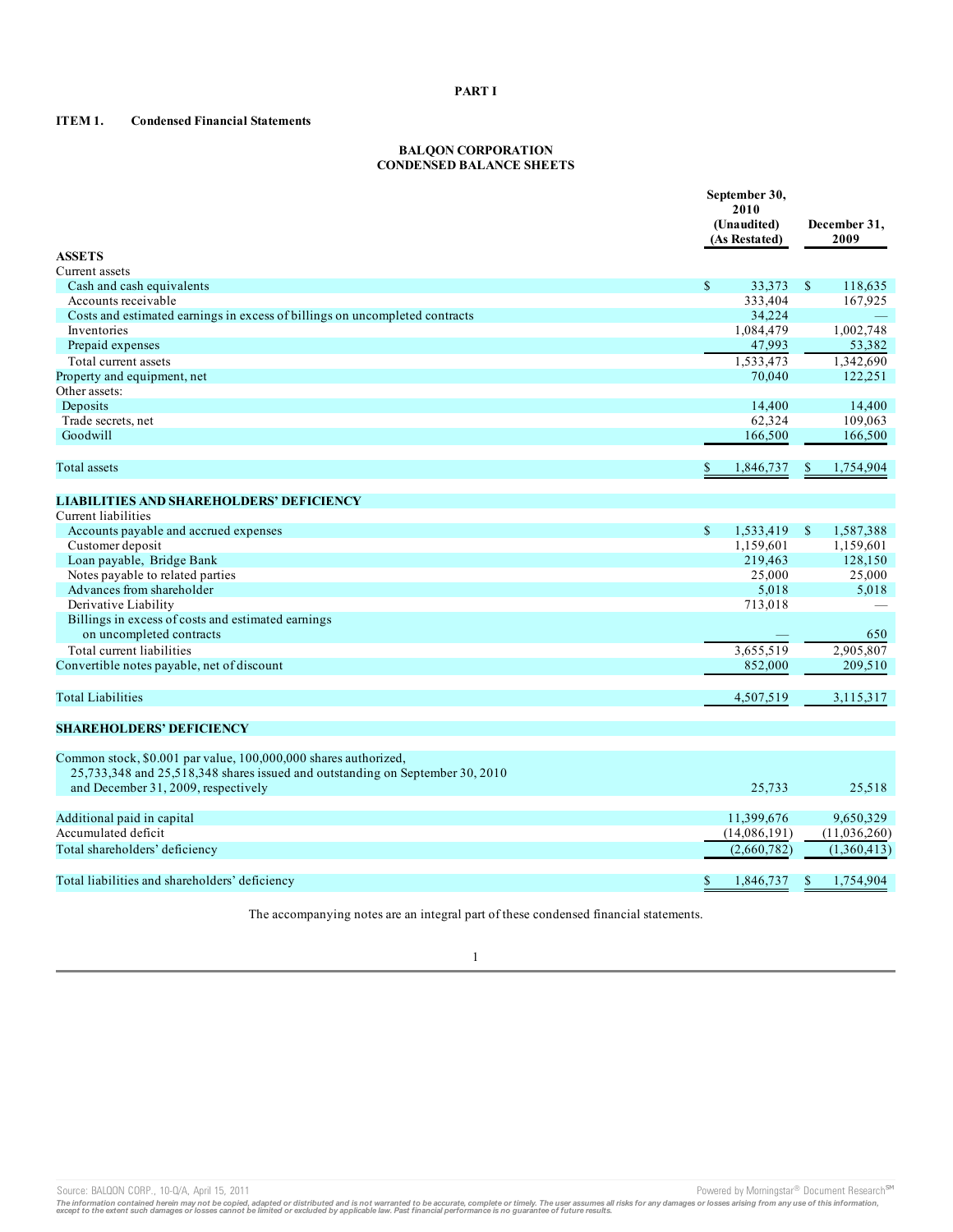### **BALQON CORPORATION CONDENSED STATEMENTS OF OPERATIONS FOR THE THREE AND NINE MONTHS ENDED SEPTEMBER 30, 2010 AND 2009 (Unaudited)**

|                                                        | <b>Three Months Ended</b><br>September 30, |     |            | <b>Nine Months Ended</b><br>September 30, |                       |    |             |  |
|--------------------------------------------------------|--------------------------------------------|-----|------------|-------------------------------------------|-----------------------|----|-------------|--|
|                                                        | 2010<br>(As Restated)                      |     | 2009       |                                           | 2010<br>(As Restated) |    | 2009        |  |
| <b>REVENUES</b>                                        | 122,311                                    | \$. | 780,158    |                                           | 664,729               | S. | 3,055,958   |  |
| <b>COST OF REVENUES</b>                                | 113,275                                    |     | 656,088    |                                           | 609,876               |    | 2,849,777   |  |
| <b>GROSS PROFIT</b>                                    | 9,036                                      |     | 124,070    |                                           | 54,853                |    | 206,181     |  |
| <b>OPERATING EXPENSES:</b>                             |                                            |     |            |                                           |                       |    |             |  |
| General and administrative                             | 482,008                                    |     | 557,166    |                                           | 1,646,975             |    | 1,782,451   |  |
| Research and development                               | 63,690                                     |     | 34,615     |                                           | 187,808               |    | 132,579     |  |
| Depreciation and amortization                          | 30,276                                     |     | 23,638     |                                           | 105,311               |    | 70,514      |  |
| Total operating expenses                               | 575,974                                    |     | 615,419    |                                           | 1,940,094             |    | 1,985,544   |  |
| Loss from operations                                   | (566, 938)                                 |     | (491, 349) |                                           | (1,885,241)           |    | (1,779,363) |  |
| Other expenses:                                        |                                            |     |            |                                           |                       |    |             |  |
| Private placement costs                                | (359,904)                                  |     |            |                                           | (359, 904)            |    |             |  |
| Change in fair value of derivative liability           | 58,636                                     |     |            |                                           | 58,636                |    |             |  |
| Interest expense                                       | (391, 354)                                 |     | (125,350)  |                                           | (863, 422)            |    | (197,908)   |  |
| <b>NET LOSS</b>                                        | (1,259,560)                                |     | (616, 699) |                                           | (3,049,931)           |    | (1,977,271) |  |
| Net loss per share-basic and diluted                   | (0.05)                                     |     | (0.02)     |                                           | (0.12)                |    | (0.08)      |  |
| Weighted average shares outstanding, basic and diluted | 25,733,348                                 |     | 25,518,348 |                                           | 25,703,256            |    | 25,518,348  |  |

The accompanying notes are an integral part of these condensed financial statements.

2

Source: BALQON CORP., 10-Q/A, April 15, 2011 **Powered by Morningstar®** Document Research SM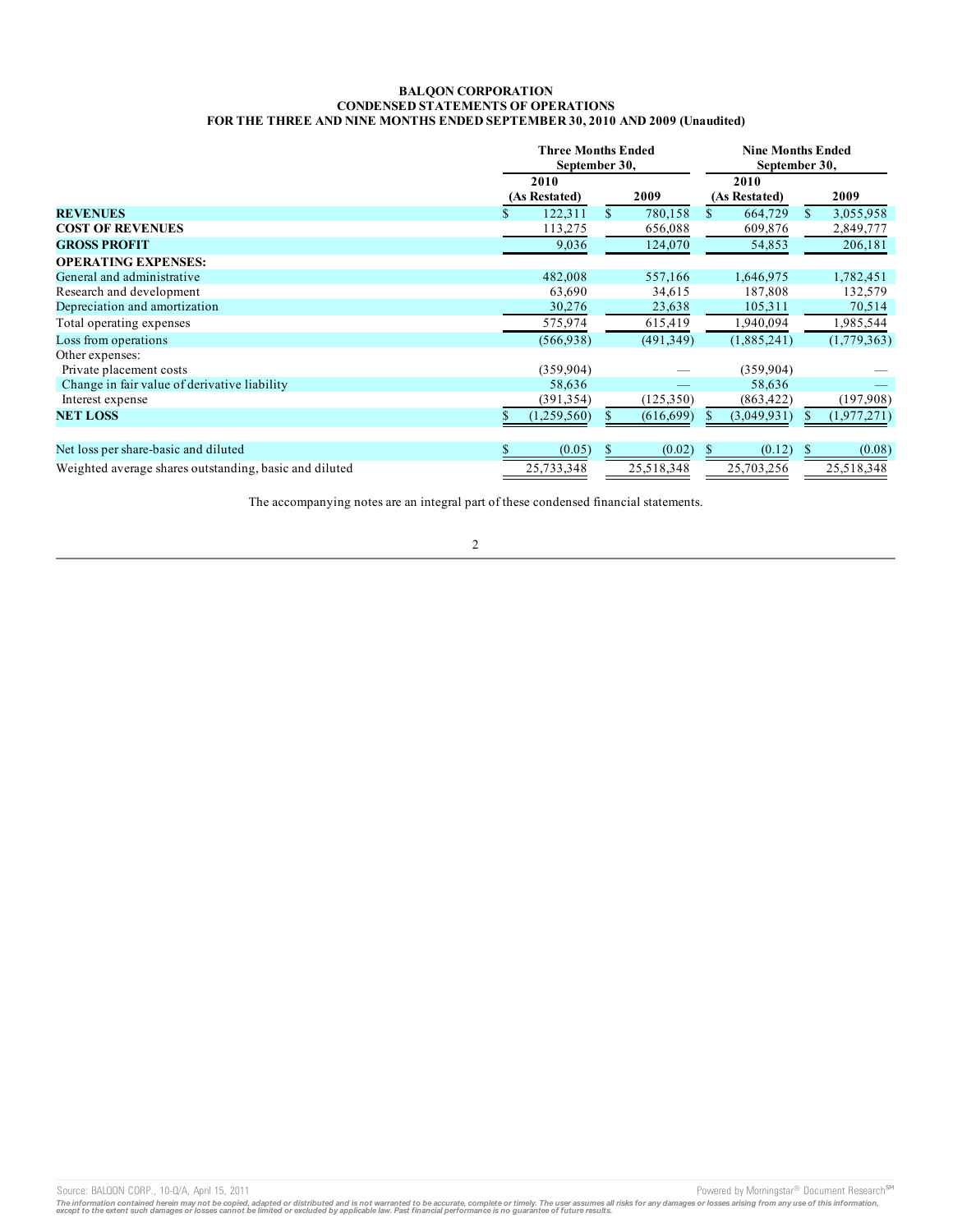## **BALQON CORPORATION CONDENSED STATEMENT OF SHAREHOLDERS' DEFICIENCY FOR THE NINE MONTHS ENDED SEPTEMBER 30, 2010 (Unaudited) (As Restated)**

|                                             |            | Common Stock,<br>\$0.001 Par Value |        | <b>Additional</b><br>Paid in |           | Accumulated    |  |             |
|---------------------------------------------|------------|------------------------------------|--------|------------------------------|-----------|----------------|--|-------------|
|                                             | Number     |                                    | Amount |                              | Capital   | Deficit        |  | Total       |
| Balance, December 31, 2009                  | 25,518,348 | ж                                  | 25.518 |                              | 9.650.329 | (11, 036, 260) |  | (1,360,413) |
| Fair value of shares granted for services   | 200,000    |                                    | 200    |                              | 207,800   |                |  | 208,000     |
| Fair value of warrants granted for services |            |                                    |        |                              | 26,562    |                |  | 26,562      |
| Fair value of beneficial conversion feature |            |                                    |        |                              |           |                |  |             |
| and warrants issued with convertible notes  |            |                                    |        |                              | 1.500.000 |                |  | 1,500,000   |
| Conversion of notes into common shares      | 15,000     |                                    | 15     |                              | 14.985    |                |  | 15,000      |
| Net loss                                    |            |                                    |        |                              |           | (3,049,931)    |  | (3,049,931) |
| Balance, September 30, 2010                 | 25,733,348 |                                    | 25.733 |                              | 1.399.676 | (14,086,191)   |  | (2,660,782) |

The accompanying notes are an integral part of these condensed financial statements.

Source: BALQON CORP., 10-Q/A, April 15, 2011 **Powered by Morningstar®** Document Research SM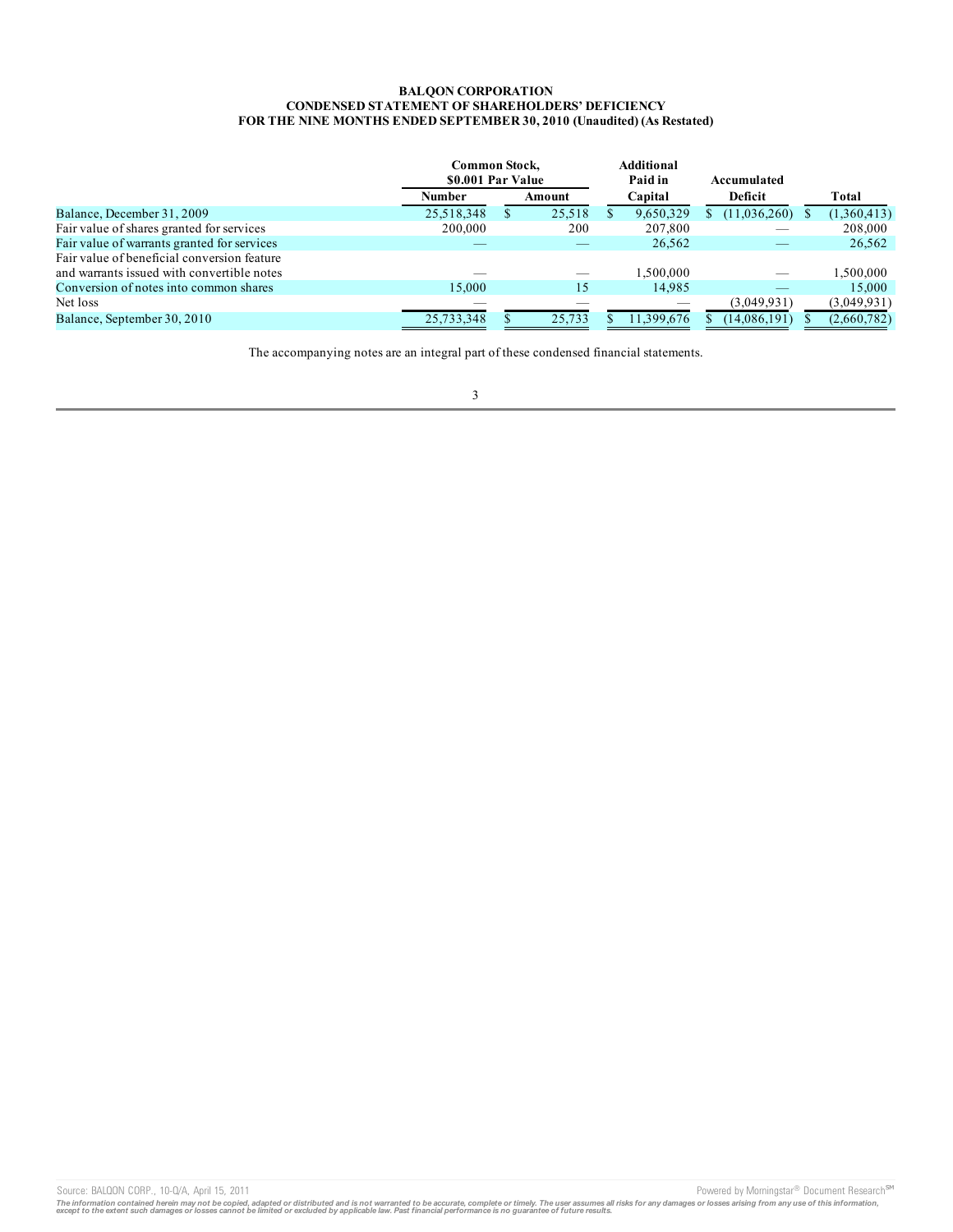#### **BALQON CORPORATION CONDENSED STATEMENTS OF CASH FLOWS FOR THE NINE MONTHS ENDED SEPTEMBER 30, 2010 AND 2009 (Unaudited)**

|                                                                                        | <b>Nine Months Ended</b><br>September 30. |                 |  |  |
|----------------------------------------------------------------------------------------|-------------------------------------------|-----------------|--|--|
|                                                                                        | 2010                                      |                 |  |  |
|                                                                                        | (As Restated)                             | 2009            |  |  |
| Cash flow from operating activities:                                                   |                                           |                 |  |  |
| Net loss                                                                               | $\mathbb{S}$<br>$(3,049,931)$ \$          | (1,977,271)     |  |  |
| Adjustments to reconcile net loss to net cash used in operating activities:            |                                           |                 |  |  |
| Depreciation and amortization                                                          | 105,311                                   | 70,514          |  |  |
| Fair value of common stock granted for services                                        | 208,000                                   |                 |  |  |
| Fair value of warrants granted for services                                            | 26,562<br>359,904                         |                 |  |  |
| Cost of private placement<br>Change in fair value of derivative                        |                                           |                 |  |  |
| Amortization of note discount                                                          | (58, 636)                                 | 120,907         |  |  |
| Changes in operating assets and liabilities:                                           | 657,490                                   |                 |  |  |
| Accounts receivable                                                                    | (165, 481)                                | (797, 546)      |  |  |
| Customer advance                                                                       |                                           | 1,159,601       |  |  |
| Costs and estimated earnings in excess of billings on uncompleted contracts            | (34, 224)                                 |                 |  |  |
| Inventories                                                                            | (81, 731)                                 | 111,913         |  |  |
| Prepaid expenses                                                                       | 5,389                                     | (492)           |  |  |
| Accounts payable and accrued expenses                                                  | (53,968)                                  | (17, 359)       |  |  |
| Billings in excess of costs and estimated earnings on uncompleted contracts            | (650)                                     | 650             |  |  |
| Net cash used in operating activities                                                  | (2,081,965)                               | (1,329,083)     |  |  |
|                                                                                        |                                           |                 |  |  |
| Cash flows from investing activities:                                                  |                                           |                 |  |  |
| Acquisition of furniture, equipment and software                                       | (6,360)                                   | (18,938)        |  |  |
| Refund of Deposit                                                                      |                                           | 15,368          |  |  |
| Net cash used in investing activities                                                  | (6,360)                                   | (3,570)         |  |  |
| Cash flows from financing activities:                                                  |                                           |                 |  |  |
| Proceeds from loan payable, Bridge Bank                                                | 91,313                                    | 256,300         |  |  |
| Payment of notes payable, related parties                                              |                                           | (75, 875)       |  |  |
| Proceeds from issuance of convertible notes                                            | 1,911,750                                 | 1,000,000       |  |  |
| Advances from shareholder                                                              |                                           | (27,081)        |  |  |
| Net cash provided by financing activities                                              | 2,003,063                                 | 1,153,344       |  |  |
|                                                                                        |                                           |                 |  |  |
| Decrease in cash and cash equivalents                                                  | (85,262)                                  | (179,309)       |  |  |
| Cash and cash equivalents, beginning of period                                         | 118,635                                   | 355,615         |  |  |
| Cash and cash equivalents, end of period                                               | $\underline{\$}$<br>33,373                | \$<br>176,306   |  |  |
| Supplemental cash flow information                                                     |                                           |                 |  |  |
| <b>Interest Paid</b>                                                                   | \$<br>223,722                             | \$<br>53,645    |  |  |
| Income taxes Paid                                                                      | \$                                        | $\mathbb S$     |  |  |
| Supplemental schedule of non cash financing and investing activities                   |                                           |                 |  |  |
| Fair value of beneficial conversion feature and warrants issued with convertible notes | \$<br>1,500,000                           | 1,000,000<br>\$ |  |  |
| Derivative Liability arising from issuance of convertible notes and warrants           | \$<br>771,654                             | $\mathbb{S}$    |  |  |
| Conversion of convertible notes into shares of the Company's common stock              | \$<br>15,000                              | $\mathbf S$     |  |  |

The accompanying notes are an integral part of these condensed financial statements.

4

Source: BALQON CORP., 10-Q/A, April 15, 2011<br>The information contained herein may not be copied, adapted or distributed and is not warranted to be accurate, complete or timely. The user assumes all risks for any damages or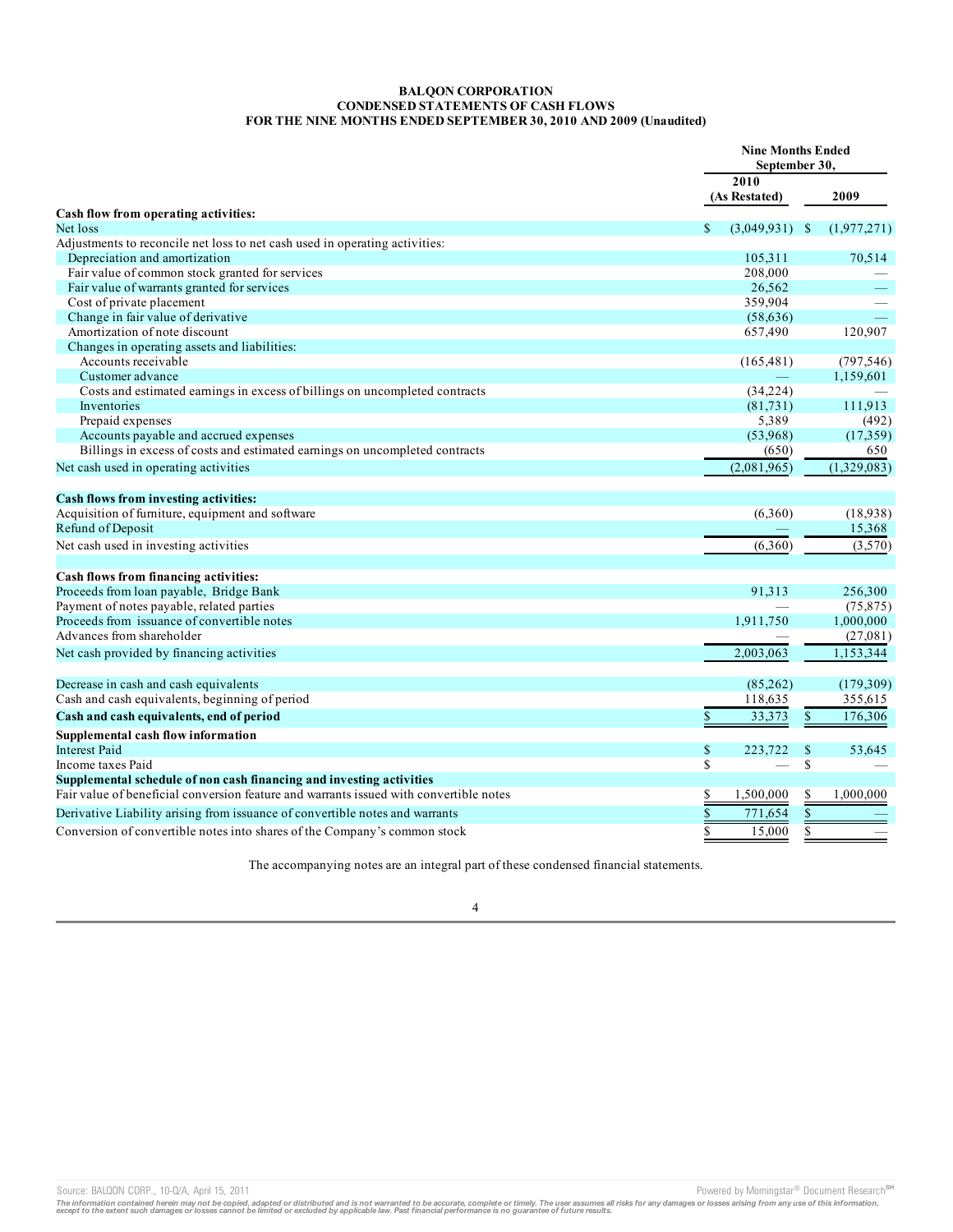# **NOTE 1 – NATURE OF BUSINESS AND SIGNIFICANT ACCOUNTING POLICIES**

### **The Company**

Balqon Corporation, a California corporation ("Balqon California") was incorporated on April 21, 2005 and commenced business operations in 2006. On October 24, 2008, Balqon California completed a merger with BMR Solutions, Inc., a Nevada corporation ("BMR"). Upon the closing, BMR changed its name to Balqon Corporation (the "Company"). The Company develops, assembles and markets heavy-duty electric vehicles, flux vector motor controllers and heavy-duty electric drive systems.

### **Going Concern**

For the nine months ended September 30, 2010, the Company recorded a net loss of \$3,049,931, utilized cash in operations of \$2,081,965, and had a working capital deficit of \$2,122,046 and a shareholders' deficiency of \$14,086,191 as of September 30, 2010. These matters raise substantial doubt about the Company's ability to continue as a going concern. The financial statements do not include any adjustments that might result from this uncertainty. The Company intends to raise funds to finance operations until the Company achieves profitable operations. The Company's capital requirements for the next 12 months, as they relate to the production of its products will continue to be significant. If adequate funds are not available to satisfy either medium or longterm capital requirements, the Company's operations and liquidity could be materially adversely affected and the Company could be forced to cut back its operations. Subsequent to September 30, 2010, the Company raised \$225,000 through the sale of units consisting of convertible promissory notes and warrants (see Note 13).

# **Basis of Presentation of Unaudited Financial Information**

The unaudited financial statements of the Company for the nine months ended September 30, 2010 and 2009 have been prepared in accordance with accounting principles generally accepted in the United States of America ("GAAP") for interim financial information and pursuant to the requirements for reporting on Form 10-Q and Regulation S-K for scaled disclosures for smaller reporting companies. Accordingly, they do not include all the information and footnotes required by accounting principles generally accepted in United States of America for complete financial statements. However, such information reflects all adjustments (consisting solely of normal recurring adjustments), which are, in the opinion of management, necessary for the fair presentation of the financial position and the results of operations. Results shown for interim periods are not necessarily indicative of the results to be obtained for a full fiscal year.

The balance sheet information as of December 31, 2009 was derived from the audited financial statements included in the Company's financial statements as of and for the years ended December 31, 2009 and 2008 to Form 10-K filed with the Securities and Exchange Commission ("SEC") on September 30, 2010. These financial statements should be read in conjunction with that report.

#### **Estimates**

The preparation of financial statements in conformity with GAAP requires management to make estimates and assumptions that affect the reported amounts of assets and liabilities and disclosure of contingent assets and liabilities at the date of the financial statements and the reported amounts of revenue and expenses during the reporting period. Material estimates relate to the recognition of contract revenues and estimated costs to complete contracts in- process and recoverability of reported amounts of long-lived assets. Actual results may differ from those estimates.

5

The information contained herein may not be copied, adapted or distributed and is not warranted to be accurate, complete or timely. The user assumes all risks for any damages or losses arising from any use of this informat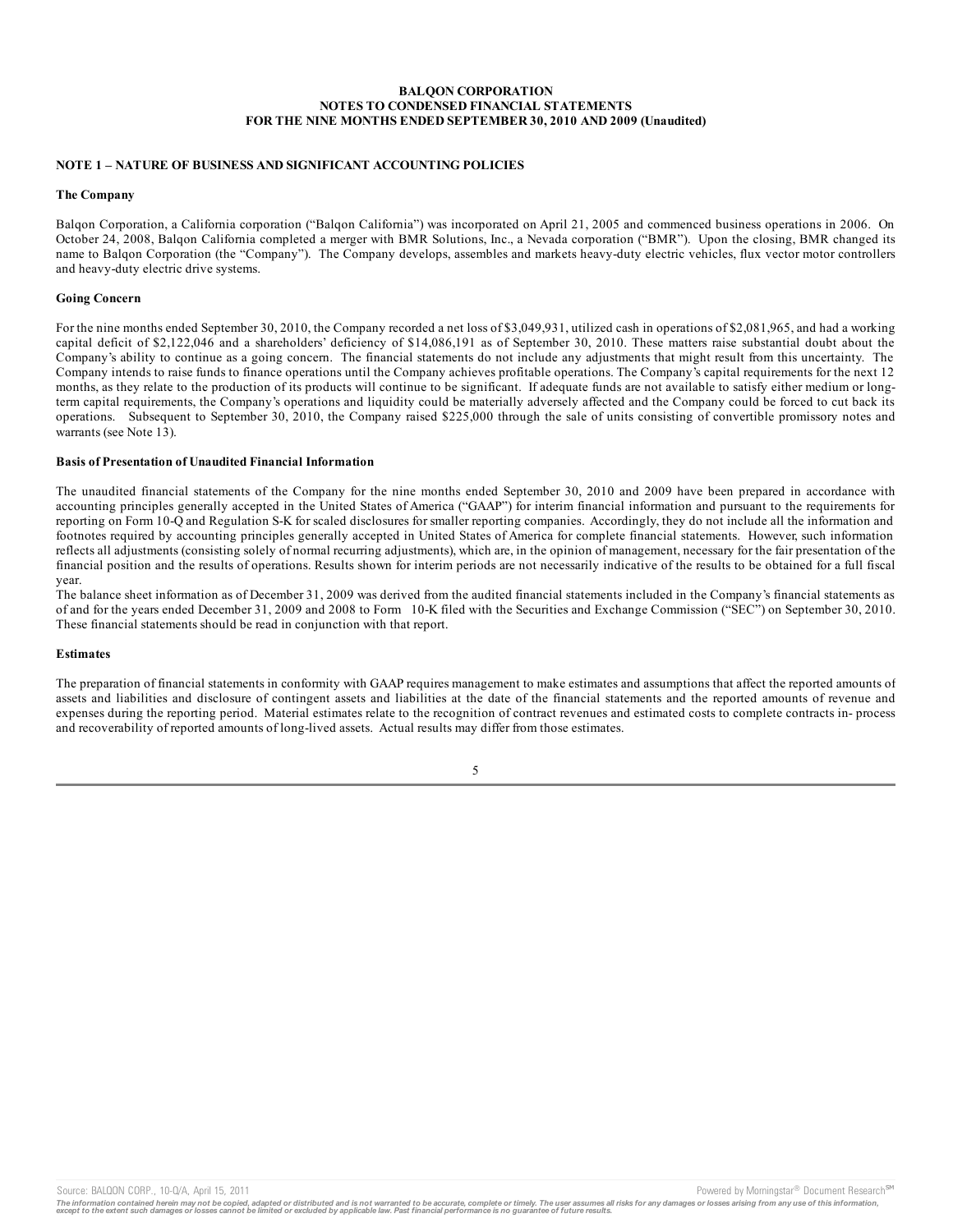# **NOTE 1 – NATURE OF BUSINESS AND SIGNIFICANT ACCOUNTING POLICIES (continued)**

#### **Revenues**

#### *Sales of Production Units and Parts*

The Company recognizes revenue from the sale of completed production units and parts when there is persuasive evidence that an arrangement exists, delivery of the product has occurred and title has passed, the selling price is both fixed and determinable, and collectability is reasonably assured, all of which generally occurs upon shipment of the Company's product or delivery of the product to the destination specified by the customer.

The Company determines whether delivery has occurred based on when title transfers and the risks and rewards of ownership have transferred to the buyer, which usually occurs when the Company places the products with the buyer's carrier. The Company regularly reviews its customers' financial positions to ensure that collectability is reasonably assured. Except for warranties, the Company has no post-sales obligations.

#### *Contract Revenue and Cost Recognition on Prototype Vehicles*

The Company recognizes revenues using the percentage-of-completion method of accounting by relating contract costs incurred to date to the total estimated costs at completion. This method is used because management considers costs to be the best available measure of progress on its contracts. Contract losses are provided for in their entirety in the period that they become known, without regard to the percentage-of-completion. The Company also recognizes as revenues costs associated with claims and unapproved change orders to the extent it is probable that such claims and change orders will result in additional contract revenue, and the amount of such additional revenue can be reliably estimated.

Contract costs include all direct material and labor costs. The asset "costs and estimated earnings in excess of billings on uncompleted contracts" represents costs incurred in excess of revenues billed. The liability "billings in excess of costs and estimated earnings on uncompleted contracts" represents billings in excess of revenues earned.

The Company accounted for a grant from the City of Los Angeles ("City of Los Angeles Grant") pursuant to current accounting guidelines, which provide that revenues for cost-reimbursement contract are recorded as costs are incurred and include estimated earned fees in the proportion that costs incurred to date bear to total estimated costs.

# **Product Warranties**

The Company provides limited warranties for parts and labor at no cost to its customers within a specified time period after the sale. The Company estimates the actual historical warranty claims coupled with an analysis of unfulfilled claims at the balance sheet date. As of September 30, 2010, the Company had no warranty reserve nor did it incur warranty expenses during the nine month periods ended September 30, 2010 or 2009.



The information contained herein may not be copied, adapted or distributed and is not warranted to be accurate, complete or timely. The user assumes all risks for any damages or losses arising from any use of this informat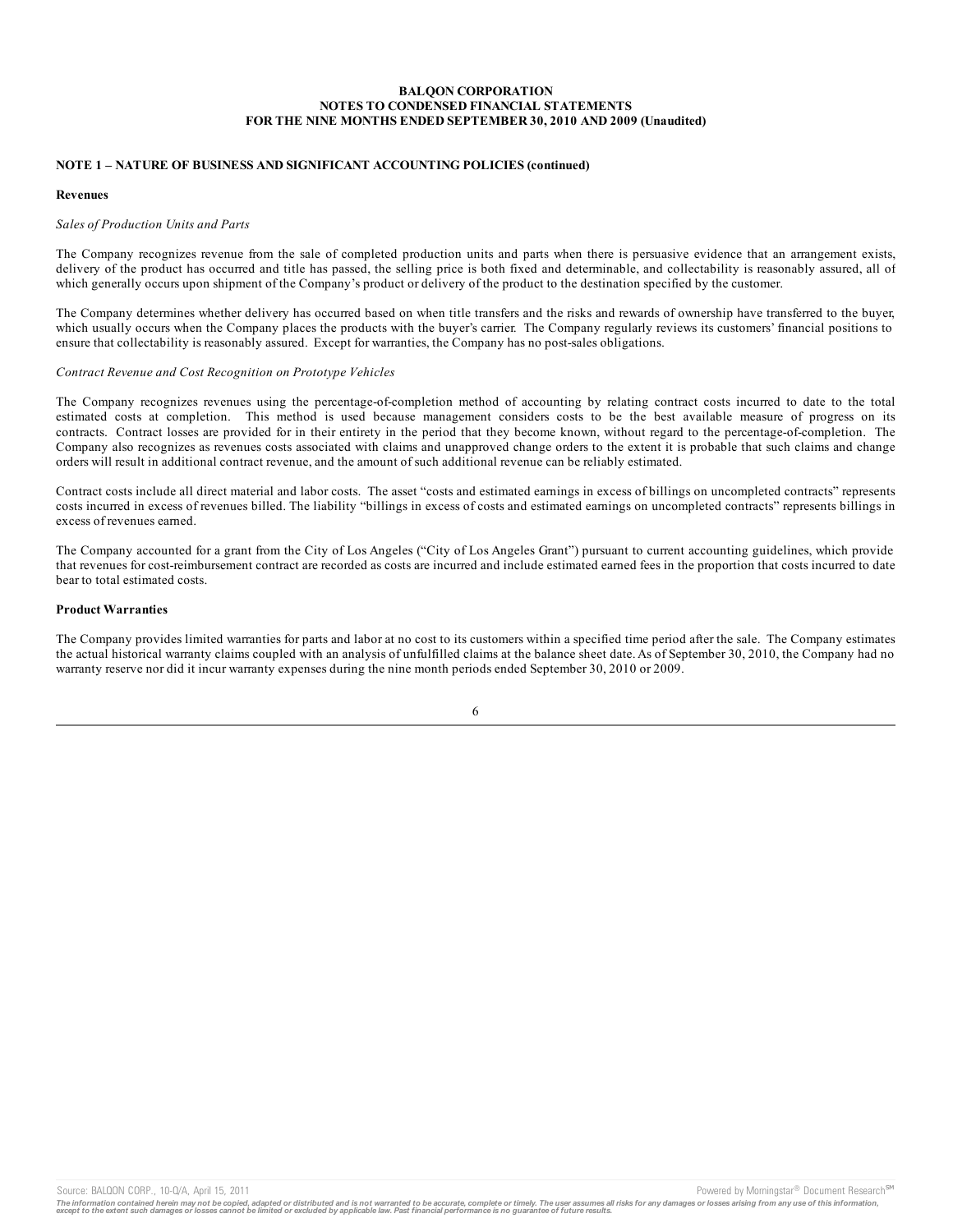# **NOTE 1 – NATURE OF BUSINESS AND SIGNIFICANT ACCOUNTING POLICIES (continued)**

#### **Inventories**

Inventories are stated at the lower of cost or market. Cost is determined principally on a first-in-first-out average cost basis. Inventories consist of the following:

|               | September 30,<br>2010<br>(Unaudited) | December 31,<br>2009 |           |  |
|---------------|--------------------------------------|----------------------|-----------|--|
| Raw materials | 1,084,479                            |                      | 948,583   |  |
| In-transit    |                                      |                      | 54,165    |  |
| Total         | 1,084,479                            |                      | 1,002,748 |  |

#### **Goodwill and Intangible Assets**

Management performs impairment tests of goodwill and indefinite-lived intangible assets whenever an event occurs or circumstances change that indicate impairment has more likely than not occurred. Also, management performs impairment testing of goodwill and indefinite-lived intangible assets at least annually.

Management tests goodwill for impairment at the reporting unit level. The Company has only one reporting unit. At the time of goodwill impairment testing, management determines fair value through the use of a discounted cash flow valuation model incorporating discount rates commensurate with the risks involved with its reporting unit. If the calculated fair value is less than the current carrying value, impairment of the Company may exist. The use of a discounted cash flow valuation model to determine estimated fair value is common practice in impairment testing in the absence of available domestic and international transactional market evidence to determine the fair value. The key assumptions used in the discounted cash flow valuation model for impairment testing include discount rates, growth rates, cash flow projections and terminal value rates. Discount rates are set by using the Weighted Average Cost of Capital ("WACC") methodology. The WACC methodology considers market and industry data as well as Company-specific risk factors for each reporting unit in determining the appropriate discount rates to be used. The discount rate utilized is indicative of the return an investor would expect to receive for investing in such a business. Operational management, considering industry and Company-specific historical and projected data, develops growth rates and cash flow projections for the Company. Terminal value rate determination follows common methodology of capturing the present value of perpetual cash flow estimates beyond the last projected period assuming a constant WACC and low long-term growth rates. As an indicator that each reporting unit has been valued appropriately through the use of the discounted cash flow valuation model, the aggregate fair value of all reporting units is reconciled to the total market capitalization of the Company. The discounted cash flow valuation methodology and calculations was used in 2009 impairment testing. The Company's first measurement period was in the fourth quarter of 2009 and the Company determined that there were no indicators of impairment of its recorded goodwill or intangibles.

7

Source: BALQON CORP., 10-Q/A, April 15, 2011 Powered by Morningstar® Document Research Street by Morningstar® Document Research Street by Morningstar® Document Research Street by Morningstar® Document Research Street by Mo

The information contained herein may not be copied, adapted or distributed and is not warranted to be accurate, complete or timely. The user assumes all risks for any damages or losses arising from any use of this informat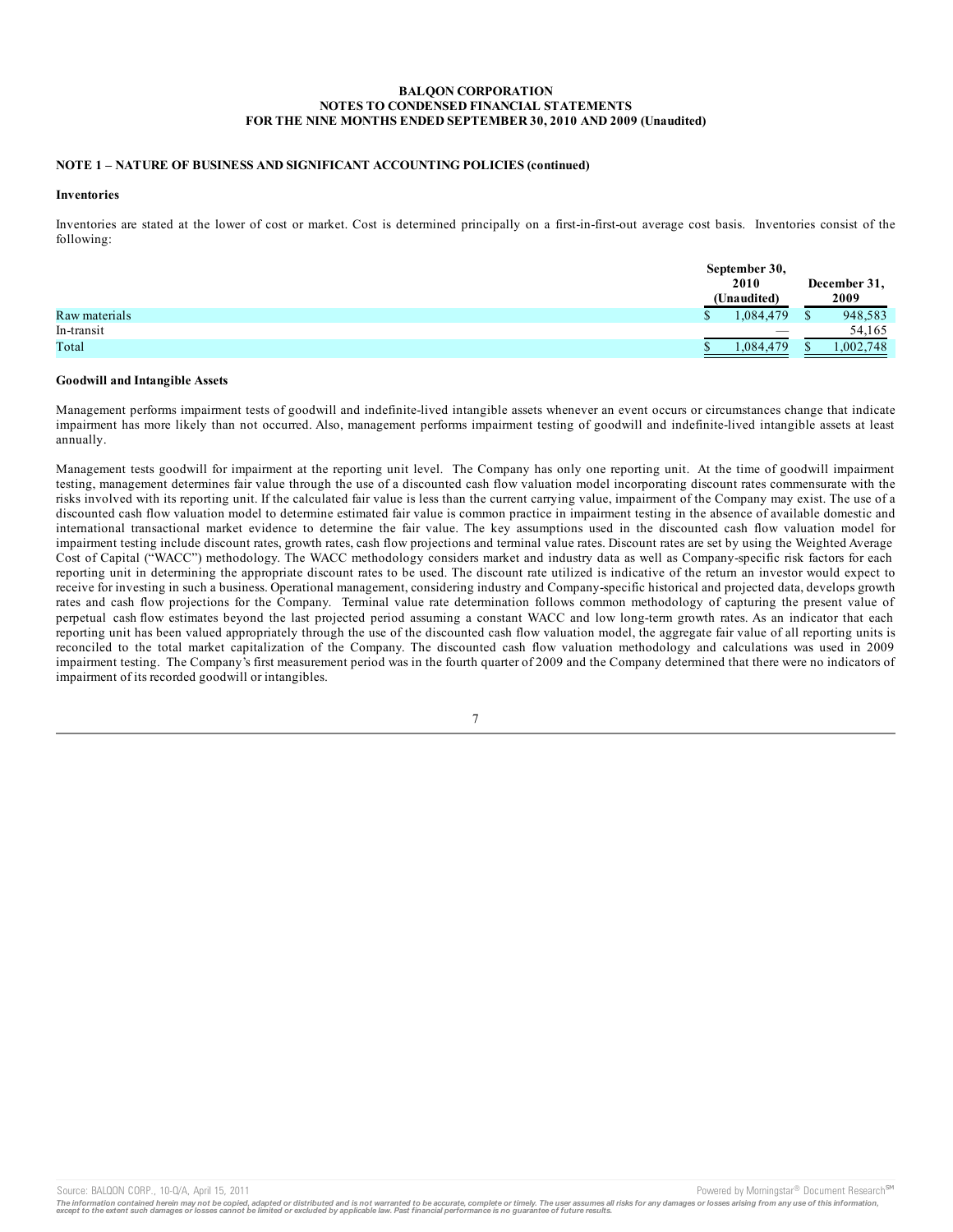# **NOTE 1 – NATURE OF BUSINESS AND SIGNIFICANT ACCOUNTING POLICIES (continued)**

#### **Goodwill and Intangible Assets (continued)**

The Company reviews intangible assets subject to amortization at least annually to determine if any adverse conditions exist or a change in circumstances has occurred that would indicate impairment or a change in the remaining useful life. If the carrying value of an asset exceeds its undiscounted cash flows, the Company writes down the carrying value of the intangible asset to its fair value in the period identified. If the carrying value of assets is determined not to be recoverable, the Company records an impairment loss equal to the excess of the carrying value over the fair value of the assets. The Company's estimate of fair value is based on the best information available, in the absence of quoted market prices. The Company generally calculates fair value as the present value of estimated future cash flows that the Company expects to generate from the asset using a discounted cash flow income approach as described above. If the estimate of an intangible asset's remaining useful life is changed, the Company amortizes the remaining carrying value of the intangible asset prospectively over the revised remaining useful life.

# **Impairment of Long-Lived Assets**

The Financial Accounting Standards Board ("FASB") has established guidelines regarding when impairment losses on long-lived assets, which include property and equipment, should be recognized and how impairment losses should be measured. This statement also provides a single accounting model for long-lived assets to be disposed of and significantly changes the criteria that would have to be met to classify an asset as held-for-sale. The Company periodically reviews, at least annually, such assets for possible impairment and expected losses. If any losses are determined to exist they are recorded in the period when such impairment is determined. Based upon management's assessment, there are no indicators of impairment of the Company's long lived assets during the years ended December 31, 2009 and 2008. Based upon management's assessment, there were no indicators of impairment of the Company's longlived assets at September 30, 2010 or December 31, 2009.

## **Loss Per Share**

Basic loss per share has been computed using the weighted average number of common shares outstanding and issuable during the period. Diluted loss per share is computed based on the weighted average number of common shares and all common equivalent shares outstanding during the period in which they are dilutive. Common equivalent shares consist of shares issuable upon the exercise of stock options or warrants. As of September 30, 2010, common stock equivalents comprised of options exercisable into 3,041,728 shares of the Company's common stock, warrants exercisable into 6,366,179. shares of the Company's common stock and notes convertible into 3,751,652 shares of the Company's common stock.

The information contained herein may not be copied, adapted or distributed and is not warranted to be accurate, complete or timely. The user assumes all risks for any damages or losses arising from any use of this informat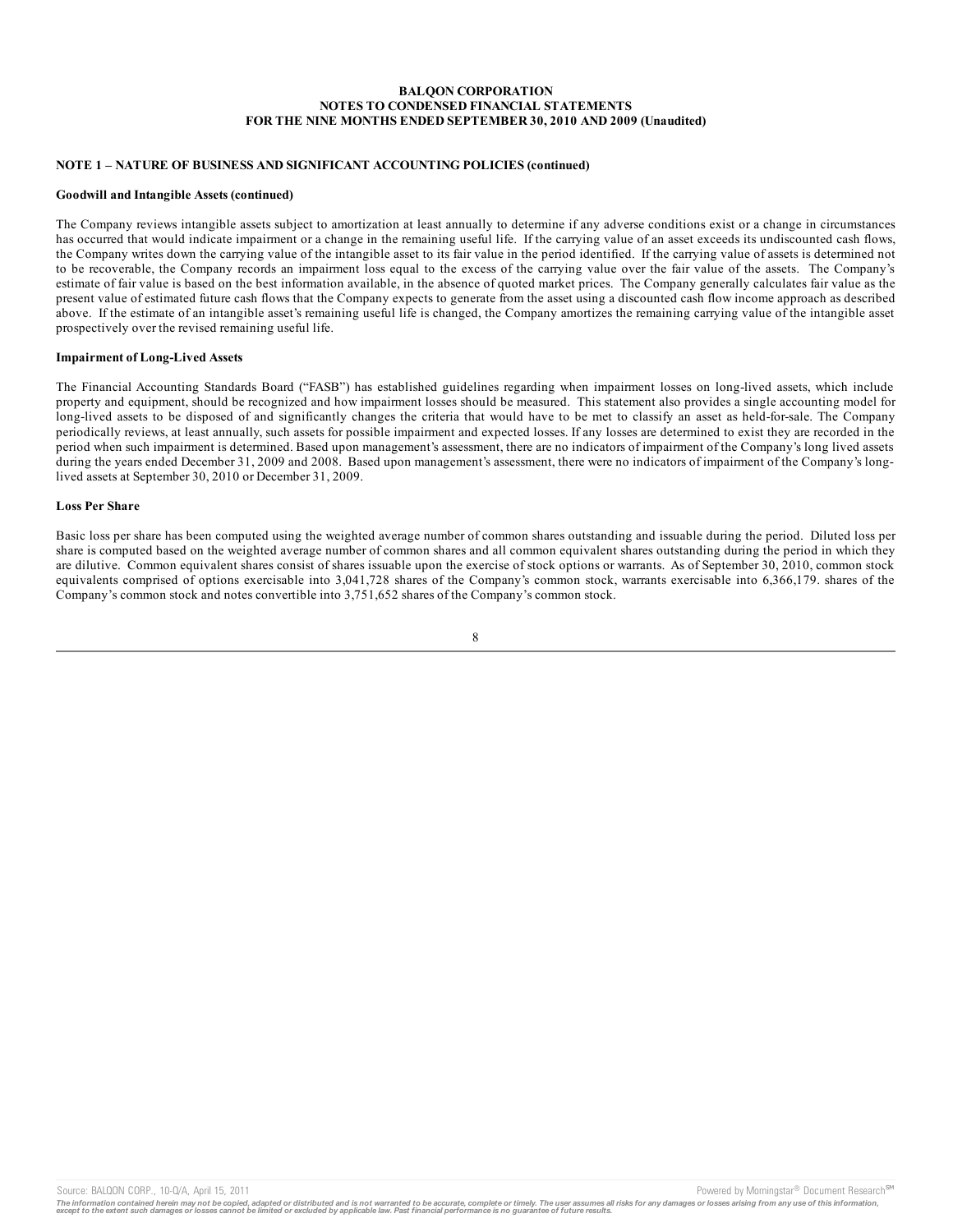# **NOTE 1 – NATURE OF BUSINESS AND SIGNIFICANT ACCOUNTING POLICIES (continued)**

#### **Loss Per Share (continued)**

For the three and nine month periods ended September 30, 2010 and 2009, common stock equivalent shares have been excluded from the calculation of loss per share as their effect is anti-dilutive.

#### **Stock-Based Compensation**

The Company periodically issues stock options and warrants to employees and non-employees in non-capital raising transactions for services and for financing costs. The Company accounts for stock option and warrant grants issued and vesting to employees based on the authoritative guidance provided by the Financial Accounting Standards Board ("FASB"). The Company accounts for stock option and warrant grants issued and vesting to non-employees in accordance with the authoritative guidance of the FASB whereas the value of the stock compensation is based upon the measurement date as determined at either (a) the date at which a performance commitment is reached, or (b) at the date at which the necessary performance to earn the equity instruments is complete.

#### **Financial Assets and Liabilities Measured at Fair Value**

The Company uses various inputs in determining the fair value of its investments and measures these assets on a recurring basis. Financial assets recorded at fair value in the balance sheets are categorized by the level of objectivity associated with the inputs used to measure their fair value. Authoritative guidance provided by the FASB defines the following levels directly related to the amount of subjectivity associated with the inputs to fair valuation of these financial assets:

Level 1 Ouoted prices in active markets for identical assets or liabilities.

Level 2 Inputs, other than the quoted prices in active markets, that are observable either directly or indirectly.

Level 3 Unobservable inputs based on the Company's assumptions.

The following table presents certain investments and liabilities of the Company's financial assets measured and recorded at fair value on the Company's condensed balance sheets on a recurring basis and their level within the fair value hierarchy as of September 30, 2010.

|                                                      | evel.<br>$\overline{\phantom{a}}$ | Level 2 | Level . | Total |
|------------------------------------------------------|-----------------------------------|---------|---------|-------|
| -<br>Liability<br>Fair value<br>: Derivative<br>- of | __                                |         | .018    | .018  |

#### **Derivative Financial Instruments**

The Company evaluates all of its financial instruments to determine if such instruments are derivatives or contain features that qualify as embedded derivatives. For derivative financial instruments that are accounted for as liabilities, the derivative instrument is initially recorded at its fair value and is then re-valued at each reporting date, with changes in the fair value reported in the statements of operations. For stock-based derivative financial instruments, the Company uses Monte Carlo option pricing models to value the derivative instruments at inception and on subsequent valuation dates. The classification of derivative instruments, including whether such instruments should be recorded as liabilities or as equity, is evaluated at the end of each reporting period. Derivative instrument liabilities are classified in the balance sheet as current or non-current based on whether or not net-cash settlement of the derivative instrument could be required within 12 months of the balance sheet date.

Source: BALQON CORP., 10-Q/A, April 15, 2011 Powered by Morningstar® Document Research Street by Morningstar® Document Research Street by Morningstar® Document Research Street by Morningstar® Document Research Street by Mo

The information contained herein may not be copied, adapted or distributed and is not warranted to be accurate, complete or timely. The user assumes all risks for any damages or losses arising from any use of this informat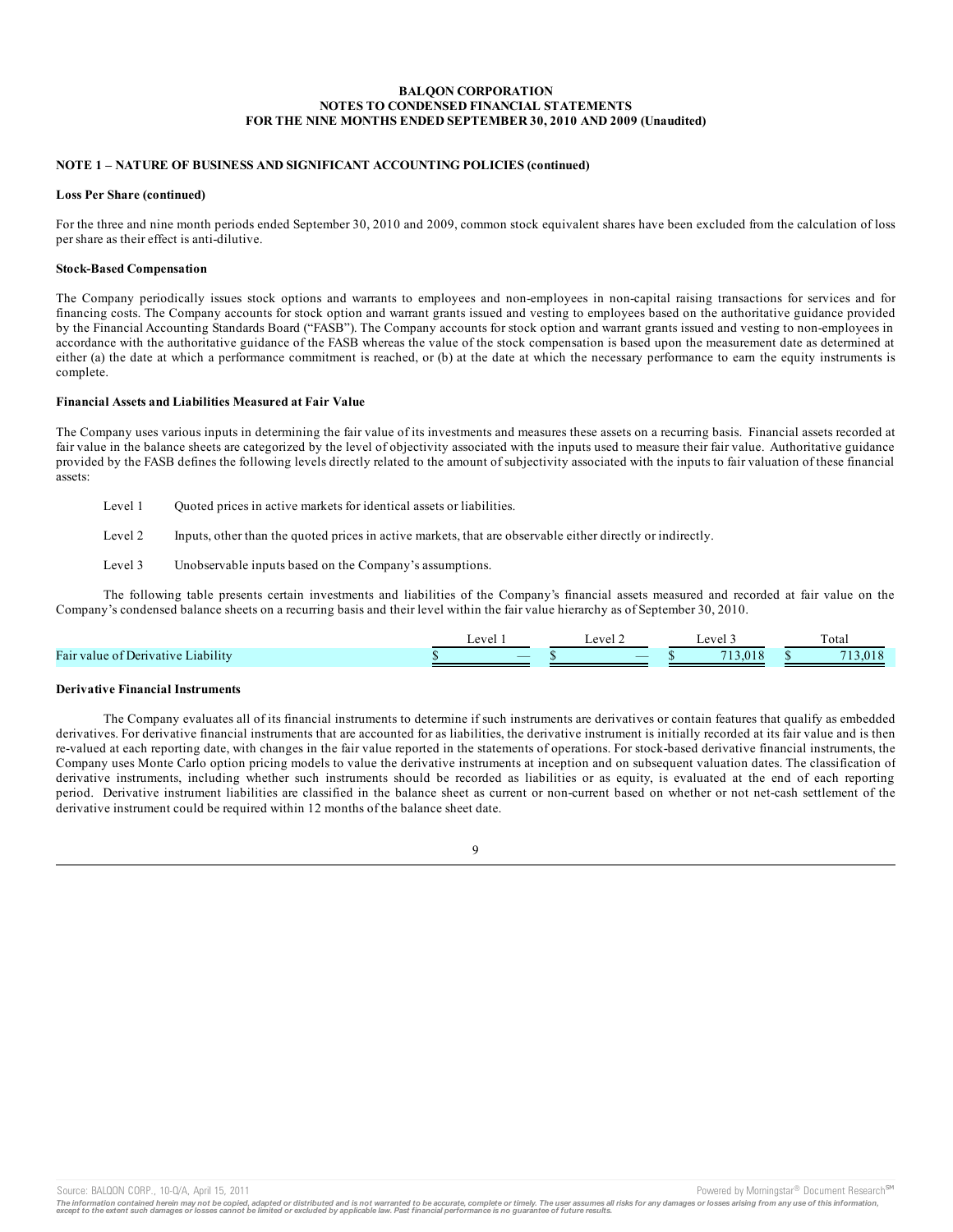## **NOTE 1 – NATURE OF BUSINESS AND SIGNIFICANT ACCOUNTING POLICIES (continued)**

### **Concentrations**

Financial instruments, which potentially subject the Company to concentrations of credit risk, consist principally of cash and unsecured accounts receivable.

The Company maintains cash balances at one bank. At times, the amount on deposit exceeds the federally insured limits. Management believes that the financial institution that holds the Company's cash is financially sound and, accordingly, minimal credit risk exists.

For the nine months ended September 30, 2010, 48% of total revenues were from one customer, the City of Los Angeles. For the nine months ended September 30, 2009, 99% of total revenues were from contracts with the City of Los Angeles and the South Coast Air Quality Management District ("AQMD").

For the nine months ended September 30, 2010, 59% of costs of revenue were to one vendor. At September 30, 2010, accounts payable to the largest vendor represented 33% of total accounts payable balances. Accounts payable to other two largest vendors represented 30% and 9%, respectively, of total accounts payable.

At September 30, 2010, accounts receivable from the largest customer represented 96% of the total accounts receivable balance.

### **Recent Accounting Pronouncements**

In April 2010, the FASB issued new accounting guidance in applying the milestone method of revenue recognition to research or development arrangements. Under this guidance, management may recognize revenue contingent upon the achievement of a milestone in its entirety, in the period in which the milestone is achieved, only if the milestone meets all the criteria within the guidance to be considered substantive. This standard is effective on a prospective basis for research and development milestones achieved in fiscal years, beginning on or after September 15, 2010. Early adoption is permitted; however, adoption of this guidance as of a date other than January 1, 2011 will require the Company to apply this guidance retrospectively effective as of January 1, 2010 and will require disclosure of the effect of this guidance as applied to all previously reported interim periods in the fiscal year of adoption. As the Company plans to implement this standard on January 1, 2011, the effect of this guidance will be limited transactions consummated after that date. The Company does not expect adoption of this standard to have a material impact on its financial position or results of operations as it has no material research and development arrangements which will be accounted for under the milestone method.

In January 2010, the FASB issued new accounting guidance which requires new disclosures regarding transfers in and out of Level 1 and Level 2 fair value measurements, as well as requiring presentation on a gross basis of information about purchases, sales, issuances and settlements in Level 3 fair value measurements. The guidance also clarifies existing disclosures regarding level of disaggregation, inputs and valuation techniques. The new guidance is effective for interim and annual reporting periods beginning after December 15, 2009. Disclosures about purchases, sales, issuances and settlements in the roll forward of activity in Level 3 fair value measurements are effective for fiscal years beginning after December 15, 2010. As this guidance only requires additional disclosure, it has not had, and will not have, an impact on the financial position or results of operations of the Company.



The information contained herein may not be copied, adapted or distributed and is not warranted to be accurate, complete or timely. The user assumes all risks for any damages or losses arising from any use of this informat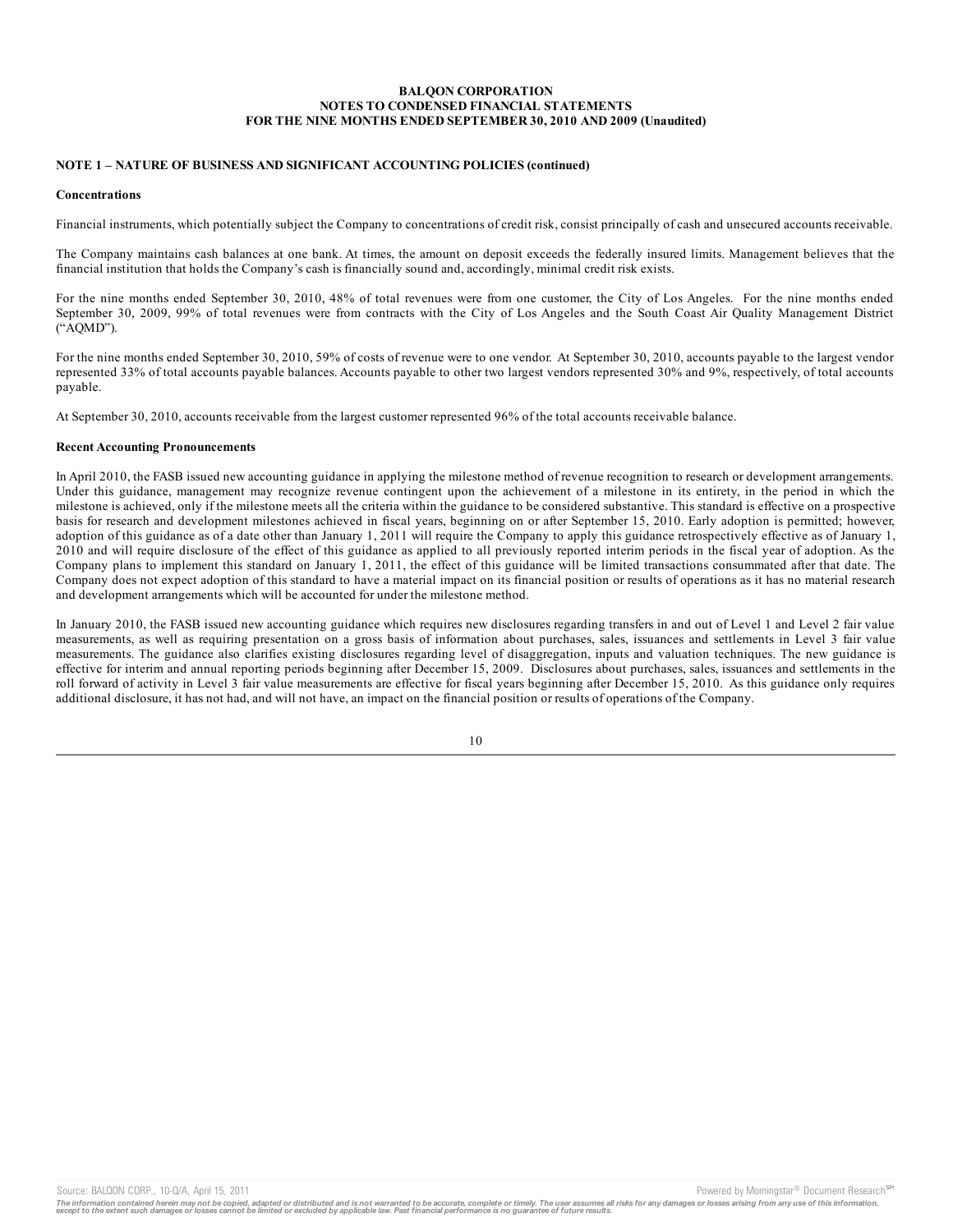# **NOTE 1 – NATURE OF BUSINESS AND SIGNIFICANT ACCOUNTING POLICIES (continued)**

#### **Recent Accounting Pronouncements (continued)**

In October 2009, a new accounting consensus was issued for multiple-deliverable revenue arrangements. This consensus amends existing revenue recognition accounting standards. This consensus provides accounting principles and application guidance on whether multiple deliverables exist, how the arrangement should be separated and the consideration allocated. This guidance eliminates the requirement to establish the fair value of undelivered products and services and instead provides for separate revenue recognition based upon management's estimate of the selling price for an undelivered item when there is no other means to determine the fair value of that undelivered item. Previously the existing accounting consensus required that the fair value of the undelivered item be the price of the item either sold in a separate transaction between unrelated third parties or the price charged for each item when the item is sold separately by the vendor. Under the existing accounting consensus, if the fair value of all of the elements in the arrangement was not determinable, then revenue was deferred until all of the items were delivered or fair value was determined. This new approach is effective prospectively for revenue arrangements entered into or materially modified in fiscal years beginning on or after September 15, 2010. The Company is in the process of evaluating whether the adoption of this standard will have a material effect on its financial position, results of operations or cash flows.

Other recent accounting pronouncements issued by the FASB (including its Emerging Issues Task Force), the American Institute of Certified Public Accountants ("AICPA"), and the SEC did not or are not believed by management to have a material impact on the Company's present or future financial statements.

# **NOTE 2 – RESTATEMENT OF FINANCIAL STATEMENTS**

On March 29, 2011, management of the Company concluded, with the concurrence of the Audit Committee of the Company's Board of Directors (the "Audit Committee"), that the Company's financial statements for the three and nine months ended September 30, 2010 should no longer be relied upon because of accounting errors contained in those financial statements relating to the value of the derivative liability created upon the issuance of the Company's 10% Senior Secured Convertible Debentures (the "Debentures") and accompanying warrants during the quarter ended September 30, 2010 (collectively, the "Financing Transactions") and the recording of associated offering costs. As a result of these errors, the Company's financial statements for the three and nine months ended September 30, 2010 have been restated.

In connection with the Financing Transactions, the Company (i) sold to 20 accredited investors an aggregate of \$575,000 of Debentures which were initially convertible into an aggregate of 766,667 shares of the Company's common stock at a conversion price of \$0.75 per share, subject to adjustment, (ii) issued warrants to purchase an aggregate of 575,000 shares of the Company's common stock at an exercise price of \$0.75 per share, subject to adjustment, to the investors, (iii) paid placement agent and legal fees of \$63,250 and \$100,000, respectively, and (iv) issued five-year placement agent warrants to purchase an aggregate of 46,000 shares of the Company's common stock at an initial exercise price of \$0.75 per share, subject to adjustment.

Each of the Debentures and warrants includes anti-dilution provisions that allow for the automatic reset of the conversion or exercise price upon any future sale of common stock instruments at or below the current conversion or exercise price of the Debentures or warrants, as the case maybe. The Company considered the current Financial Accounting Standards Board guidance of "Determining Whether an Instrument Indexed to an Entity's Own Stock" and determined that the conversion price of the Debentures and the exercise price of the warrants are not a fixed amount because they are subject to fluctuation based on the occurrence of future offerings or events. As a result, the Company concluded that the conversion features of the Debentures and the exercise features of the warrants are not considered indexed to the Company's own stock and characterized the fair value of the warrants as derivative liabilities upon issuance.

Source: BALQON CORP., 10-Q/A, April 15, 2011 **Powered by Morningstar® Document Research** Morningstar® Document Research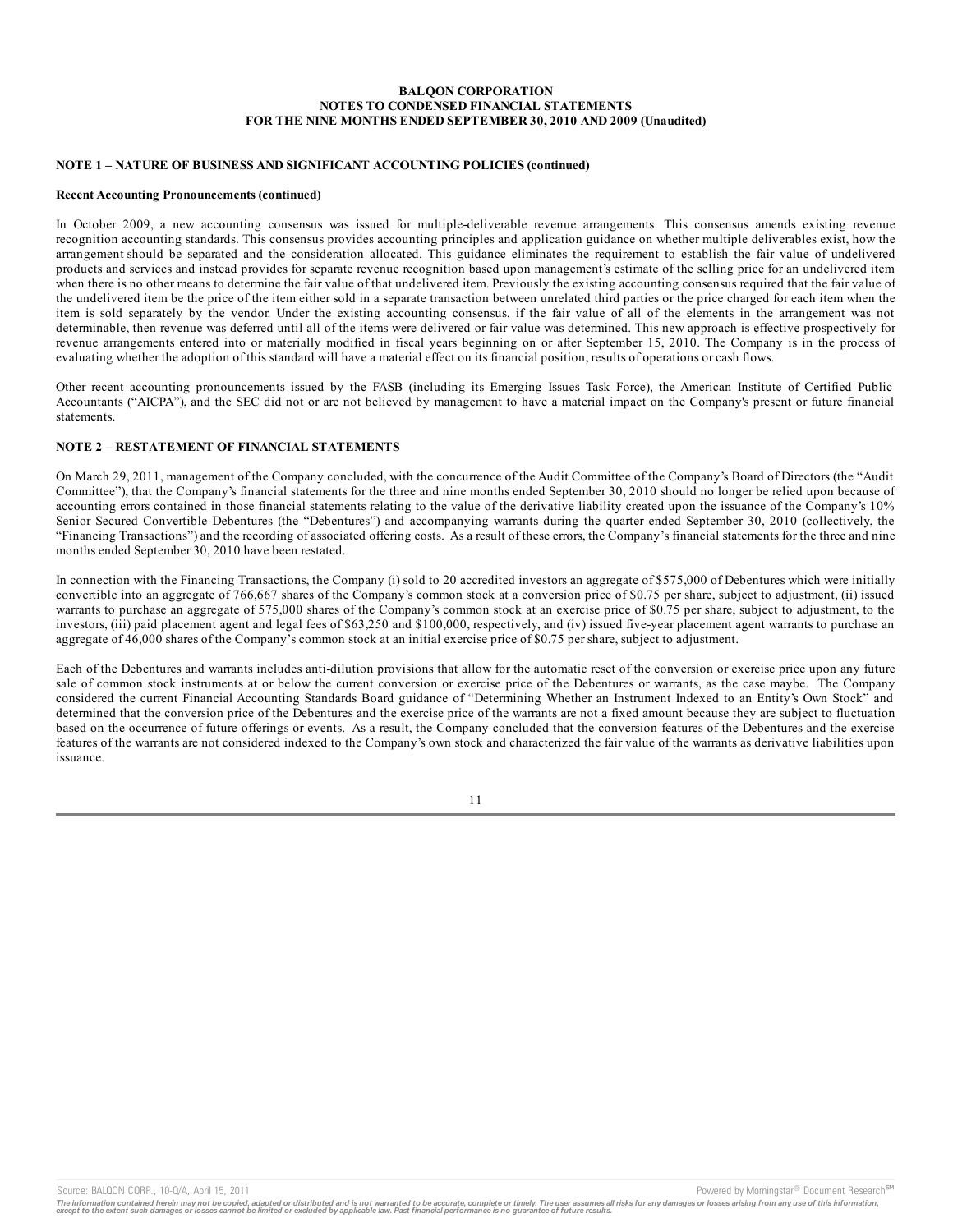# **NOTE 2 – RESTATEMENT OF FINANCIAL STATEMENTS (continued)**

In accordance with relevant accounting guidelines, the Company determined that the derivative liability created upon the issuance of the Debentures and the warrants was \$2,584,240 in the aggregate ("Initial Aggregate Value"). The Initial Aggregate Value exceeded the \$575,000 face value of the Debentures by \$2,009,240 ("Excess Amount"), which Excess Amount was considered as a cost of the Financing Transactions. The Company recorded the Initial Aggregate Value of \$2,584,240 as a derivative liability. As of September 30, 2010, the Company determined the value of this liability to be \$2,594,546. Further, as of September 30, 2010, the Company deferred \$163,250 of expenses related to this Financing Transaction (consisting of placement agent fees of \$63,250 and legal fees of \$100,000).

The Company engaged an independent valuation firm to value the derivative liabilities created upon the issuance of the Debentures and warrants. The independent valuation firm determined different values for certain of the assumptions initially used by the Company. Based on the results from the independent valuation firm, the Company determined that the restated initial aggregate value of the derivative liabilities created upon the issuance of the Debentures and warrants in the Financing Transactions (including the warrants issued to the placement agent) to be \$771,654, which amount represents a reduction of \$1,812,586 from the initial aggregate value determined by the Company. Additionally, the Company has concluded, after further review of relevant accounting literature and consultation with its independent registered public accounting firm, that the costs of the Financing Transactions should have been expensed rather than amortized to other expense over the lifetime of the Debentures. As such, the Company has restated its financial statements for the three and nine months ended September 30, 2010 to correct this error.

12

The information contained herein may not be copied, adapted or distributed and is not warranted to be accurate, complete or timely. The user assumes all risks for any damages or losses arising from any use of this informat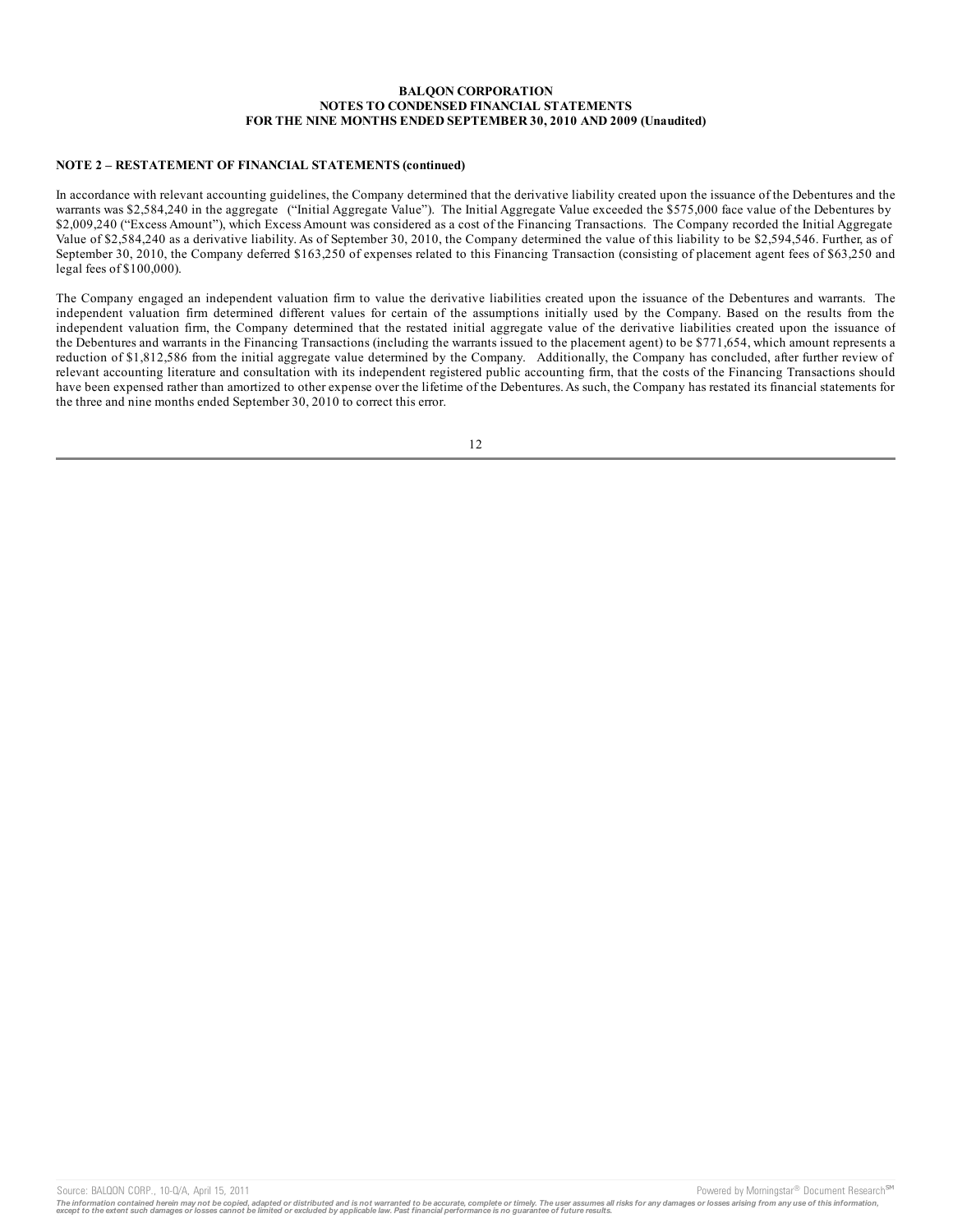# **NOTE 2 – RESTATEMENT OF FINANCIAL STATEMENTS (continued)**

|                                                                                                                      |                         | September 30, 2010 |                        |  |  |  |
|----------------------------------------------------------------------------------------------------------------------|-------------------------|--------------------|------------------------|--|--|--|
|                                                                                                                      | (As Initially           |                    | (As Restated)          |  |  |  |
|                                                                                                                      | Reported)               | (Adjustment)       | (Unaudited)            |  |  |  |
| <b>ASSETS</b>                                                                                                        |                         |                    |                        |  |  |  |
| Current assets                                                                                                       |                         |                    |                        |  |  |  |
| Cash and cash equivalents                                                                                            | $\mathcal{S}$<br>33,373 |                    | $\mathbb{S}$<br>33,373 |  |  |  |
| Accounts receivable                                                                                                  | 333,404                 |                    | 333,404                |  |  |  |
| Costs and estimated earnings in excess of billings on                                                                |                         |                    |                        |  |  |  |
| uncompleted contracts                                                                                                | 34,224                  |                    | 34.224                 |  |  |  |
| Inventories                                                                                                          | 1,084,479               |                    | 1.084.479              |  |  |  |
| Prepaid expenses                                                                                                     | 47,993                  |                    | 47,993                 |  |  |  |
| Total current assets                                                                                                 | 1,533,473               |                    | 1,533,473              |  |  |  |
| Property and equipment, net                                                                                          | 70,040                  |                    | 70,040                 |  |  |  |
| Other assets:                                                                                                        |                         |                    |                        |  |  |  |
| Deposits                                                                                                             | 14,400                  |                    | 14,400                 |  |  |  |
| Financing costs, net of amortization                                                                                 | 145,459                 | $(145, 459)$ (1)   |                        |  |  |  |
| Trade secrets, net                                                                                                   | 62,324                  |                    | 62,324                 |  |  |  |
| Goodwill                                                                                                             | 166,500                 |                    | 166,500                |  |  |  |
| Total assets                                                                                                         | 1,992,196               | (145, 459)         | 1,846,737              |  |  |  |
| <b>LIABILITIES AND SHAREHOLDERS' DEFICIENCY</b>                                                                      |                         |                    |                        |  |  |  |
| Current liabilities                                                                                                  |                         |                    |                        |  |  |  |
| Accounts payable and accrued expenses                                                                                | \$<br>1,533,419         |                    | \$<br>1,533,419        |  |  |  |
| Customer deposit                                                                                                     | 1,159,601               |                    | 1,159,601              |  |  |  |
| Loan payable, Bridge Bank                                                                                            | 219,463                 |                    | 219,463                |  |  |  |
| Notes payable to related parties                                                                                     | 25,000                  |                    | 25,000                 |  |  |  |
| Advances from shareholder                                                                                            | 5,018                   |                    | 5,018                  |  |  |  |
| Derivative Liability                                                                                                 | 2,594,546               | $(1,881,528)$ (2)  | 713,018                |  |  |  |
| Billings in excess of costs and estimated earnings                                                                   |                         |                    |                        |  |  |  |
| on uncompleted contracts                                                                                             |                         |                    |                        |  |  |  |
| Total current liabilities                                                                                            | 5,537,047               | (1,881,528)        | 3,655,519              |  |  |  |
| Convertible notes payable, net of discount                                                                           | 852,000                 |                    | 852,000                |  |  |  |
|                                                                                                                      |                         |                    |                        |  |  |  |
| <b>Total Liabilities</b>                                                                                             | 6,389,047               | (1,881,528)        | 4,507,519              |  |  |  |
| <b>SHAREHOLDERS' DEFICIENCY</b>                                                                                      |                         |                    |                        |  |  |  |
|                                                                                                                      |                         |                    |                        |  |  |  |
| Common stock, \$0.001 par value, 100,000,000 shares authorized,                                                      |                         |                    |                        |  |  |  |
| 25,733,348 and 25,518,348 shares issued and outstanding on<br>September 30, 2010 and December 31, 2009, respectively | 25,733                  |                    | 25,733                 |  |  |  |
| Additional paid in capital                                                                                           | 11,399,676              |                    | 11,399,676             |  |  |  |
| Accumulated deficit                                                                                                  | (15,822,260)            | 1,736,069          | (14,086,191)           |  |  |  |
| Total shareholders' deficiency                                                                                       | (4,396,851)             | 1,736,069          | (2,660,782)            |  |  |  |
| Total liabilities and shareholders' deficiency                                                                       | 1,992,196               | (145, 459)         | 1,846,737              |  |  |  |
|                                                                                                                      |                         |                    |                        |  |  |  |



Source: BALQON CORP., 10-Q/A, April 15, 2011 **Powered by Morningstar®** Document Research SM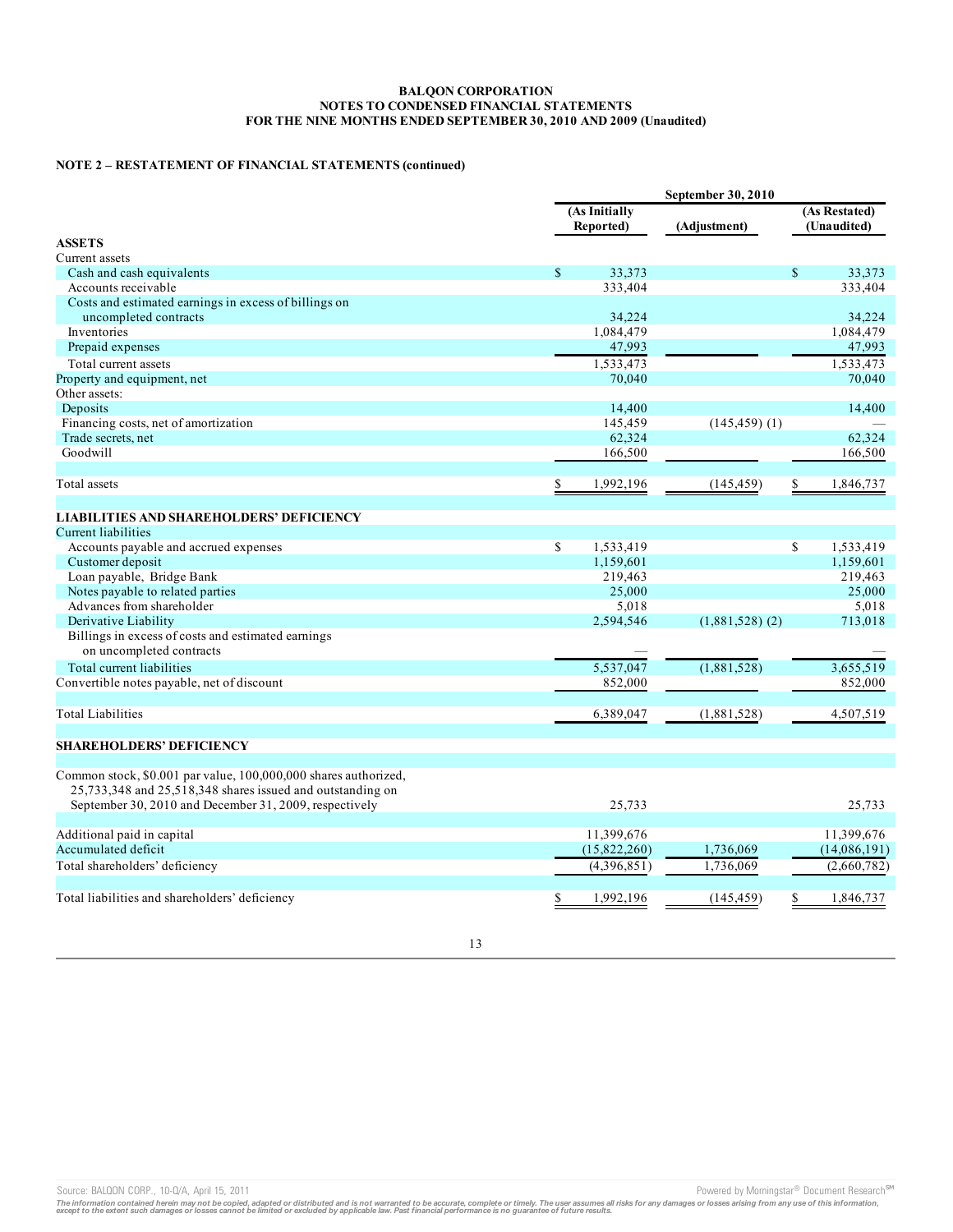# **NOTE 2 – RESTATEMENT OF FINANCIAL STATEMENTS (continued)**

|                                              |                            | For the Nine Months Ended September 30, 2010 |       |                              |  |  |  |  |
|----------------------------------------------|----------------------------|----------------------------------------------|-------|------------------------------|--|--|--|--|
|                                              | (As Initially<br>Reported) | (Adjustment)                                 |       | (As Restated)<br>(Unaudited) |  |  |  |  |
| <b>REVENUES</b>                              | 664,729                    |                                              |       | 664,729<br>\$                |  |  |  |  |
| <b>COST OF REVENUES</b>                      | 609,876                    |                                              |       | 609,876                      |  |  |  |  |
| <b>GROSS PROFIT</b>                          | 54,853                     |                                              |       | 54,853                       |  |  |  |  |
| <b>OPERATING EXPENSES:</b>                   |                            |                                              |       |                              |  |  |  |  |
| General and administrative                   | 1,646,975                  |                                              |       | 1,646,975                    |  |  |  |  |
| Research and development                     | 187,808                    |                                              |       | 187,808                      |  |  |  |  |
| Depreciation and amortization                | 105,311                    |                                              |       | 105,311                      |  |  |  |  |
| Total operating expenses                     | 1,940,094                  |                                              |       | 1,940,094                    |  |  |  |  |
| Loss from operations                         | (1,885,241)                |                                              |       | (1,885,241)                  |  |  |  |  |
| Other expenses:                              |                            |                                              |       |                              |  |  |  |  |
| Private placement costs                      | (2,009,240)                | 1,649,336                                    | (1,2) | (359, 904)                   |  |  |  |  |
| Change in fair value of derivative liability | (10,306)                   | 68,942                                       | (3)   | 58,636                       |  |  |  |  |
| Interest expense                             | (881,213)                  | 17,791                                       | (1)   | (863, 422)                   |  |  |  |  |
| <b>NET LOSS</b>                              | (4,786,000)                | 1,736,069<br>\$.                             |       | (3,049,931)<br>S             |  |  |  |  |
| Net loss per share-basic and diluted         | (0.19)                     | 0.07<br>S                                    |       | S.<br>(0.12)                 |  |  |  |  |
| Weighted average shares outstanding, basic   |                            |                                              |       |                              |  |  |  |  |
| and diluted                                  | 25,733,348                 |                                              |       | 25,733,348                   |  |  |  |  |

14

Source: BALQON CORP., 10-Q/A, April 15, 2011 **Powered by Morningstar®** Document Research SM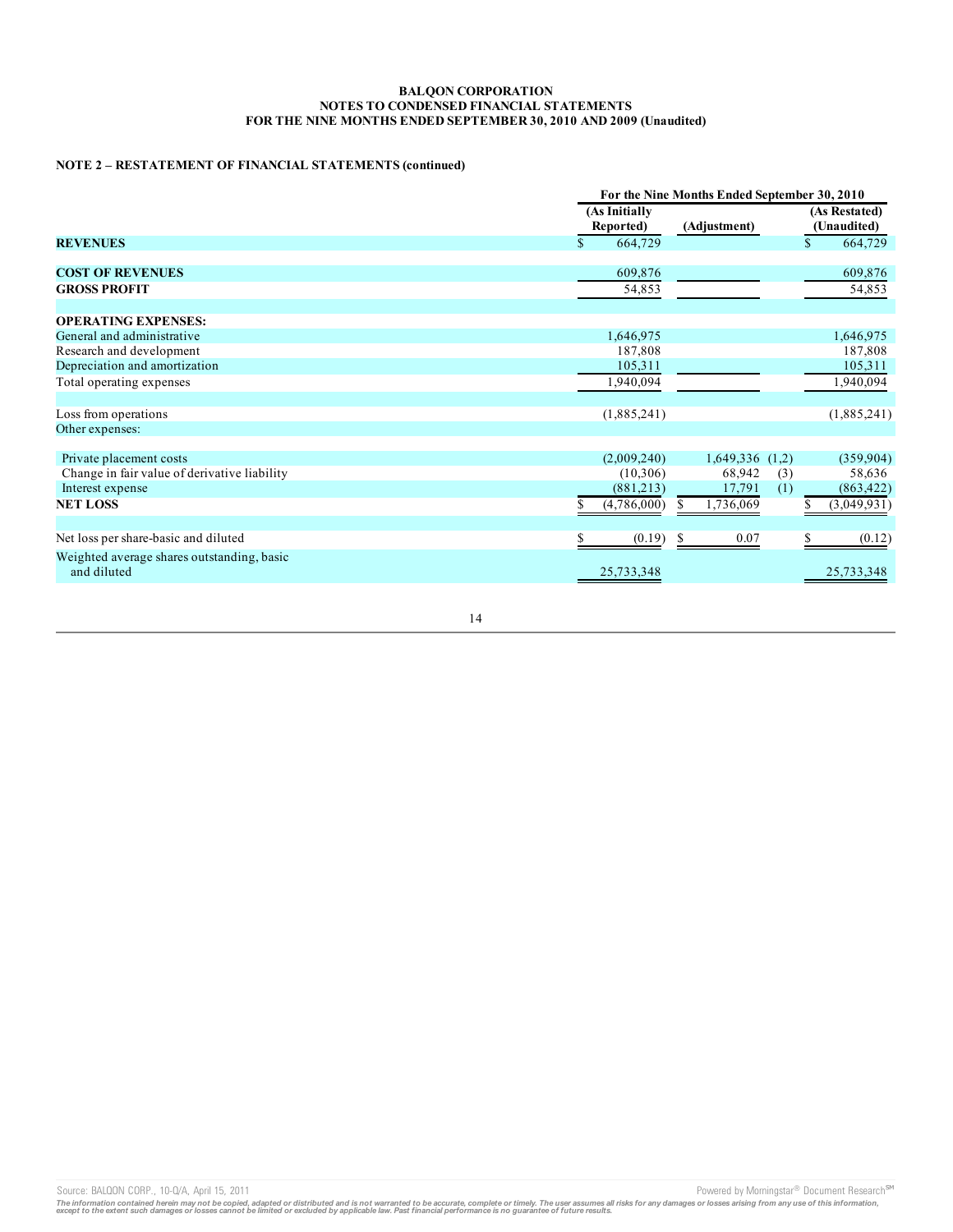# **NOTE 2 – RESTATEMENT OF FINANCIAL STATEMENTS (continued)**

|                                                           |               | For the Three Months Ended September 30, 2010 |       |             |  |  |  |  |
|-----------------------------------------------------------|---------------|-----------------------------------------------|-------|-------------|--|--|--|--|
|                                                           | (As Initially | Reported)<br>(Adjustment)                     |       |             |  |  |  |  |
|                                                           |               |                                               |       | (Unaudited) |  |  |  |  |
| <b>REVENUES</b>                                           | 122,311<br>S. |                                               | \$    | 122,311     |  |  |  |  |
| <b>COST OF REVENUES</b>                                   | 113,275       |                                               |       | 113,275     |  |  |  |  |
| <b>GROSS PROFIT</b>                                       | 9,036         |                                               |       | 9,036       |  |  |  |  |
| <b>OPERATING EXPENSES:</b>                                |               |                                               |       |             |  |  |  |  |
| General and administrative                                | 482,008       |                                               |       | 483,008     |  |  |  |  |
| Research and development                                  | 63,960        |                                               |       | 63,960      |  |  |  |  |
| Depreciation and amortization                             | 30,276        |                                               |       | 30,276      |  |  |  |  |
| Total operating expenses                                  | 575,974       |                                               |       | 575,974     |  |  |  |  |
| Loss from operations                                      | (566, 938)    |                                               |       | (566, 938)  |  |  |  |  |
| Other expenses:                                           |               |                                               |       |             |  |  |  |  |
|                                                           |               |                                               |       |             |  |  |  |  |
| Private placement costs                                   | (2,009,240)   | 1,649,336                                     | (1,2) | (359,904)   |  |  |  |  |
| Change in fair value of derivative liability              | (10,306)      | 68,942                                        | (3)   | 58,636      |  |  |  |  |
| Interest expense                                          | (409, 145)    | 17,791                                        | (1)   | (391, 354)  |  |  |  |  |
| <b>NET LOSS</b>                                           | (2,995,629)   | 1,736,069                                     |       | (1,259,560) |  |  |  |  |
| Net loss per share-basic and diluted                      | (0.12)        | 0.07                                          |       | (0.05)      |  |  |  |  |
| Weighted average shares outstanding, basic<br>and diluted | 25,733,348    |                                               |       | 25,733,348  |  |  |  |  |

15

Source: BALQON CORP., 10-Q/A, April 15, 2011 **Powered by Morningstar®** Document Research SM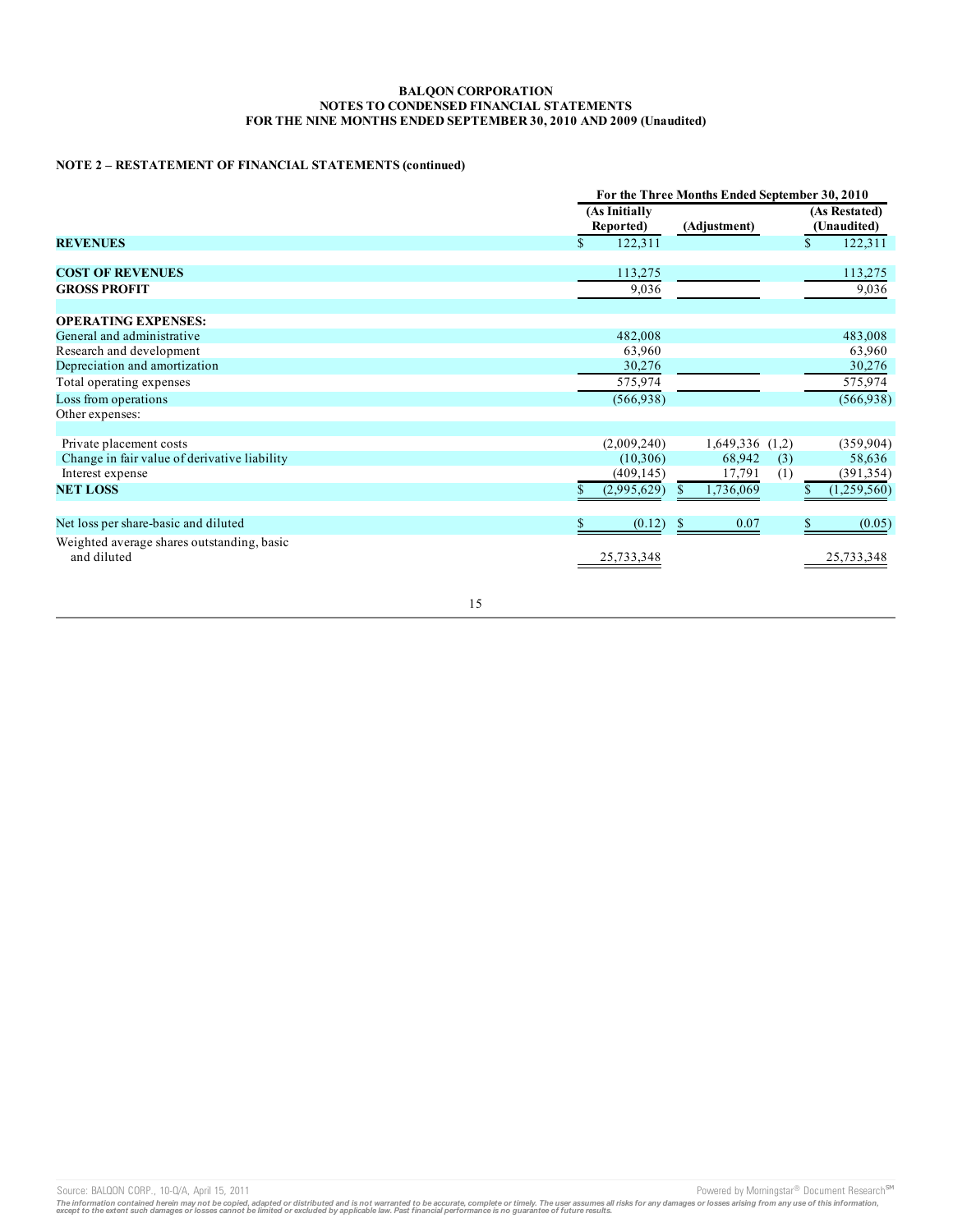# **NOTE 2 – RESTATEMENT OF FINANCIAL STATEMENTS (continued)**

|                                                                   |    |                            | Nine Months Ended September 30, |               |                              |  |  |  |
|-------------------------------------------------------------------|----|----------------------------|---------------------------------|---------------|------------------------------|--|--|--|
|                                                                   |    | (As Initially<br>Reported) | (Adjustment)                    |               | (As Restated)<br>(Unaudited) |  |  |  |
| Cash flow from operating activities:                              |    |                            |                                 |               |                              |  |  |  |
| Net loss                                                          | \$ | $(4,786,000)$ \$           | 1,736,069                       | \$            | (3,049,931)                  |  |  |  |
| Adjustments to reconcile net loss to net cash used in operating   |    |                            |                                 |               |                              |  |  |  |
| activities:                                                       |    |                            |                                 |               |                              |  |  |  |
| Depreciation and amortization                                     |    | 105,311                    |                                 |               | 105,311                      |  |  |  |
| Fair value of common stock granted for services                   |    | 208,000                    |                                 |               | 208,000                      |  |  |  |
| Fair value of warrants granted for services                       |    | 26,562                     |                                 |               | 26,562                       |  |  |  |
| Cost of private placement                                         |    | 2,009,240                  | (1,649,336)                     |               | 359,904                      |  |  |  |
| Change in fair value of derivative liability:                     |    | 10,306                     | (68, 942)                       |               | (58, 636)                    |  |  |  |
| Amortization of note discount                                     |    | 657,490                    |                                 |               | 657,490                      |  |  |  |
| Amortization of finance costs                                     |    | 17,791                     | (17,791)                        |               |                              |  |  |  |
| Changes in operating assets and liabilities                       |    |                            |                                 |               |                              |  |  |  |
| Accounts receivable                                               |    | (165, 481)                 |                                 |               | (165, 481)                   |  |  |  |
| Costs and estimated earnings in excess of billings on uncompleted |    |                            |                                 |               |                              |  |  |  |
| contracts<br>uncompleted contracts                                |    | (34, 224)                  |                                 |               | (34, 224)                    |  |  |  |
| Inventory                                                         |    | (81, 731)                  |                                 |               | (81, 731)                    |  |  |  |
| Prepaid expenses                                                  |    | 5,389                      |                                 |               | 5,389                        |  |  |  |
| Accounts payable                                                  |    | (53,970)                   |                                 |               | (53,970)                     |  |  |  |
| Billings in excess of costs and estimated earnings on             |    |                            |                                 |               |                              |  |  |  |
| uncompleted contracts                                             |    | (650)                      |                                 |               | (650)                        |  |  |  |
| Net cash used by operating activities                             |    | (2,081,965)                |                                 |               | (2,081,965)                  |  |  |  |
|                                                                   |    |                            |                                 |               |                              |  |  |  |
| Cash flow from investing activities:                              |    |                            |                                 |               |                              |  |  |  |
| Acquisition of furniture, equipment and software                  |    | (6,360)                    |                                 |               | (6,360)                      |  |  |  |
| Net cash provided by investing activities                         |    | (6,360)                    |                                 |               | (6,360)                      |  |  |  |
| Cash flow from financing activities:                              |    |                            |                                 |               |                              |  |  |  |
| Proceeds from loan payable, Bridge Bank                           |    | 91,313                     |                                 |               | 91,313                       |  |  |  |
| Proceeds from issuance of convertible notes, net                  |    | 1,911,750                  |                                 |               | 1,911,750                    |  |  |  |
| Net cash provided by financing activities                         |    | 2,003,063                  |                                 |               | 2,003,063                    |  |  |  |
|                                                                   |    |                            |                                 |               |                              |  |  |  |
| Decrease in cash and cash equivalents                             |    | (85,262)                   |                                 |               | (85,262)                     |  |  |  |
| Cash and cash equivalents, beginning of period                    |    | 118,635                    |                                 |               | 118,635                      |  |  |  |
| Cash and cash equivalents, end of period                          |    | 33,373                     | \$                              | \$            | 33,373                       |  |  |  |
| Supplemental cash flow information:                               |    |                            |                                 |               |                              |  |  |  |
| Interest paid                                                     | \$ | 223,722                    |                                 |               | 223,722                      |  |  |  |
|                                                                   |    |                            |                                 | $\frac{1}{2}$ |                              |  |  |  |
| Income taxes paid                                                 | \$ |                            |                                 | $\mathbf S$   |                              |  |  |  |
| Supplemental non-cash financing and investing activities:         |    |                            |                                 |               |                              |  |  |  |
| Fair value of beneficial conversion feature and warrants issued   |    |                            |                                 |               |                              |  |  |  |
| with convertible notes                                            | \$ | 1,500,000                  |                                 | \$            | 1,500,000                    |  |  |  |
| Derivative liability arising from issuance of convertible notes   |    |                            |                                 |               |                              |  |  |  |
| and warrants                                                      |    |                            |                                 |               |                              |  |  |  |
|                                                                   | \$ | 2,584,240                  | \$<br>(1,812,586)               | \$            | 771,654                      |  |  |  |
| Conversion of convertible notes into shares of Company's          |    |                            |                                 |               |                              |  |  |  |
| common stock                                                      | S  | 15,000                     |                                 |               | 15,000                       |  |  |  |
|                                                                   |    |                            |                                 |               |                              |  |  |  |
|                                                                   | 16 |                            |                                 |               |                              |  |  |  |

Source: BALQON CORP., 10-Q/A, April 15, 2011 **Powered by Morningstar®** Document Research SM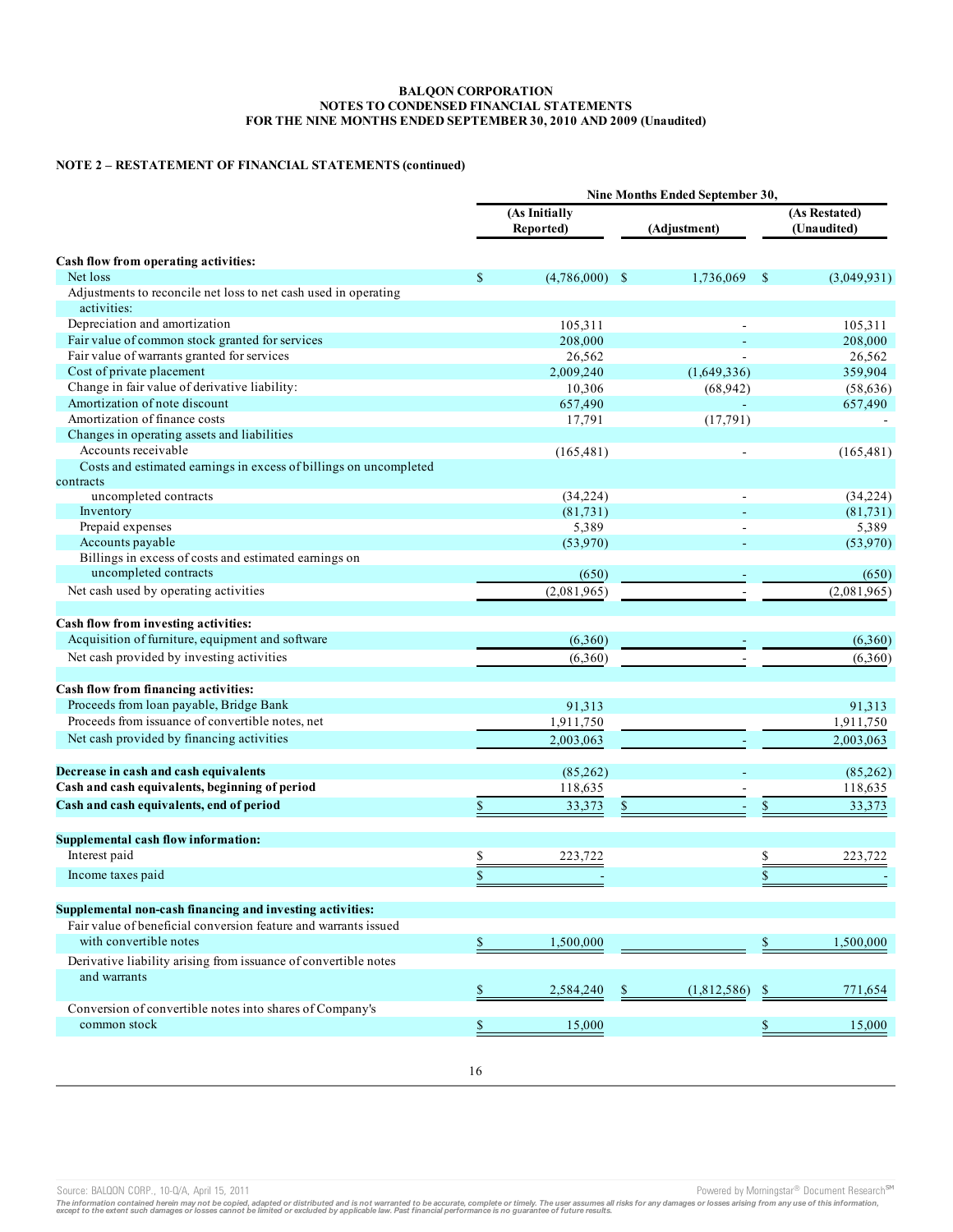# **NOTE 2 – RESTATEMENT OF FINANCIAL STATEMENTS (continued)**

### **Explanation of adjustments:**

- 1) To expense costs of private offering that had previously been capitalized and amortized through September 30, 2010.
- 2) To adjust Derivative Liability to amount determined by independent valuation.
- 3) To adjust fair value of derivative liability.

## **NOTE 3 – COSTS AND ESTIMATED EARNINGS ON UNCOMPLETED CONTRACTS**

In May 2009, the Company received a grant of up to \$400,000 from the City of Los Angeles to reimburse the Company for costs incurred in connection with the installation, demonstration and evaluation of lithium powered battery packs in two of the Company's heavy-duty electric vehicles. Reimbursement of up to \$360,000 of the costs incurred shall be payable to the Company upon the successful demonstration of the use of lithium batteries in a Nautilus XE30 and a Nautilus XE20, and reimbursement of up to \$40,000 of the costs incurred shall be payable to the Company upon completion of testing required under the terms of the grant. This contract is being accounted for under the percentage of completion method. At September 30, 2010 and December 31, 2009, the contract was estimated to be approximately 99% and 90% complete, respectively.

The asset, "costs in excess of billings and estimated earnings on uncompleted contracts" and the liability, "billings in excess of costs and estimated earnings on uncompleted contracts," represents costs incurred or billings in excess of revenue recognized at September 30, 2010 and December 31, 2009 as follows:

|                                                                                | September 30,<br>2010<br>(Unaudited) | December 31,<br>2009 |
|--------------------------------------------------------------------------------|--------------------------------------|----------------------|
| Costs incurred on uncompleted contracts                                        | 394,224                              | 359,350              |
| Estimated earnings                                                             | 394,224                              | 359,350              |
| Less, billings to date                                                         | 360,000                              | 360,000              |
|                                                                                | 34,224                               | (650)                |
| Included in accompanying balance sheets under the following<br>captions:       |                                      |                      |
| Costs and estimated earnings in excess of billings<br>on uncompleted contracts | 34.224                               |                      |
| Billings in excess of costs and estimated earnings<br>on uncompleted contracts |                                      | 650                  |



The information contained herein may not be copied, adapted or distributed and is not warranted to be accurate, complete or timely. The user assumes all risks for any damages or losses arising from any use of this informat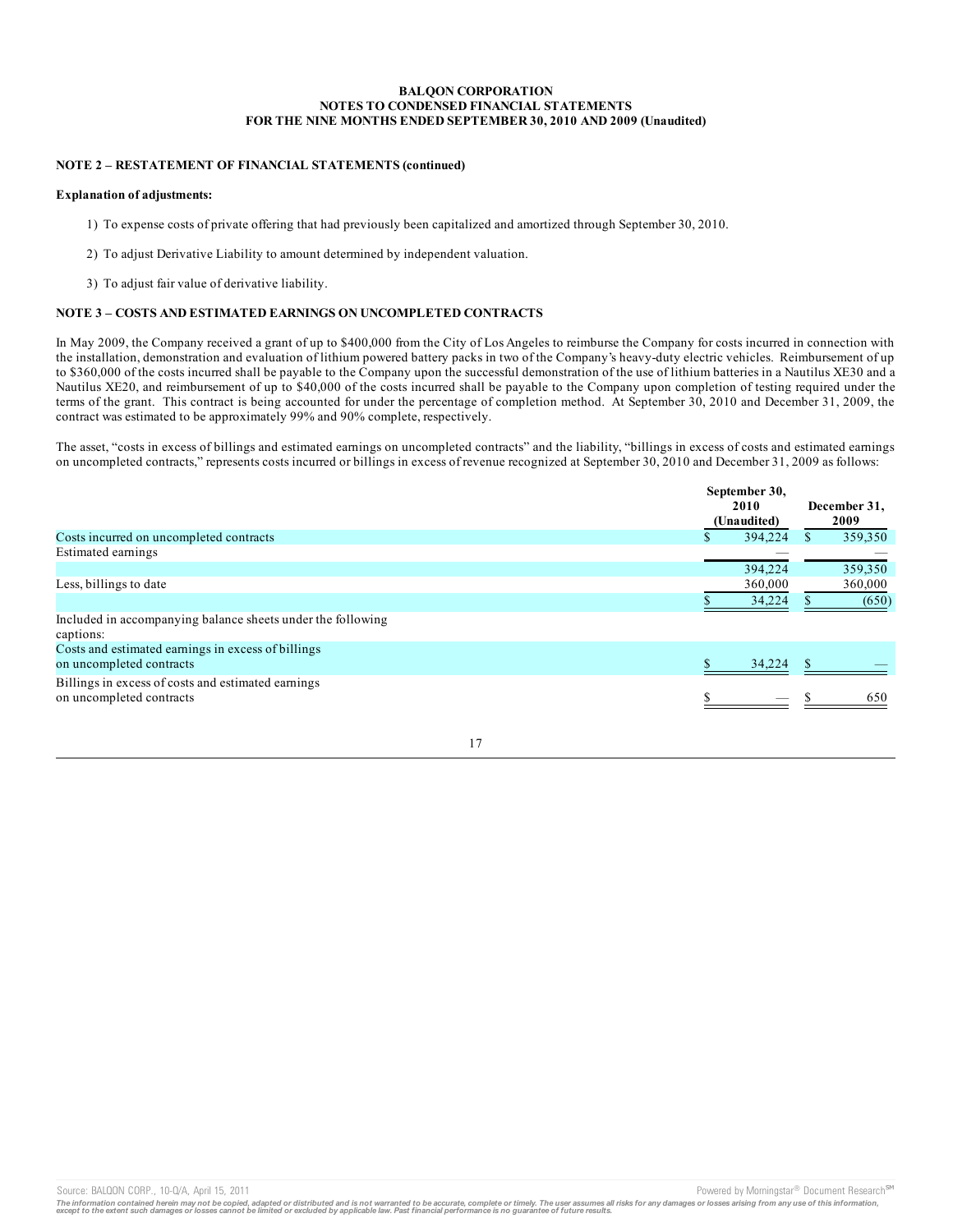# **NOTE 4 - PROPERTY AND EQUIPMENT**

Property and equipment are comprised as follows:

|                                    | September 30, |  |              |  |
|------------------------------------|---------------|--|--------------|--|
|                                    | 2010          |  | December 31, |  |
|                                    | (Unaudited)   |  | 2009         |  |
| Computer equipment and software    | 103.749       |  | 100.742      |  |
| Office furniture                   | 28,484        |  | 27,704       |  |
| Equipment                          | 30,278        |  | 27,704       |  |
| Leasehold improvements             | 21,711        |  | 21,711       |  |
| Total property and equipment, cost | 184,222       |  | 177,861      |  |
| Less: accumulated depreciation     | (114, 182)    |  | (55,610)     |  |
| Property and equipment, net        | 70,040        |  | 122.251      |  |

Depreciation and amortization expense on property and equipment for the nine months ended September 30, 2010 and 2009 was \$58,572 and \$15,715, respectively.

# **NOTE 5 – NOTES PAYABLE—RELATED PARTIES, UNSECURED**

Note payable to related parties consists of a note to a shareholder issued in connection with the acquisition of Electric Motorsports, LLC. The note is unsecured, interest bearing at the prime rate per annum, and payable on December 15, 2010, plus accrued interest. The balance outstanding on the note was \$25,000 as of September 30, 2010 and December 31, 2009.

# **NOTE 6 – LOAN PAYABLE – BRIDGE BANK**

On February 25, 2009, the Company executed a Business Financing Agreement (the "Credit Agreement") with Bridge Bank, National Association (the "Lender"). The Credit Agreement provides the Company with an accounts receivable based credit facility in the aggregate amount of up to \$2,000,000 (the "Credit Facility"). The Credit Facility is formula-based and generally provides that the outstanding borrowings under the Credit Facility may not exceed an aggregate of 80% of eligible accounts receivable. The Company must immediately pay any advance made under the Credit Facility within 90 days of the earlier of (i) the invoice date of the receivable that substantiated the advance or (ii) the date on which the advance was made. The Credit Facility is secured by a continuing first priority security interest in all the Company's personal property (subject to customary exceptions). Interest on the Credit Facility is payable monthly, at the per annum prime rate as published by the Lender plus two percentage points, subject to a minimum rate of 6.0% per annum (6% at September 30, 2010). The Credit Agreement may be terminated at any time by either party to the Credit Agreement.

At September 30, 2010 there was \$219,463 outstanding and \$47,262 was available under the terms of the Credit Facility. At December 31, 2009, \$128,150 was outstanding and \$6,190 was available under the terms of the Credit Facility.

Source: BALQON CORP., 10-Q/A, April 15, 2011 **Powered by Morningstar<sup>®</sup> Document Research<sup>™</sup>** 

The information contained herein may not be copied, adapted or distributed and is not warranted to be accurate, complete or timely. The user assumes all risks for any damages or losses arising from any use of this informat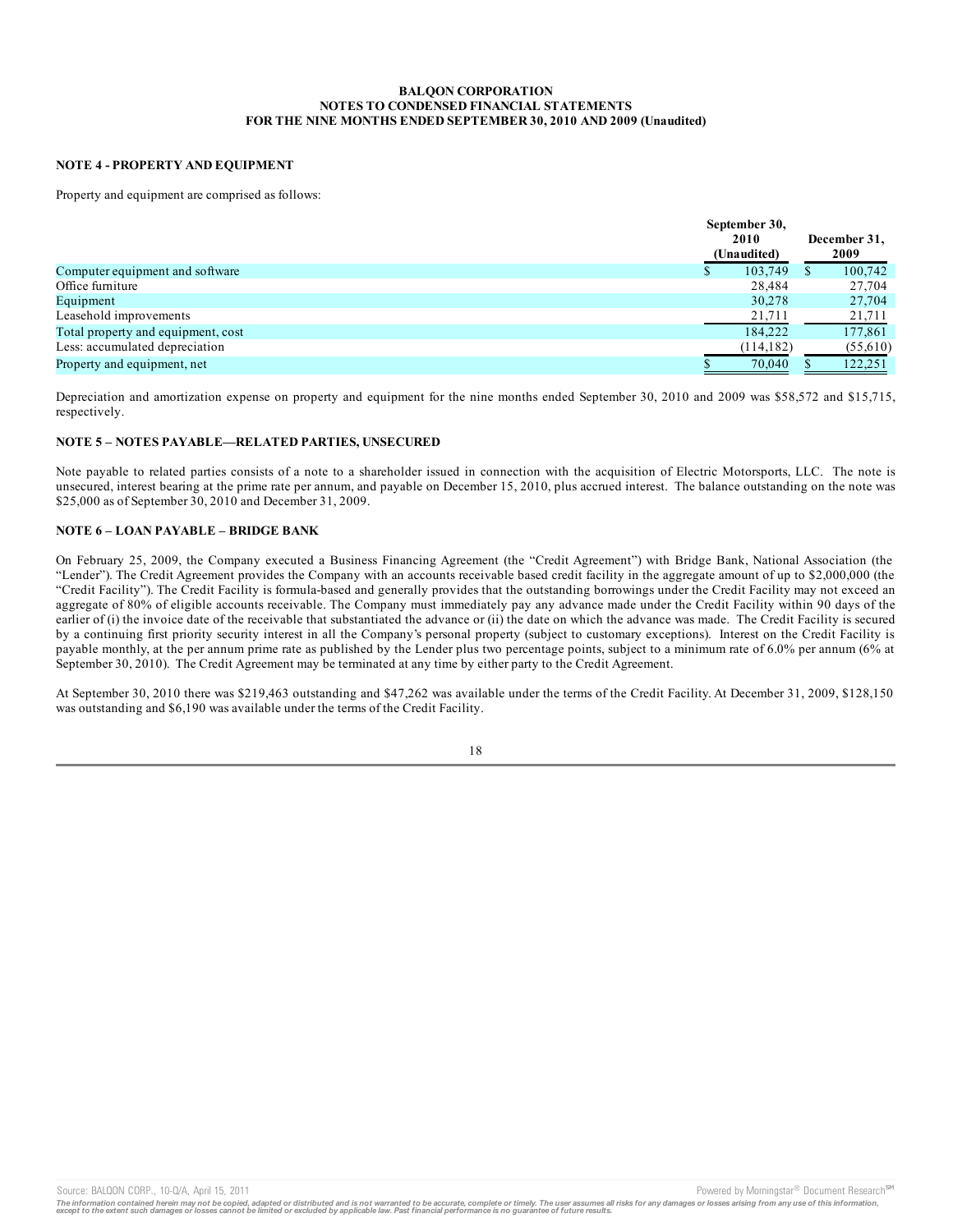# **NOTE 7 –CONVERTIBLE PROMISSORY NOTES**

Convertible notes payable consist of the following as of September 30, 2010 and December 31, 2009 :

|                                                       |     | September 30,<br>2010<br>(Unaudited) | December 31.<br>2009 |
|-------------------------------------------------------|-----|--------------------------------------|----------------------|
| Subordinated unsecured convertible notes payable,     |     |                                      |                      |
| interest at 10% per annum payable quarterly, due      |     |                                      |                      |
| March 31, 2012 (1)                                    | \$. | 985,000                              | 000,000.1            |
| Senior secured convertible notes payable, interest at |     |                                      |                      |
| 10% per annum payable quarterly, due September 1,     |     |                                      |                      |
| 2012(2)                                               |     | 575,000                              |                      |
| Subordinated unsecured convertible notes payable,     |     |                                      |                      |
| interest at 10% per annum payable quarterly, due      |     |                                      |                      |
| September 1, 2012 (3)                                 |     | 1,500,000                            |                      |
| Notes payable                                         |     | 3.060.000                            | 000.000.1            |
| Less: note discount                                   |     | (2,208,000)                          | (790, 490)           |
| Total notes payable, net                              |     | 852,000                              | 209,510              |

Between March 25, 2009 and June 19, 2009, the Company entered into agreements with 34 accredited investors for the sale by the Company of an aggregate of \$1,000,000 of 10% Unsecured Subordinated Convertible Promissory Notes which are convertible into an aggregate of 1,000,000 shares of the Company's common stock at a conversion price of \$1.00 per share of common stock, subject to adjustment. Additionally, the Company issued three-year warrants to purchase an aggregate of 1,000,000 shares of the Company's common stock at an exercise price of \$1.50 per share. The conversion price of the notes and the exercise price of the warrants are only subject to adjustment based on stock splits, stock dividends, spin-offs, rights offerings, or recapitalization through a large, nonrecurring cash dividend. During the nine months ending on September 30, 2010, \$15,000 in principal amount of these notes were converted to 15,000 shares of the company's common stock. On September 30, 2010, \$985,000 in principal was outstanding under these notes.

The Company determined that the relative fair value of the warrants was \$639,061. The relative fair value was determined using the methodology prescribed by current accounting guidance. The Company determined the initial fair value of the beneficial conversion feature was approximately \$360,939. These amounts were calculated under a Black-Scholes option pricing model using as assumptions an expected life of 3 years, an industry volatility of 54.39%, a risk free interest rate of 1.15%, and no expected dividend yield. The relative value of the warrants of \$639,061 and the beneficial conversion feature of \$360,939 was recorded by the Company as a loan discount of \$1,000,000, which the Company is amortizing to interest expense over the life of the notes. As of September 30, 2010, the unamortized balance of the note discount was \$524,425.

(2) Between July 29, 2010, and September 10, 2010, the Company entered into agreements with 20 accredited investors for the sale by the Company of an aggregate of \$575,000 of Debentures which are convertible into an aggregate of 766,659 shares of the Company's common stock at a conversion price of \$0.75 per share of common stock, subject to adjustment. In connection with this offering, the Company also issued to the investors warrants to purchase an aggregate of 575,000 shares of the Company's common stock at an exercise price of \$0.75 per share, subject to adjustment. The Company also issued to its placement agent warrants to purchase 46,000 shares of the Company's common stock at exercise price of \$0.75 per share, subject to the same adjustments and terms as those warrants issued to investors. The Debentures are due on September 30, 2012, or at the Company's sole discretion, on March 31, 2013 (the "Maturity Date") or such date as this Debenture is required or permitted to be repaid as provided in the agreement. The Debentures are secured under the terms of a Security Agreement by a security interest in all of the Company's personal property.

19

Source: BALQON CORP., 10-Q/A, April 15, 2011 Powered by Morningstar® Document Research Morningstar® Document Research Morningstar® Document Research Morningstar® Document Research Morningstar 2011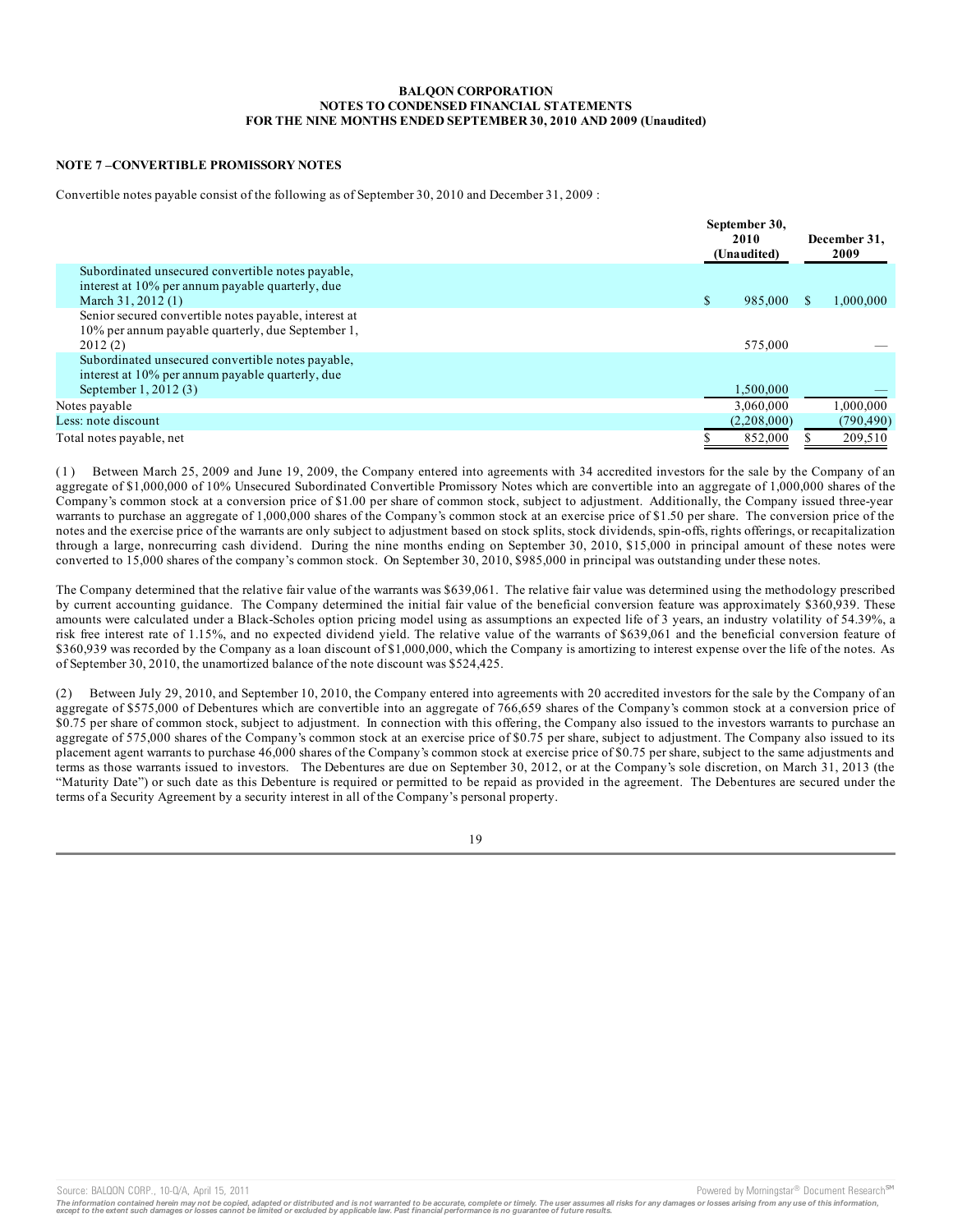# **NOTE 7 –CONVERTIBLE PROMISSORY NOTES (continued)**

Each of the agreements governing the Debentures and warrant includes an anti-dilution provision that allows for the automatic reset of the conversion or exercise price upon any future sale of common stock instruments at or below the current exercise price. The Company considered the current FASB guidance of "Determining Whether an Instrument Indexed to an Entity's Own Stock" which indicates that any adjustment to the fixed amount (either conversion price or number of shares) of the instrument regardless of the probability or whether or not within the issuers' control, means the instrument is not indexed to the issuers own stock. Accordingly, the Company determined that the conversion price of the Debentures and the exercise price of the warrants are not a fixed amount because they are subject to fluctuation based on the occurrence of future offerings or events. As a result, the Company determined that the conversion features and the warrants are not considered indexed to the Company's own stock and characterized the fair value of these warrants as derivative liabilities upon issuance.

The Company determined the aggregate fair value of the warrants issued to investors and its placement agent to be \$379,838 and the initial fair value of the embedded beneficial conversion feature of the Debentures to be \$391,816 (an aggregate amount of \$771,654). These amounts were determined by Management with the use of an independent valuation specialist using a Monte Carlo simulation model. In accordance with current accounting guidelines, as the amount of Debt discount to be recognized is limited to the amount of proceeds allocated to the Debentures, the excess of \$196,654 of derivative liability created over the face amount of the note was considered to be a cost of the private placement. In addition, the Company also incurred another \$163,250 of closing costs (consisting of \$63,250 of placement agent fees and \$100,000 of legal fees directly related to the offering). As such, the Company recorded a \$575,000 valuation discount upon issuance, and recognized private placement costs of \$359,904 for financial reporting purposes. As of September 30, 2010, the Company has amortized \$38,836 of the valuation discount, and the remaining unamortized valuation discount of \$536,164 as of September 30, 2010 has been offset against the face amount of the notes for financial statement purposes. The aggregate fair value of the derivative liabilities as of September 30, 2010 was \$713,018 (see Note 8).

3) Between February 5, 2010 and April 12, 2010, the Company entered into agreements with seven accredited investors for the sale by the Company of an aggregate of \$1,500,000 of 10% Unsecured Subordinated Convertible Promissory Notes which are convertible into an aggregate of 1,999,993 shares of the Company's common stock at a conversion price of \$0.75 per share of common stock, subject to adjustment. Additionally, the Company issued three-year warrants to purchase an aggregate of 1,999,993 shares of the Company's common stock at an exercise price of \$0.50 per share. In connection with the offering, the Company issued three year warrants to purchase 15,999 shares of its common stock at an exercise price of \$0.50 per share to two accredited investors in consideration of finder services rendered.

The Company determined that the relative fair value of the warrants was \$711,176. The relative fair value was determined using the methodology prescribed by current accounting guidance. The Company determined the initial fair value of the beneficial conversion feature was approximately \$788,824. These amounts were calculated under a Black-Scholes option pricing model using as assumptions an expected life of 3 years, an industry volatility of between 95% and 116%, a risk free interest rate of 1.47%, and no expected dividend yield.



Source: BALQON CORP., 10-Q/A, April 15, 2011 **Powered by Morningstar® Document Research** in Powered by Morningstar® Document Research in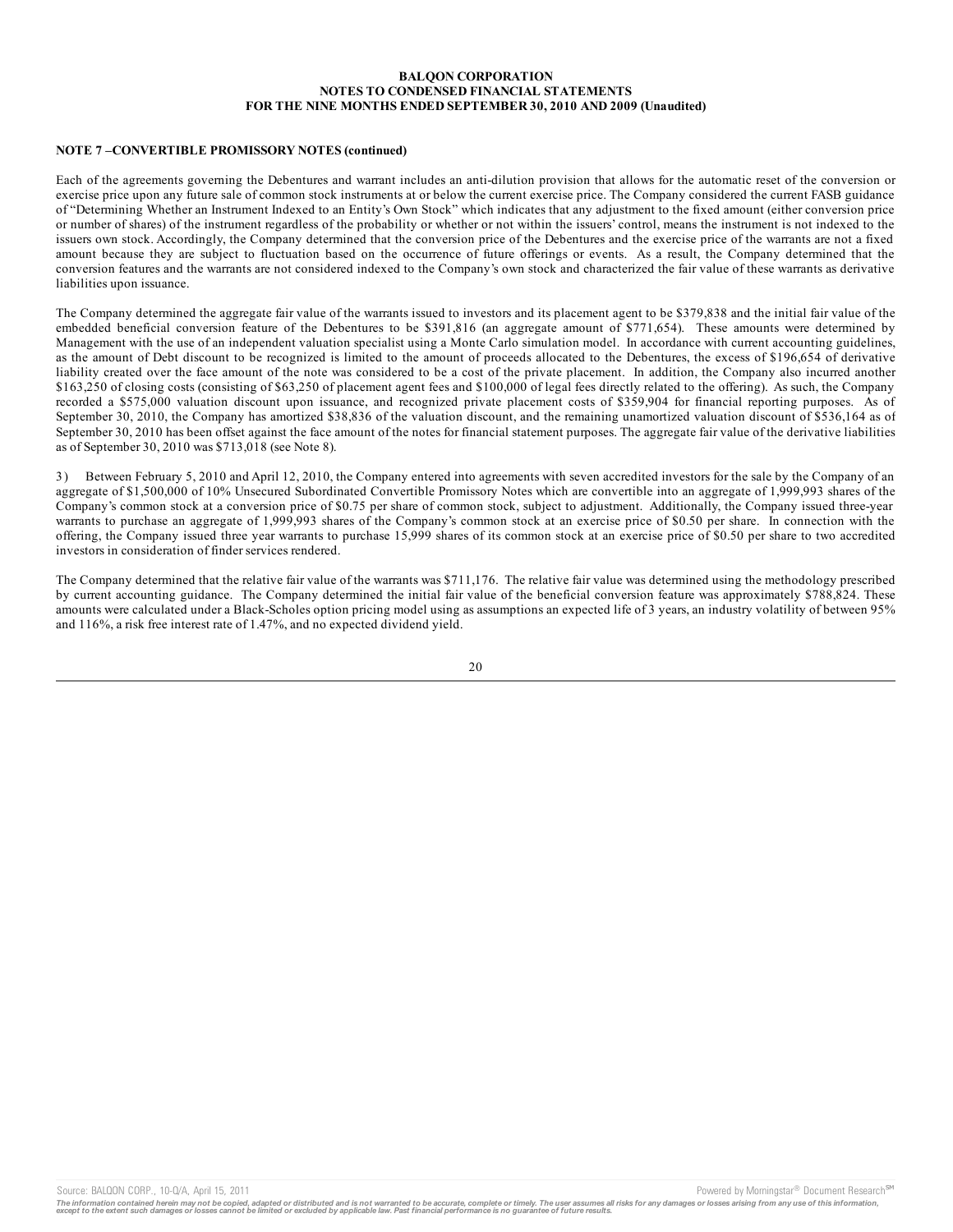## **NOTE 7 –CONVERTIBLE PROMISSORY NOTES (continued)**

The relative value of the warrants of \$711,176 and the beneficial conversion feature of \$788,824 was recorded by the Company as a loan discount of \$1,500,000, which the Company is amortizing to interest expense over the life of the notes. As of September 30, 2010, the unamortized balance of the note discount was \$1,147,411.

At September 30, 2010 the total discount of \$2,208,000 is offset against the balance of the convertible notes for financial statement presentation. At December 31, 2009 the total discount of \$790,490 is offset against the balance of the convertible notes for financial statement presentation. During the nine months ended September 30, 2010 and September 30, 2009, amortization of loan discount was \$657,490 and none, respectively.

## **NOTE 8 - DERIVATIVE LIABILITY**

In June 2008, the FASB issued authoritative guidance on determining whether an instrument (or embedded feature) is indexed to an entity's own stock. Under the authoritative guidance, effective January 1, 2009, instruments which do not have fixed settlement provisions are deemed to be derivative instruments. The conversion feature of the Company's Debentures (described in Note 7), and the related warrants, do not have fixed settlement provisions because their conversion and exercise prices, respectively, may be lowered if the Company issues securities at lower prices in the future. The Company was required to include the reset provisions in order to protect the holders of the Debentures from the potential dilution associated with future financings. In accordance with the FASB authoritative guidance, the conversion feature of the Debentures was separated from the host contract (i.e., the Debentures) and recognized as a derivative instrument. Both the conversion feature of the Debentures and the related warrants have been characterized as derivative liabilities to be re-measured at the end of every reporting period with the change in value reported in the statement of operations.

The derivative liabilities were valued using Monte Carlo valuation techniques with the following assumptions:

## 21

The information contained herein may not be copied, adapted or distributed and is not warranted to be accurate, complete or timely. The user assumes all risks for any damages or losses arising from any use of this informat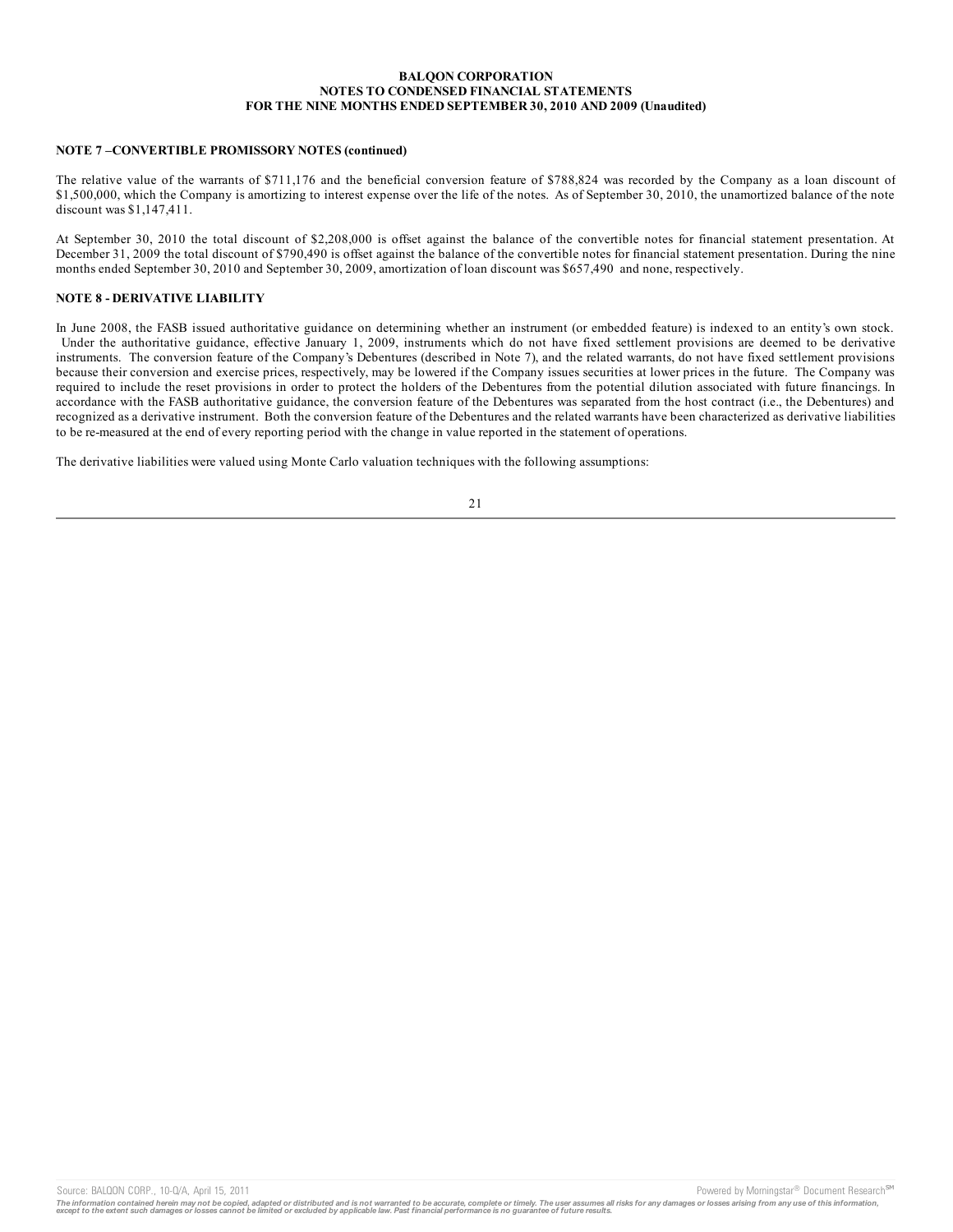# **NOTE 8 –DERIVATIVE LIABILITY (continued)**

|                          | September 30,<br>2010<br>(Unaudited) | <b>July 29, 2010</b><br>(date of<br><i>issuance</i> )<br>(unaudited) |
|--------------------------|--------------------------------------|----------------------------------------------------------------------|
| Conversion feature:      |                                      |                                                                      |
| Risk-free interest rate  | 0.72%                                | 0.72%                                                                |
| Expected volatility      | 100%                                 | 115%                                                                 |
| Expected life (in years) | 2.00 years                           | 2.17 years                                                           |
| Expected dividend yield  | $\bf{0}$                             | $\theta$                                                             |
|                          |                                      |                                                                      |
| Warrants:                |                                      |                                                                      |
|                          |                                      |                                                                      |
| Risk-free interest rate  | 1.27%                                | 1.89%                                                                |
| Expected volatility      | 95%                                  | 95%                                                                  |
| Expected life (in years) | 5.00 years                           | 5.17 years                                                           |
| Expected dividend yield  | $\mathbf{0}$                         | $\overline{0}$                                                       |
|                          |                                      |                                                                      |
| Fair Value:              |                                      |                                                                      |
| Conversion feature       | \$<br>340,448                        | 391,816                                                              |
| Warrants                 | 368,048                              | 379,838                                                              |
|                          | 713,018                              | 771,654                                                              |

The risk-free interest rate was based on rates established by the Federal Reserve Bank. The Company uses the volatility of five comparable guideline companies to estimate volatility for its common stock. The expected life of the conversion feature of the notes was based on the term of the notes and the expected life of the warrants was determined by the expiration date of the warrants. The expected dividend yield was based on the fact that the Company has not paid dividends to common shareholders in the past and does not expect to pay dividends to common shareholders in the future.

As of September 30, 2010, the aggregate derivative liability of the conversion feature and the warrants was \$713,048. For the quarterly period ended September 30, 2010, the Company recorded a change in fair value of the derivative liabilities of \$58,636. At December 31, 2009, no derivative instruments were recorded.

# **NOTE 9 – INCOME TAXES**

At September 30, 2010, the Company had available Federal and state net operating loss carryforwards to reduce future taxable income. The amounts available were approximately \$13,500,000 for federal and for state purposes. The Federal carryforward expires in 2028 and the state carryforward expires in 2018.

Given the Company's history of net operating losses, management has determined that it is more likely than not the Company will be able to realize the tax benefit of the carryforwards.

Accordingly, the Company has not recognized a deferred tax asset for this benefit. Upon the attainment of taxable income by the Company, management will assess the likelihood of realizing the tax benefit associated with the use of the carryforwards and will recognize a deferred tax asset at that time.

Current standards require that a valuation allowance be established when it is more likely than not that all or a portion of deferred tax assets will not be realized.



Source: BALQON CORP., 10-Q/A, April 15, 2011 **Powered by Morningstar® Document Research** stream of the second stream of the second stream of the second stream of the second stream of the second stream of the second stream

The information contained herein may not be copied, adapted or distributed and is not warranted to be accurate, complete or timely. The user assumes all risks for any damages or losses arising from any use of this informat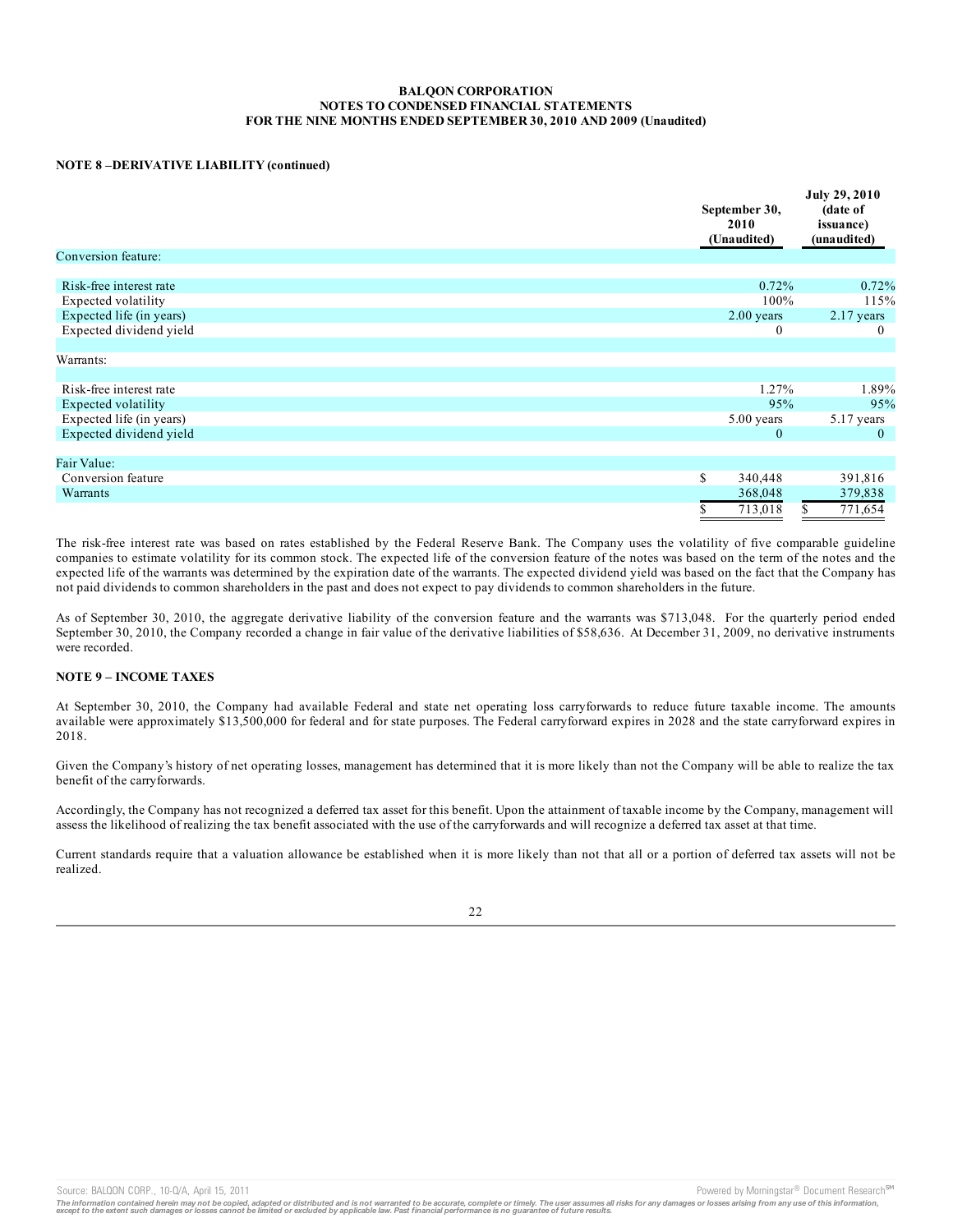# **NOTE 9 – INCOME TAXES (Continued)**

Significant components of the Company's deferred income tax assets are as follows:

|                                  | September 30,<br>2010<br>(Unaudited) |             | December 31,<br>2009 |  |
|----------------------------------|--------------------------------------|-------------|----------------------|--|
| Deferred income tax asset:       |                                      |             |                      |  |
| Net operating loss carry forward |                                      | 4,600,000   | 4,374,000            |  |
| Valuation allowance              |                                      | (4,600,000) | (4,374,000)          |  |
| Net deferred income tax asset    |                                      |             |                      |  |

Reconciliation of the effective income tax rate to the U.S. statutory rate is as follows:

|                                              | September 30,       |                      |
|----------------------------------------------|---------------------|----------------------|
|                                              | 2010<br>(Unaudited) | December 31,<br>2009 |
| Tax expense at the U.S. statutory income tax | $(34.0)\%$          | $(34.0)\%$           |
| State tax net of federal tax benefit         | $(5.8)\%$           | $(5.8)\%$            |
| Increase in the valuation allowance          | 39.8%               | 39.8%                |
| Effective tax rate                           | $-$                 | $-$ %                |

The Company adopted authoritative guidance which addresses the determination of whether tax benefits claimed or expected to be claimed on a tax return should be recorded in the financial statements. Under the current accounting guidelines, the Company may recognize the tax benefit from an uncertain tax position only if it is more likely than not that the tax position will be sustained on examination by the taxing authorities, based on the technical merits of the position. The tax benefits recognized in the financial statements from such a position should be measured based on the largest benefit that has a greater than 50 percent likelihood of being realized upon ultimate settlement. Current accounting guidelines also provide guidance on derecognition, classification, interest and penalties on income taxes, accounting in interim periods and require increased disclosures. At the date of adoption, and as September 30, 2010 and December 31, 2009, the Company does not have a liability for unrecognized tax benefits.

## **NOTE 10 – SHAREHOLDERS' DEFICIENCY**

On February 2, 2010, the Company issued 200,000 shares of its common stock in consideration of consulting services rendered between February 1, 2010 and July 31, 2010. The aggregate fair value of these shares was determined to be \$208,000 based on the closing price of the Company's shares on February 2, 2010.



The information contained herein may not be copied, adapted or distributed and is not warranted to be accurate, complete or timely. The user assumes all risks for any damages or losses arising from any use of this informat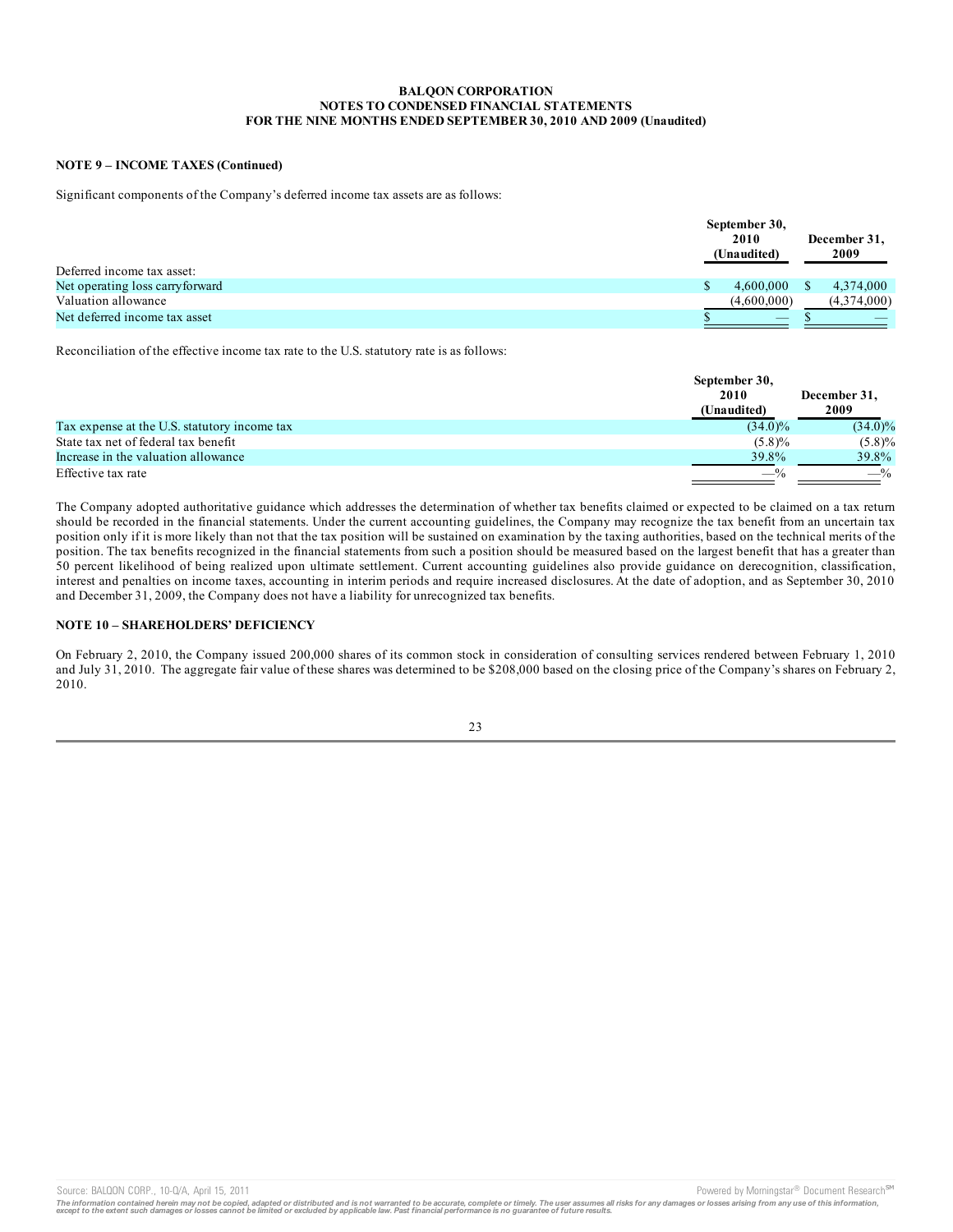# **NOTE 11 – STOCK OPTIONS AND WARRANTS**

# **Stock Options**

At September 30, 2010, options shares outstanding were as follows:

|                               | <b>Shares</b> | Weighted<br>Average<br><b>Exercise</b><br>Price |
|-------------------------------|---------------|-------------------------------------------------|
| Balance at January 1, 2010    | 4,562,592     | 2.00                                            |
| Granted                       | $-$           | $\overline{\phantom{a}}$                        |
| Exercised                     |               |                                                 |
| Expired                       | (1,520,864)   | 1.50                                            |
| Balance at September 30, 2010 | 3,041,728     | 2.25                                            |

The following table summarizes information about stock options outstanding and exercisable as of September 30, 2010:

|                                |      |                                                     | <b>Options Outstanding</b>               |                                                                    | <b>Options Exercisable</b> |  |                                              |  |  |
|--------------------------------|------|-----------------------------------------------------|------------------------------------------|--------------------------------------------------------------------|----------------------------|--|----------------------------------------------|--|--|
| Range of<br>Exercise<br>Prices |      | Number<br>of Shares<br>Underlying<br><b>Options</b> | Weighted<br>Average<br>Exercise<br>Price | Weighted<br>Average<br>Remaining<br>Contractual<br>Life (in years) | <b>Number</b><br>of Shares |  | Weighted<br>Average<br><b>Exercise Price</b> |  |  |
| \$                             | 2.00 | 1,520,864                                           | 2.00                                     | 1.27                                                               | 1,520,864                  |  | 2.00                                         |  |  |
| \$                             | 2.50 | 1,520,864                                           | 2.50                                     | 2.28                                                               | 1,520,864                  |  | 2.50                                         |  |  |
|                                |      | 3,041,728                                           |                                          |                                                                    | 3,041,728                  |  |                                              |  |  |

There was no aggregate intrinsic value of the 3,041,728 options outstanding and exercisable as of September 30, 2010 based on the trading price as of the period then ended. At September 30, 2010, all options were vested and there were no unvested options outstanding.

## **Warrants**

At September 30, 2010, warrants shares outstanding were as follows:

|                               |               | Weighted<br>Average   |
|-------------------------------|---------------|-----------------------|
|                               | <b>Shares</b> | <b>Exercise Price</b> |
| Balance at January 1, 2010    | 3,947,247     | $1.50^{+}$            |
| Granted                       | 2,661,992     | 0.56                  |
| Exercised                     | __            |                       |
| Expired                       | (243,060)     | 1.50                  |
| Balance at September 30, 2010 | 6,366,179     | 1.18                  |

24

Source: BALQON CORP., 10-Q/A, April 15, 2011 **Powered by Morningstar® Document Research** in Powered by Morningstar® Document Research in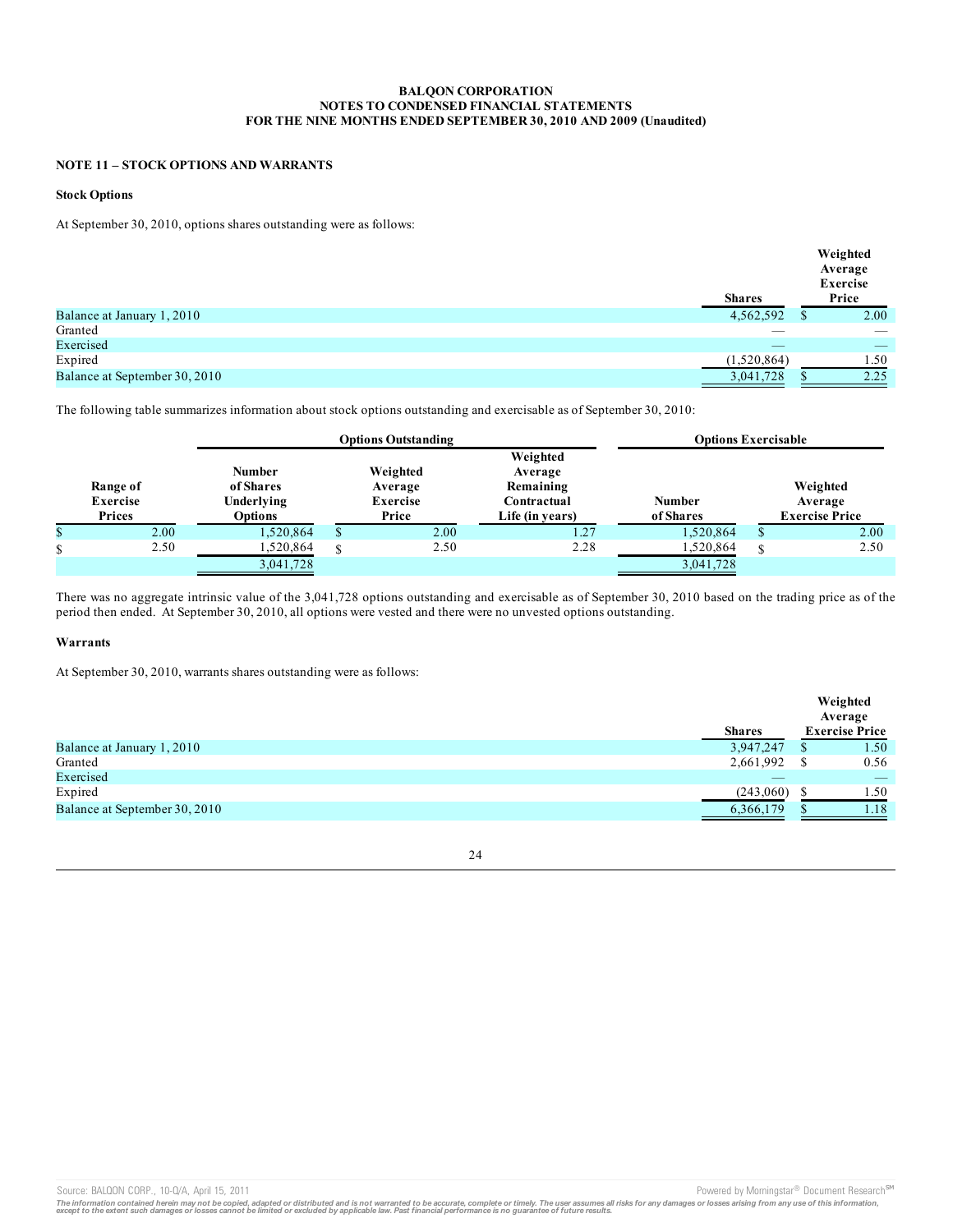# **NOTE 11 – STOCK OPTIONS AND WARRANTS (continued)**

#### **Warrants (continued)**

Between February 5, 2010 and April 12, 2010, the Company raised an aggregate of \$1,500,000 through the issuance of its 10% Unsecured Subordinated Convertible Promissory Notes which are convertible into an aggregate of 1,999,993 shares of the Company's common stock at a conversion price of \$0.75 per share of common stock, subject to adjustment, to 7 accredited investors. In connection with this offering, the Company also issued three-year warrants to purchase an aggregate of 1,999,993 shares of common stock at an exercise price of \$0.50 per share. In connection with the sale of certain of the 10% Unsecured Subordinated Convertible Promissory Notes, the Company issued three year warrants to purchase 15,999 shares of its common stock at an exercise price of \$0.50 per share to two accredited investors in consideration of finder services rendered.

In May 2010, the Company entered into an agreement for financial public relations services pursuant to which the Company may issue three-year warrants to purchase an indeterminate number of shares of common stock of the Company at an exercise price of \$1.00 per share based upon certain performance based benchmarks. At September 30, 2010, the Company had issued warrants valued at \$12,529 to purchase 25,000 shares of its common stock pursuant to this agreement.

Between July 29, 2010, and September 10, 2010, the Company raised an aggregate of \$575,000 through the issuance of its Debentures which are convertible to an aggregate of which are convertible into an aggregate of 766,659 shares of the Company's common stock at a conversion price of \$0.75 per share of common stock, subject to adjustment, to 20 accredited investors. In connection with this offering, the Company also issued to the investors five year warrants to purchase an aggregate of 575,000 shares of the Company's common stock at an exercise price of \$0.75 per share, subject to adjustment. The Company also issued five-year placement agent warrants to purchase an aggregate of 46,000 shares of the Company's common stock at an exercise price of \$0.75 per share, subject to adjustment, in connection with the offering.

The following table summarizes information about stock warrants outstanding and exercisable as of September 30, 2010:

|                                              |      |                                                      |             | <b>Warrants Outstanding</b>              |                                                                    | <b>Warrants Exercisable</b> |    |                                                 |  |  |
|----------------------------------------------|------|------------------------------------------------------|-------------|------------------------------------------|--------------------------------------------------------------------|-----------------------------|----|-------------------------------------------------|--|--|
| Range of<br><b>Exercise</b><br><b>Prices</b> |      | <b>Number</b><br>of Shares<br>Underlying<br>Warrants |             | Weighted<br>Average<br>Exercise<br>Price | Weighted<br>Average<br>Remaining<br>Contractual<br>Life (in years) | <b>Number</b><br>of Shares  |    | Weighted<br>Average<br><b>Exercise</b><br>Price |  |  |
| \$                                           | 0.50 | 2,015,992                                            | \$          | 0.50                                     | 2.5                                                                | 2,015,992                   |    | 0.50                                            |  |  |
| \$                                           | 0.75 | 621,000                                              | \$          | 0.75                                     | 4.8                                                                | 621,000                     |    | 0.70                                            |  |  |
| \$                                           | 1.00 | 25,000                                               | \$          | 1.00                                     | 3.0                                                                | 25,000                      |    | 1.00                                            |  |  |
| \$                                           | 1.50 | 3,095,000                                            | \$          | 1.50                                     | 1.7                                                                | 3,095,000                   |    | 1.50                                            |  |  |
| \$                                           | 2.00 | 304,592                                              | \$          | 2.00                                     | 1.1                                                                | 304,592                     | S  | 2.00                                            |  |  |
| \$                                           | 2.50 | 304,595                                              | $\mathbf S$ | 2.50                                     | 2.1                                                                | 304,595                     | \$ | 2.50                                            |  |  |
|                                              |      | 6,366,179                                            |             |                                          |                                                                    | 6,366,179                   |    |                                                 |  |  |

There was no aggregate intrinsic value of the warrants outstanding and exercisable as of September 30, 2010 based on the trading price as of the period then ended.

#### 25

Source: BALQON CORP., 10-Q/A, April 15, 2011 Powered by Morningstar® Document Research Morningstar® Document Research Morningstar® Document Research Morningstar® Document Research Morningstar 2011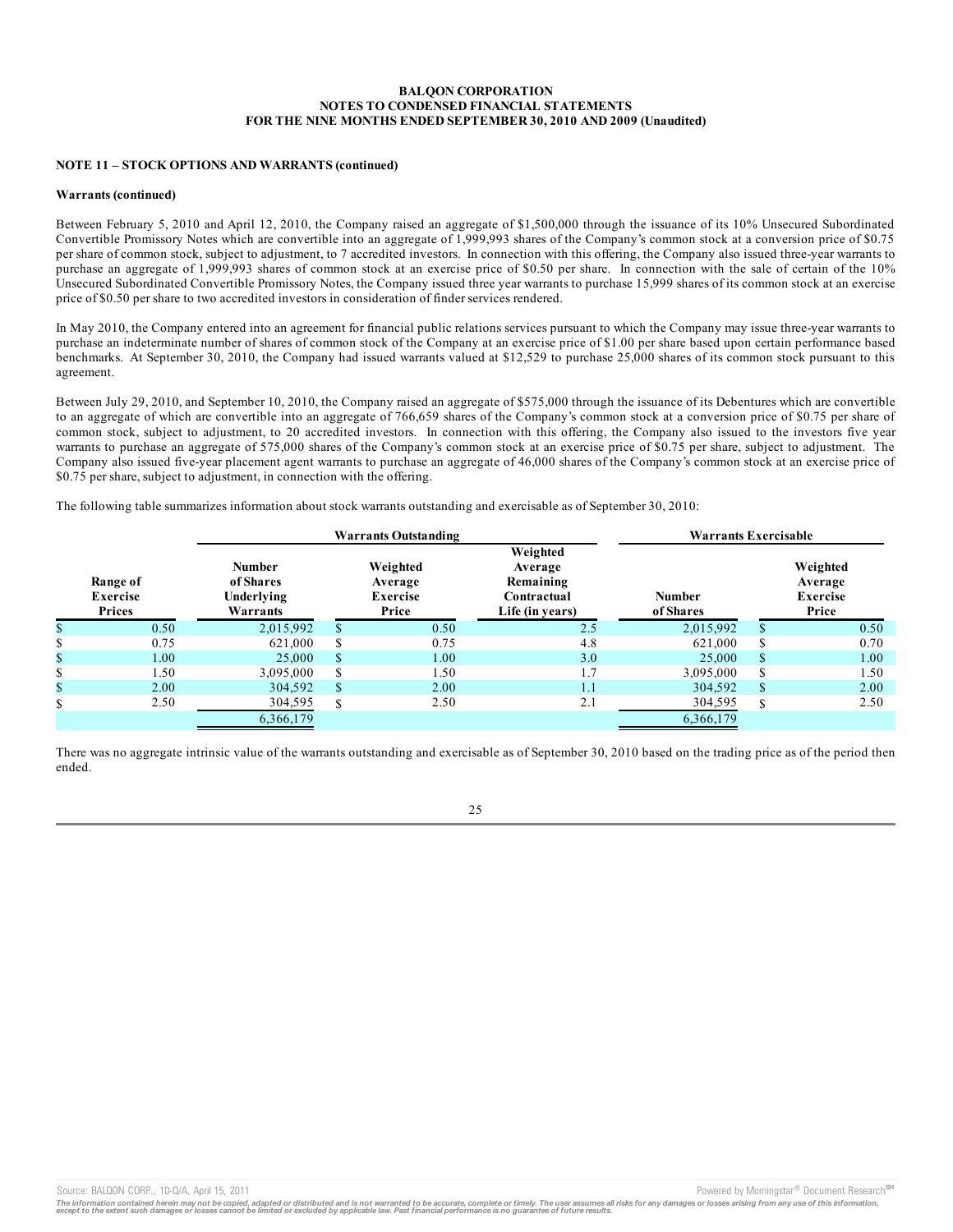# **NOTE 12 – COMMITMENTS AND CONTINGENCIES**

#### **City of Los Angeles Agreement**

On September 26, 2008, the Company entered into an agreement with the City of Los Angeles to manufacture and deliver 20 electric yard tractors, 5 shorthaul electric tractors, and associated equipment including chargers, batteries and controllers for a total of \$5,383,750.

As of September 30, 2010, the Company had delivered 14 electric yard tractors and one short-haul electric tractor to the City of Los Angeles. The Company expects to deliver the remaining 6 electric yard tractors, 4 short-haul electric tractors and associated equipment to the City of Los Angeles by March 31, 2011.

Of the Company's backlog of \$2,640,429 on September 30, 2010, \$1,979,725 was attributable to the 10 electric vehicles and associated parts the Company is required to deliver under its agreement with the City of Los Angeles.

Under its agreement with the City of Los Angeles, the Company agreed to move its research and production facilities to the City of Los Angeles and also agreed to pay the City of Los Angeles a royalty fee of \$1,000 per electric vehicle it sells to a purchaser other than the City of Los Angeles or the AQMD.

During 2009, under the terms of the Company's agreement with the City of Los Angeles, the Company requested and was issued an advance payment in the amount of \$1,159,601. This advance payment was recorded as a customer deposit. This customer deposit will be applied against the Company's final invoices under its purchase order for 25 electric vehicles.

## **NOTE 13 - SUBSEQUENT EVENTS**

# **Sale of 10% Senior Secured Convertible Debentures**

Between October 1, 2010 and November 12, 2010, the Company entered into agreements with 4 accredited investors for the sale by the Company of an aggregate of \$225,000 of Debentures which are convertible into an aggregate of 299,998 shares of the Company's common stock at a conversion price of \$0.75 per share of common stock, subject to adjustment. In connection with this offering, the Company also issued to the investors warrants to purchase an aggregate of 225,000 shares of the Company's common stock at an exercise price of \$0.75 per share, subject to adjustment, to the investors. The Company paid placement agent fees of approximately \$24,750, consisting of a cash commission of \$18,000 and a non-accountable expense allowance of \$6,750, and issued five-year placement agent warrants to purchase an aggregate of 18,000 shares of the Company's common stock at an exercise price of \$0.75 per share, subject to adjustment, in connection with the offering. The proceeds of \$225,000, less \$24,750 paid to the placement agent, less other expenses, are allocated to working capital. The Debentures are secured under the terms of a Security Agreement by a security interest in all of the Company's personal property. The Company is in the process of analyzing the accounting effect of the recording of the convertible notes and warrants.



The information contained herein may not be copied, adapted or distributed and is not warranted to be accurate, complete or timely. The user assumes all risks for any damages or losses arising from any use of this informat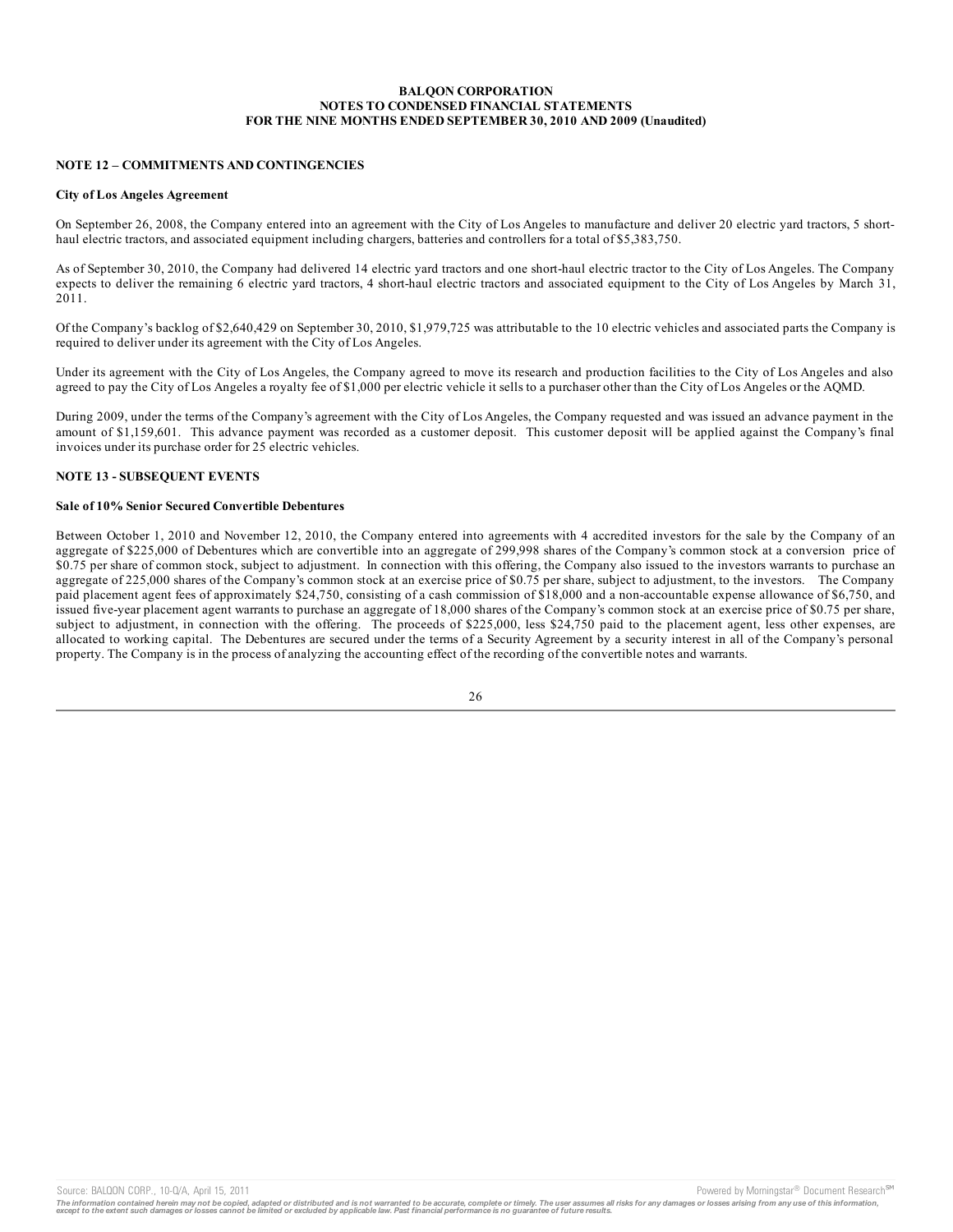#### **MANAGEMENT'S DISCUSSION AND ANALYSIS OF FINANCIAL CONDITION AND RESULTS OF OPERATIONS**

The following discussion and analysis should be read in conjunction with our financial statements and the related notes to financial statements included elsewhere in this report. This report and our financial statements and notes to financial statements contain forward-looking statements, which generally include the plans and objectives of management for future operations, including plans and objectives relating to our future economic performance and our current beliefs regarding revenues we might generate and profits we might earn if we are successful in implementing our business strategies. Our actual results could differ materially from those expressed in these forward-looking statements as a result of any number of factors, including those set forth under the "Risk Factors" section and elsewhere in this report. The forward-looking statements and associated risks may include, relate to or be qualified by other important factors, including, without limitation:

- $\bullet$  the projected growth or contraction in the industries within which we operate;
- · our business strategy for expanding, maintaining or contracting our presence in these markets;
- · anticipated trends in our financial condition and results of operations; and
- · our ability to distinguish ourselves from our current and future competitors.

We do not undertake to update, revise or correct any forward-looking statements.

Any of the factors described above, elsewhere in this report or in the "Risk Factors" section of this report could cause our financial results, including our net income or loss or growth in net income or loss to differ materially from prior results, which in turn could, among other things, cause the price of our common stock to fluctuate substantially.

### **Overview**

We design, assemble and market zero-emissions heavy-duty electric vehicles for use in the transportation of containers and heavy loads at facilities such as marine terminals, rail yards, industrial warehouses, intermodal facilities, military bases and industrial plants. We currently sell our heavy-duty electric vehicles for use at the Port of Los Angeles and have also sold a heavy-duty electric vehicle for use in a demonstration program to the California South Coast Air Quality Management District, or AQMD. We also design, assemble and market components for electric vehicles including flux vector motor controllers (which control the speed of an electric motor by varying the input frequency and voltage from a vehicle's batteries), electric drive systems (each system includes an electric motor, a flux vector motor controller, a transmission assembly and related propulsion software) and battery modules (which features our proprietary battery management system, or BMS, an electronic device mounted on each battery cell to monitor the state of charge of the battery, including its temperature, voltage and current during charge and discharge cycles) to original equipment manufacturers, or OEMs, of automotive products.

In May 2008, we received a purchase order from the AQMD for one of our Nautilus E20 heavy-duty electric yard tractors. We delivered a Nautilus E20 to the AQMD in March 2009. In June 2008, we received a purchase order from the City of Los Angeles for 20 Nautilus E20 heavy-duty electric yard tractors and five Nautilus E30 short-haul tractors. The purchase order from the City of Los Angeles is pursuant to an agreement with the City of Los Angeles, dated June 26, 2008, or City of Los Angeles Agreement.

Source: BALQON CORP., 10-Q/A, April 15, 2011 **Powered by Morningstar® Document Research** in Powered by Morningstar® Document Research in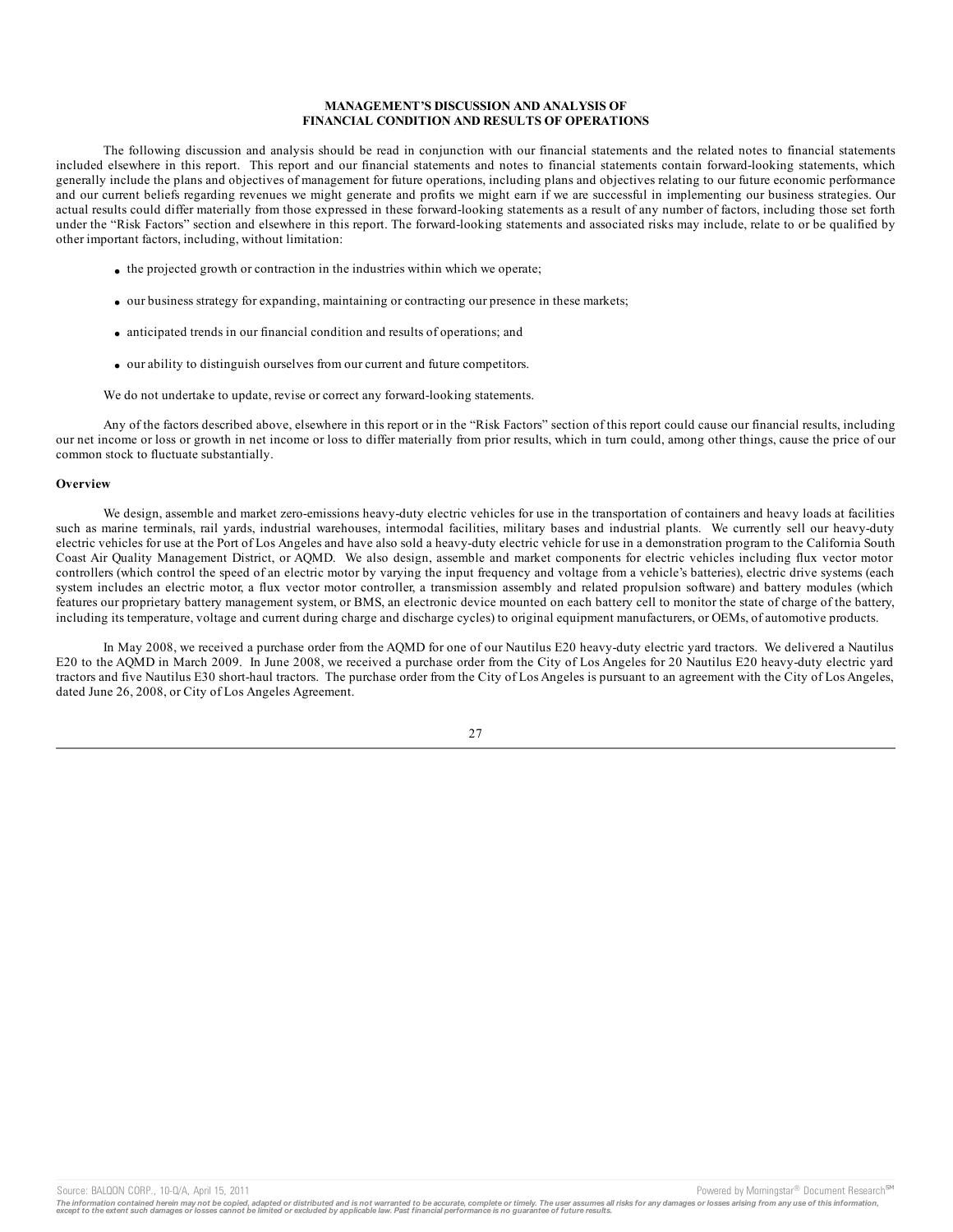In September 2008, we entered into an agreement with Electric Motorsports, LLC, or EMS, and its sole member, Robert Gruenwald, to acquire substantially all of the assets of EMS, including all intellectual property assets used in the development and manufacture of flux vector motor controllers. At the time of the acquisition, EMS had been engaged in developing, designing and manufacturing flux vector motor controllers within the automotive and material handling equipment industries since 1997. As a result of this acquisition, we completed our drive system product line which provided us with the ability to manufacture, market and sell our drive systems to OEMs of heavy duty and medium duty vehicles.

On October 24, 2008, we completed an Agreement and Plan of Merger, or Merger Transaction, with Balqon Corporation, a California corporation, or Balqon California, and changed our name from BMR Solutions, Inc. to Balqon Corporation. Upon completion of the Merger Transaction, we acquired the business of Balqon California.

In May 2009, we received a grant of up to \$400,000 from the City of Los Angeles to reimburse us for costs we incur in connection with the installation, demonstration and evaluation of lithium powered battery modules in two of our zero emissions Nautilus vehicles, or Lithium Grant. In 2009, we also upgraded all our heavy-duty electric vehicles from lead acid batteries to lithium batteries. Prior to the incorporation of lithium battery modules into our electric vehicles, our Nautilus product line featured predecessors of the Nautilus XE20 and Nautilus XE30, the Nautilus E20 and Nautilus E30, respectively, which were powered by lead acid battery modules. As of the date of this report, our product portfolio features two products in our Nautilus product line, the Nautilus XE20, a heavy-duty electric yard tractor, and the Nautilus XE30, a heavy-duty electric short-haul tractor. In addition, our product portfolio features a heavy-duty Class 7 and Class 8 electric truck, the Mule M150, which is designed as a zero emissions solution to transport loads of up to 7 tons in short-haul on-highway applications. During the remainder of 2010, we plan to add medium duty electric trucks to our existing product line, and thereby expand our product offerings in domestic and international markets.

In January 2010, we released our lithium battery powered yard tractor, the Nautilus XE20, with a range of 95 miles and maximum speed of 25 miles per hour under unloaded conditions. The Nautilus XE20 incorporates our latest drive system and proprietary BMS on a Autocar Xspotter yard tractor chassis.

In February 2010, we successfully completed eight weeks of cold weather testing on our Nautilus XE20 in automotive plant applications during two eight hour shift operations at temperatures below  $10^{\circ}$  F under loads exceeding 30 tons.

In March 2010, we completed the design and testing of our proprietary BMS, which monitors battery condition and balances battery cells during charge and discharge cycles. Our proprietary software allows our BMS to be used on any battery cell chemistry. We use our proprietary BMS in all our heavy-duty electric vehicles. In addition, we market our battery modules to other OEMs worldwide. As of the date of this filing, we have received purchase orders for our battery modules and heavy-duty electric drive systems from OEMs of electric and hybrid buses.

In May 2010, we successfully demonstrated use of our Nautilus XE20 in a three shift operation at a warehousing facility utilizing a fast charger facilitated by our proprietary BMS that has the ability to charge our vehicles in less than two hours.

In February 2010, we entered into an agreement with Autoelevadores Yale, a leading distributor of material handling equipment and electric vehicles in Argentina, under which Autoelevadores Yale agreed to distribute our heavy-duty electric vehicles in Argentina. Autoelevadores Yale also provides servicing and parts for our products in the region. In March 2010, we entered into an agreement with Industrias Ivor, a leading distributor of material handling equipment in Colombia. The agreement calls for Industrial Ivor to provide sales and service for our off-highway and on-highway product lines in Colombia.

28

Source: BALQON CORP., 10-Q/A, April 15, 2011 **Powered by Morningstar® Document Research** in Powered by Morningstar® Document Research in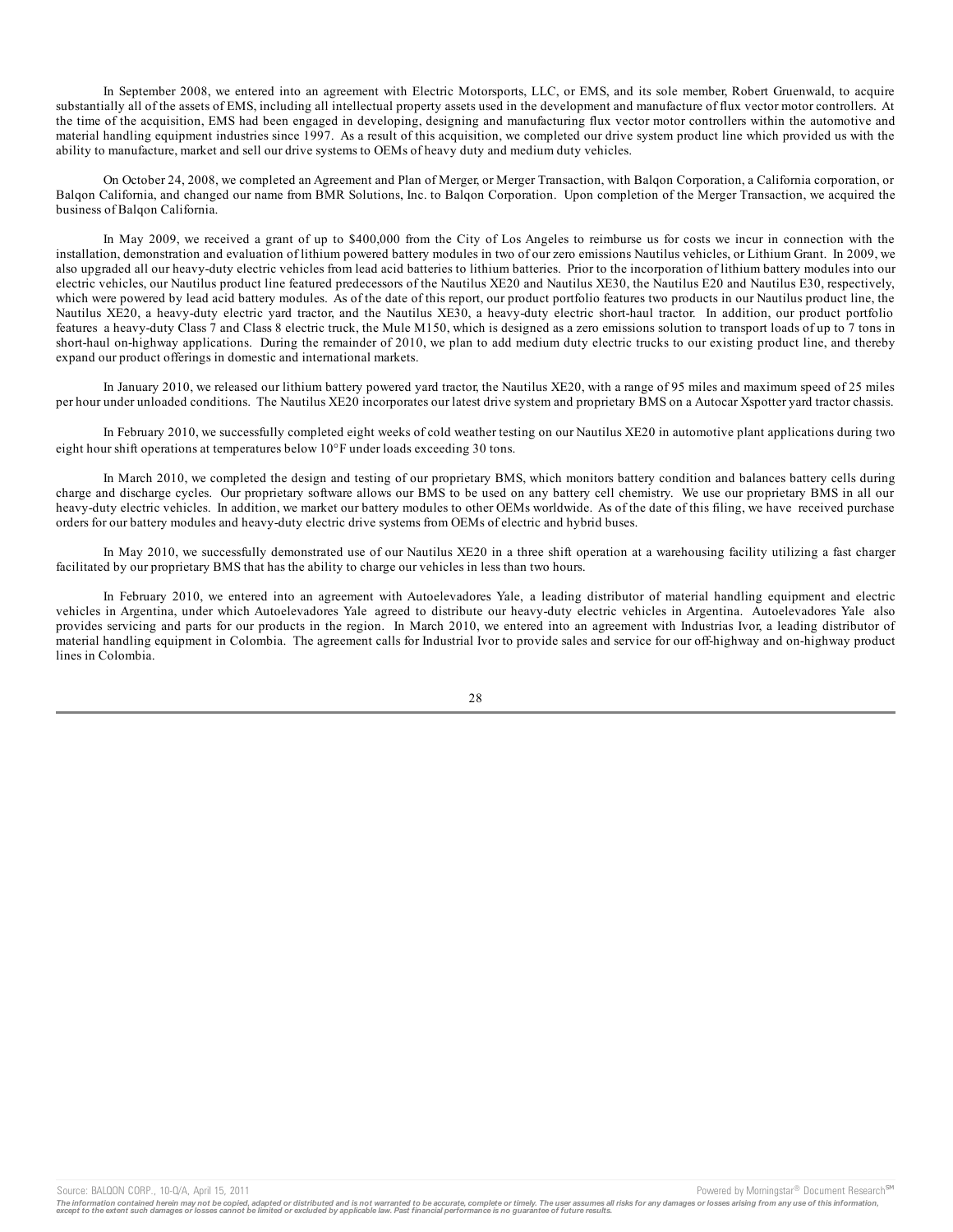In June 2010, we entered into an agreement with Electric Cars of Costa Rica S.A., a leading distributor of electric cars, neighborhood electric vehicles (NEV) and light duty on-road trucks in Costa Rica, under which Electric Cars of Costa Rica S.A. agreed to distribute our heavy-duty electric vehicles and drive systems in Costa Rica. Electric Cars of Costa Rica has also agreed to provide servicing and parts for our products in throughout Costa Rica. In July 2010, we entered into an agreement with MOL Transport Solutions, a leading manufacturer of port and material handling equipment in Europe, under which MOL Transportation Solutions agreed to distribute our heavy-duty electric vehicles in Europe. MOL Transportation Solutions also agreed to provide servicing and parts for our products in the Europe. In July 2010, we entered into an agreement with Km Verde, a Grupo Arcano company that is a distributor of electric cars, buses and light duty trucks in Spain, under which Km Verde agreed to distribute our heavy-duty electric vehicles and drive systems to OEMs in Spain.

In August 2010, we entered into an agreement with Dynaprotech a leading composite automotive parts manufactured in China, under which Dynaprotech purchased our electric drive systems to integrate into electric buses, heavy-duty trucks, light commercial vehicles and automobiles for use throughout China.

In September 2010, we entered into an agreement with Beltway International, LLC, Maryland's largest full service domestic and international truck dealer, under which Beltway International, LLC agreed to distribute our Nautilus XE20 yard tractors to ports, warehouses and industrial plants in and around Maryland.

During the six months ended June 30, 2010, we have demonstrated the performance of our Nautilus XE20 to a large automotive company, a marine terminal and several warehouses and we expect these demonstrations to result in an increase in our domestic sales.

In November 2010, T&K Logistics, Inc., a leading provider of logistics services, the provider of logistics services to the Ford Motor Company and the manager of on-site transportation of trailers and containers at the Ford Motor Company's Assembly plant in Wayne, Michigan, agreed to lease ten of our Nautilus XE20s yard tractors for use at the Ford Motor Company's Assembly Plant in Wayne, Michigan, for a period of 36 months.

During the nine months ended September 30, 2010, we delivered one electric vehicle to the Port of Los Angeles pursuant to the City of Los Angeles Agreement. Our sales of electric vehicles during the nine months ended September 30, 2010 was limited to only one electric vehicle due to significant working capital constraints. Previously, we believed that we would deliver the 25 Nautilus tractors ordered under the City of Los Angeles purchase order by December 31, 2009. However, primarily due to working capital constraints, we have revised our initial forecast, and we now believe that will deliver the remaining 6 NautilusXE20s and 4 Nautilus XE30s to the City of Los Angeles by March 31, 2011. During the nine months ended September 30, 2010, we also sold our drive systems to an international OEM of electric buses and trucks for use in inner city hybrid buses and our flux vector motor controllers to a domestic manufacturer of inner city electric buses.

During September 2010, we integrated one of our heavy-duty drive systems into a Class A recreational vehicle, demonstrating the viability of our technology in the recreational vehicle market. Currently, the vehicle is undergoing road testing conducted by a potential international customer.

During the nine months ended September 30, 2010, 48% of our revenues were derived from the sale of an electric vehicle to the Port of Los Angeles under the terms of the City of Los Angeles Agreement, 40% of our sales were derived from shipment of our drive systems to international OEM of hybrid buses and trucks, 7% of revenues were derived from sales of our flux vector motor controllers to an electric bus manufacturer, and the remaining 5% of revenues were derived from progress work on the Lithium Grant. The revenues and costs associated with the Lithium Grant are recorded as contract revenues and costs. As such, the costs associated with the development of our demonstration vehicle are recorded as "contract costs," not as research and development expenses.

29

Source: BALQON CORP., 10-Q/A, April 15, 2011 **Powered by Morningstar® Document Research** in Powered by Morningstar® Document Research in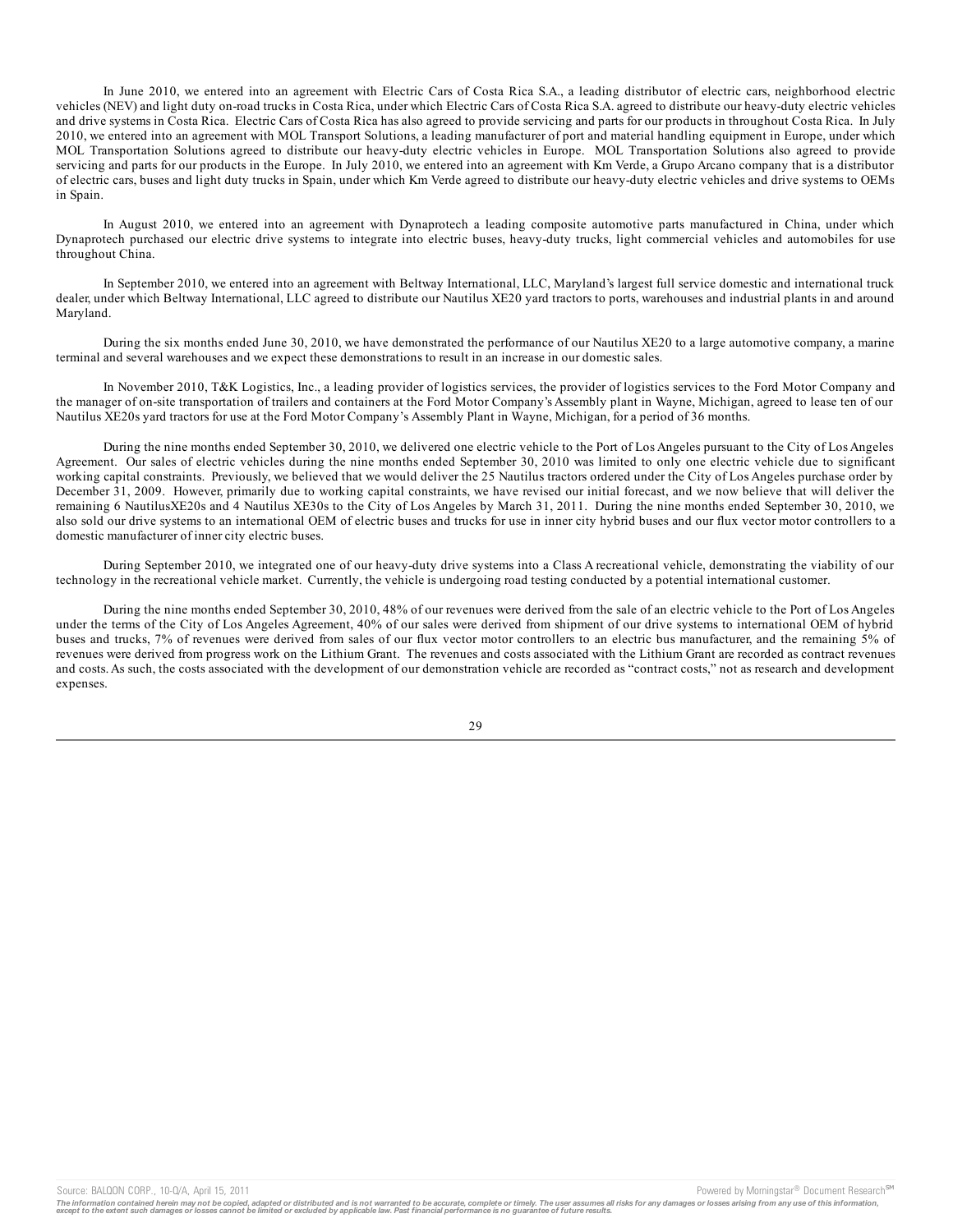While \$1,979,725 of our current backlog of \$2,640,429 is attributable to our outstanding purchase order from the City of Los Angeles, we anticipate that a majority of future sales of our heavy-duty electric vehicles will be made directly to end users, such as large terminal operators, shipping companies and OEMs, rather than directly to governmental agencies such as the AQMD and the City of Los Angeles. Our expectation that a majority of our future sales of our heavy-duty electric vehicles will be made directly to end users is based, in part, on the results of our initial test of the Nautilus XE30 powered by lithium batteries and our agreement with Autocar LLC, or Autocar, to collaborate on the development, marketing and sale of on-highway Class 7 and Class 8 zero emissions electric vehicles. In addition, we expect to use Autocar's existing authorized dealer network to sell our heavy-duty electric vehicles. Our expectations regarding future customers are also based on our current on-going discussions with potential customers located in Canada, Asia, Latin America and Europe, and additional governmental incentives and funding that we believe will become available for electric vehicles, which, in turn, are expected to improve the competitive advantage of our electric vehicles. During the nine months ended September 30, 2010, we increased our efforts in soliciting and, promoting governmental grants that are applicable to our products and technologies.

#### **Critical Accounting Policies**

Our financial statements have been prepared in accordance with accounting principles generally accepted in the United States. The preparation of these financial statements requires us to make estimates and judgments that affect the reported amounts of assets, liabilities, revenues and expenses, and related disclosure of contingent assets and liabilities. We base our estimates on historical experience and on various other assumptions that are believed to be reasonable under the circumstances, the results of which form the basis of making judgments about the carrying values of assets and liabilities that are not readily apparent from other sources. Actual results may differ from these estimates under different assumptions or conditions.

We believe that the following critical accounting policies, among others, affect our more significant judgments and estimates used in the preparation of our financial statements:

#### *Estimates*

The preparation of financial statements in conformity with accounting principles generally accepted in the United States of America requires management to make estimates and assumptions that affect the reported amounts of assets and liabilities and disclosure of contingent assets and liabilities at the date of the financial statements and the reported amounts of revenue and expenses during the reporting period. Material estimates relate to the recognition of contract revenues and estimated costs to complete contracts in process, and recoverability of reported amounts of long-lived assets. Actual results may differ from those estimates.

### *Revenues*

Contract Revenue and Cost Recognition on Prototype Vehicles. In accounting for contracts, we recognize revenues using the percentage-ofcompletion method of accounting by relating contract costs incurred to date to the total estimated costs at completion. This method is used because management considers costs to be the best available measure of progress on its contracts. Contract losses are provided for in their entirety in the period that they become known, without regard to the percentage-of-completion. We also recognize as revenues costs associated with claims and unapproved change orders to the extent it is probable that such claims and change orders will result in additional contract revenue, and the amount of such additional revenue can be reliably estimated.

The information contained herein may not be copied, adapted or distributed and is not warranted to be accurate, complete or timely. The user assumes all risks for any damages or losses arising from any use of this informat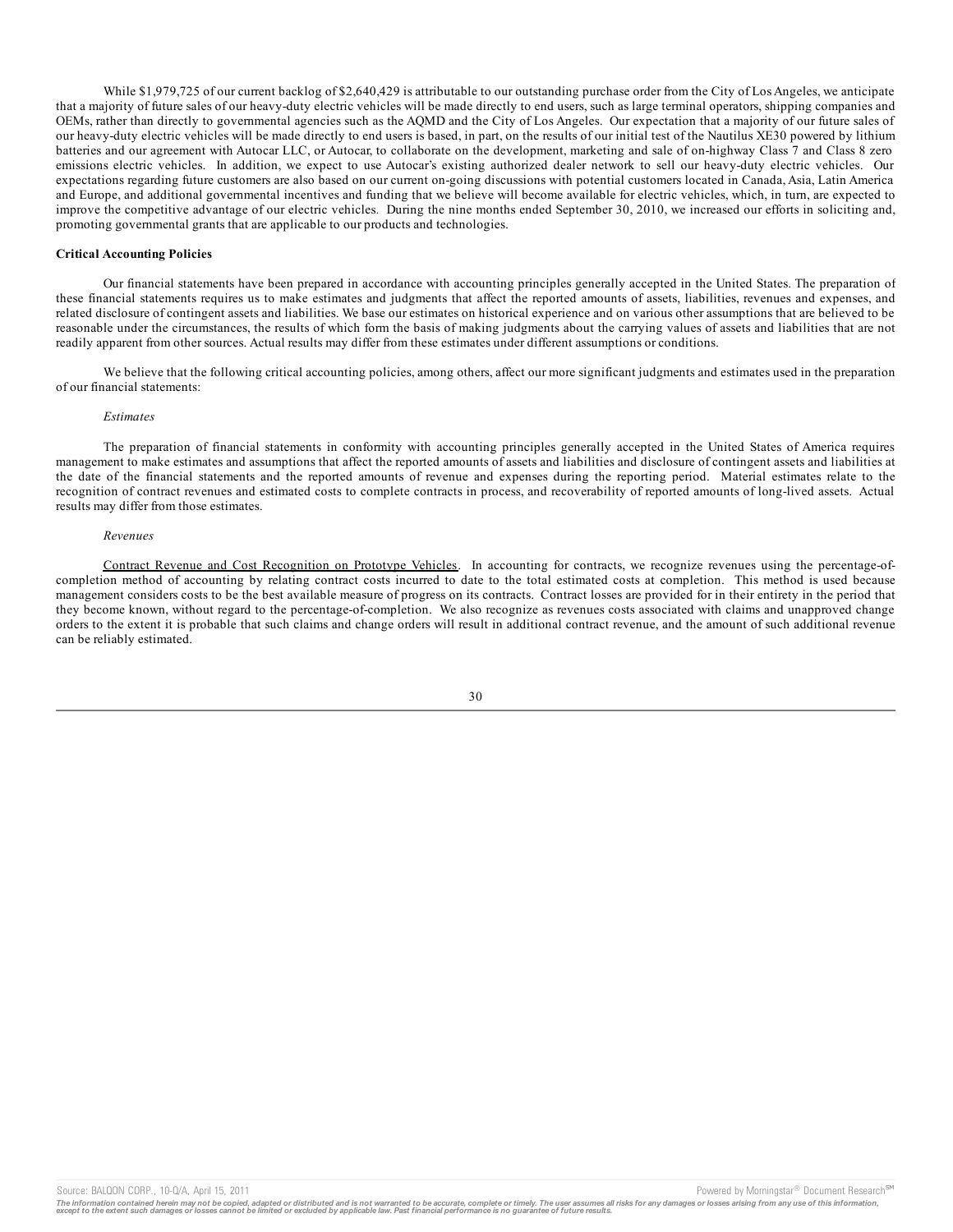Contract costs include all direct material and labor costs. The liability "Billings in excess of costs and estimated earnings on uncompleted contracts" represents billings in excess of revenues earned.

Sales of Production Units and Parts. We recognize revenue from the sale of completed production units and parts when there is persuasive evidence that an arrangement exists, delivery of the product has occurred and title has passed, the selling price is both fixed and determinable, and collectability is reasonably assured, all of which generally occurs upon shipment of our product or delivery of the product to the destination specified by the customer.

We determine whether delivery has occurred based on when title transfers and the risks and rewards of ownership have transferred to the buyer, which usually occurs when we place the products with the buyer's carrier. We regularly review our customers' financial positions to ensure that collectability is reasonably assured. Except for warranties, we have no post-sales obligations.

### *Product Warranties*

We provide limited warranties for parts and labor at no cost to our customers within a specified time period after the sale. We estimate the actual historical warranty claims coupled with an analysis of unfulfilled claims at the balance sheet date. As of September 30, 2010 and December 31, 2009, we had no warranty reserve nor did we incur warranty expenses during the quarterly periods ended September 30, 2010 or 2009.

#### *Stock-Based Compensation*

We periodically issues stock options and warrants to employees and non-employees in non-capital raising transactions for services and for financing costs. We account for stock option and warrant grants issued and vesting to employees based on the authoritative guidance provided by the Financial Accounting Standards Board, or FASB. We account for stock option and warrant grants issued and vesting to non-employees in accordance with the authoritative guidance of the FASB whereas the value of the stock compensation is based upon the measurement date as determined at either (a) the date at which a performance commitment is reached, or (b) at the date at which the necessary performance to earn the equity instruments is complete.

# *Goodwill and Intangible Assets*

Management performs impairment tests of goodwill and indefinite-lived intangible assets whenever an event occurs or circumstances change that indicate impairment has more likely than not occurred. Management performs impairment testing of goodwill and indefinite-lived intangible assets at least annually.

Source: BALQON CORP., 10-Q/A, April 15, 2011 **Powered by Morningstar® Document Research** in Powered by Morningstar® Document Research in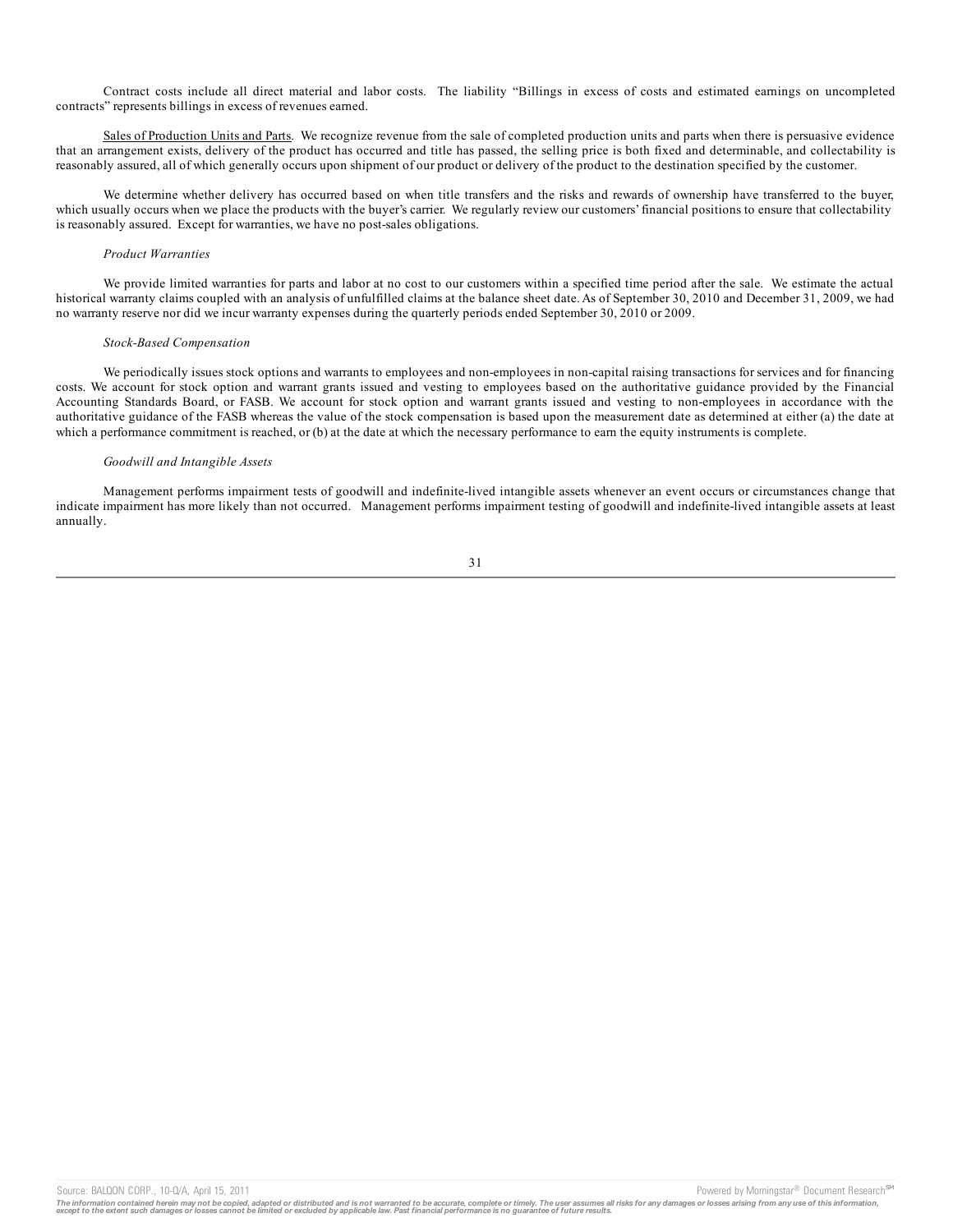Management tests goodwill for impairment at the reporting unit level. We only have one reporting unit. At the time of goodwill impairment testing, management determines fair value through the use of a discounted cash flow valuation model incorporating discount rates commensurate with the risks involved with its reporting unit. If the calculated fair value is less than the current carrying value, impairment may exist. The use of a discounted cash flow valuation model to determine estimated fair value is common practice in impairment testing in the absence of available domestic and international transactional market evidence to determine the fair value. The key assumptions used in the discounted cash flow valuation model for impairment testing include discount rates, growth rates, cash flow projections and terminal value rates. Discount rates are set by using the Weighted Average Cost of Capital, or WACC, methodology. The WACC methodology considers market and industry data as well as Balqon-specific risk factors for each reporting unit in determining the appropriate discount rates to be used. The discount rate utilized is indicative of the return an investor would expect to receive for investing in such a business. Operational management, considering industry and Balqon-specific historical and projected data, develops growth rates and cash flow projections for Balqon. Terminal value rate determination follows common methodology of capturing the present value of perpetual cash flow estimates beyond the last projected period assuming a constant WACC and low long-term growth rates. As an indicator that each reporting unit has been valued appropriately through the use of the discounted cash flow valuation model, the aggregate fair value of all reporting units is reconciled to our total market capitalization. The discounted cash flow valuation methodology and calculations will be used in 2009 impairment testing. Our first impairment test of the goodwill and trade secrets we acquired from Electric MotorSports, LLC in September 2008 was conducted during the fourth quarter of 2009. This impairment test did not indicate that the goodwill and trade secrets we acquired from EMS were impaired as of December 31, 2009.

We review intangible assets subject to amortization at least annually to determine if any adverse conditions exist or a change in circumstances has occurred that would indicate impairment or a change in the remaining useful life. If the carrying value of an asset exceeds its undiscounted cash flows, we write-down the carrying value of the intangible asset to its fair value in the period identified. If the carrying value of assets is determined not to be recoverable, we record an impairment loss equal to the excess of the carrying value over the fair value of the assets. Our estimate of fair value is based on the best information available to us, in the absence of quoted market prices. We generally calculate fair value as the present value of estimated future cash flows that we expect to generate from the asset using a discounted cash flow income approach as described above. If the estimate of an intangible asset's remaining useful life is changed, we amortize the remaining carrying value of the intangible asset prospectively over the revised remaining useful life.

#### *Impairment of Long-Lived Assets*

The FASB has established guidelines regarding when impairment losses on long-lived assets, which include property and equipment, should be recognized and how impairment losses should be measured. Guidance of the FASB also provides a single accounting model for long-lived assets to be disposed of and significantly changes the criteria that would have to be met to classify an asset as held-for-sale. We periodically review, at least annually, such assets for possible impairment and expected losses. If any losses are determined to exist they are recorded in the period when such impairment is determined. Based upon management's assessment, there are no indicators of impairment of our long lived assets at September 30, 2010 or December 31, 2009.

## *Income Taxes*

We recognize income taxes for the amount of taxes payable or refundable for the current year and deferred tax liabilities and assets are recognized for the future tax consequences of transactions that have been recognized in our financial statements or tax returns. A valuation allowance is provided when it is more likely than not that some portion or the entire deferred tax asset will not be realized.

Source: BALQON CORP., 10-Q/A, April 15, 2011 **Powered by Morningstar<sup>®</sup> Document Research<sup>™</sup>** 

The information contained herein may not be copied, adapted or distributed and is not warranted to be accurate, complete or timely. The user assumes all risks for any damages or losses arising from any use of this informat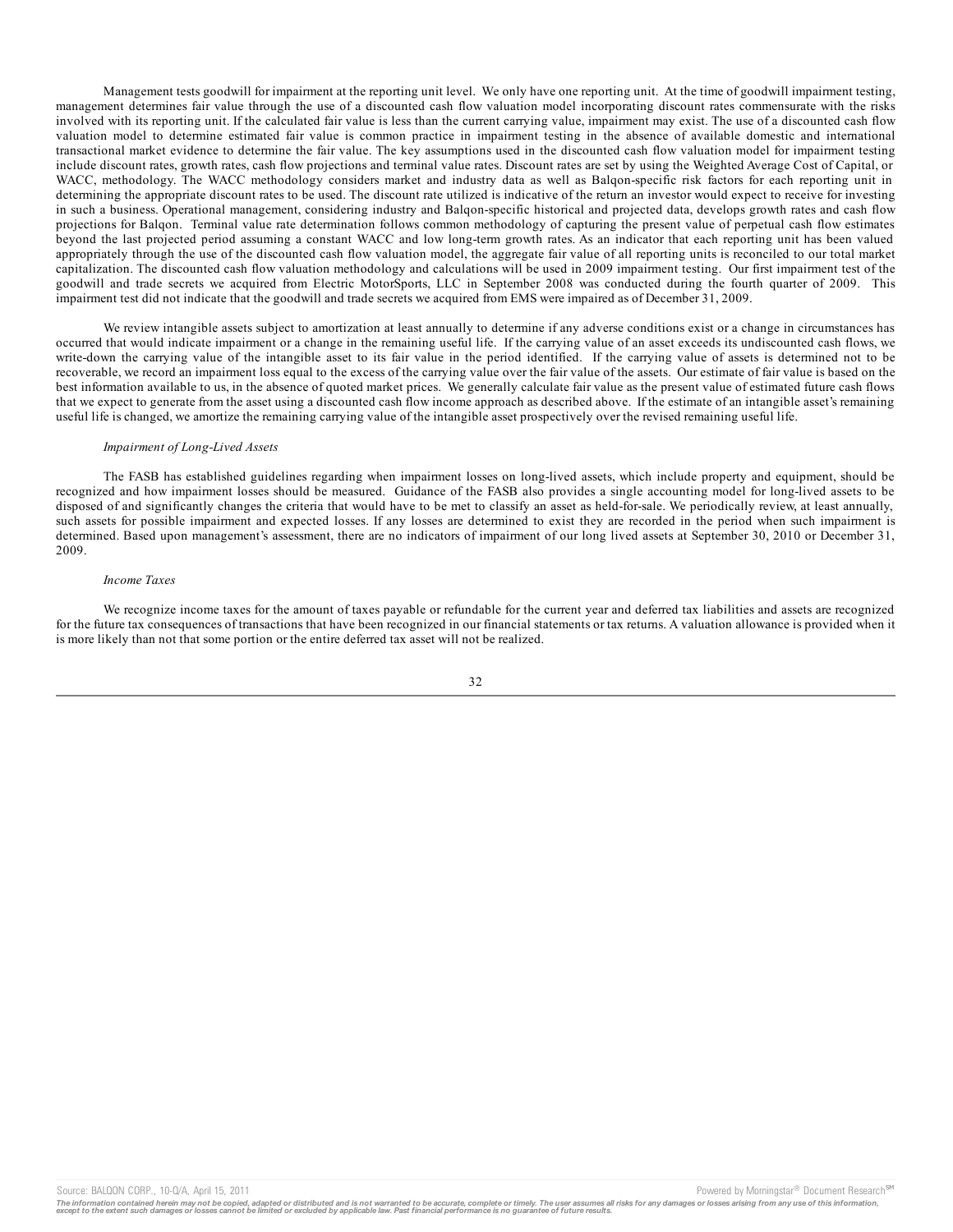#### **Results of Operations**

We have based our financial statements on the assumption of our operations continuing as a going concern. As of September 30, 2010, we had a working capital deficiency of \$2,122,045 an accumulated deficit of \$14,086,191 and reported a net loss for the nine months ended September 30, 2010 of \$3,049,931 which raise substantial doubt about our ability to continue as a going concern. Our plans for correcting these deficiencies include the future sales of our products and technologies and the raising of capital, which are expected to help provide us with the liquidity necessary to meet operating expenses.

During July, September and October 2008, Balqon California raised approximately \$1,885,000 in connection with private placements of convertible promissory notes, common stock and warrants. During December 2008, we raised \$210,000 in connection with a private placement of our common stock and warrants. Between March 2009 and June 2009, we raised an aggregate of \$1,000,000 in connection with a private placement of convertible notes and warrants.

Between February 5, 2010 and April 12, 2010, we raised \$1,500,000 in connection with a private placement of convertible notes and warrants. Between July 29, 2010 and November 12, 2010, we raised \$800,000 in connection with a private placement of senior secured convertible debentures and warrants. Over the longer-term, we plan to achieve profitability through our operations from the sale of our heavy-duty electric vehicles and drive systems. Our financial statements do not include any adjustments relating to the recoverability and classification of the recorded asset amounts or the amounts and classification of liabilities that might be necessary should we be unable to continue our existence.

## *Three Months Ended September 30, 2010 Compared to the Three Months Ended September 30, 2009*

The tables presented below, which compare our results of operations for the three months ended September 30, 2010 and 2009, present the results for each period, the change in those results from one period to another in both dollars and percentage change, and the results for each period as a percentage of net revenues. The columns present the following:

- · The first two data columns in each table show the absolute results for each period presented.
- · The columns entitled "Dollar Variance" and "Percentage Variance" shows the change in results, both in dollars and percentages. These two columns show favorable changes as a positive and unfavorable changes as negative. For example, when our net revenues increase from one period to the next, that change is shown as a positive number in both columns. Conversely, when expenses increase from one period to the next, that change is shown as a negative in both columns.
- · The last two columns in each table show the results for each period as a percentage of net revenues.

## 33

The information contained herein may not be copied, adapted or distributed and is not warranted to be accurate, complete or timely. The user assumes all risks for any damages or losses arising from any use of this informat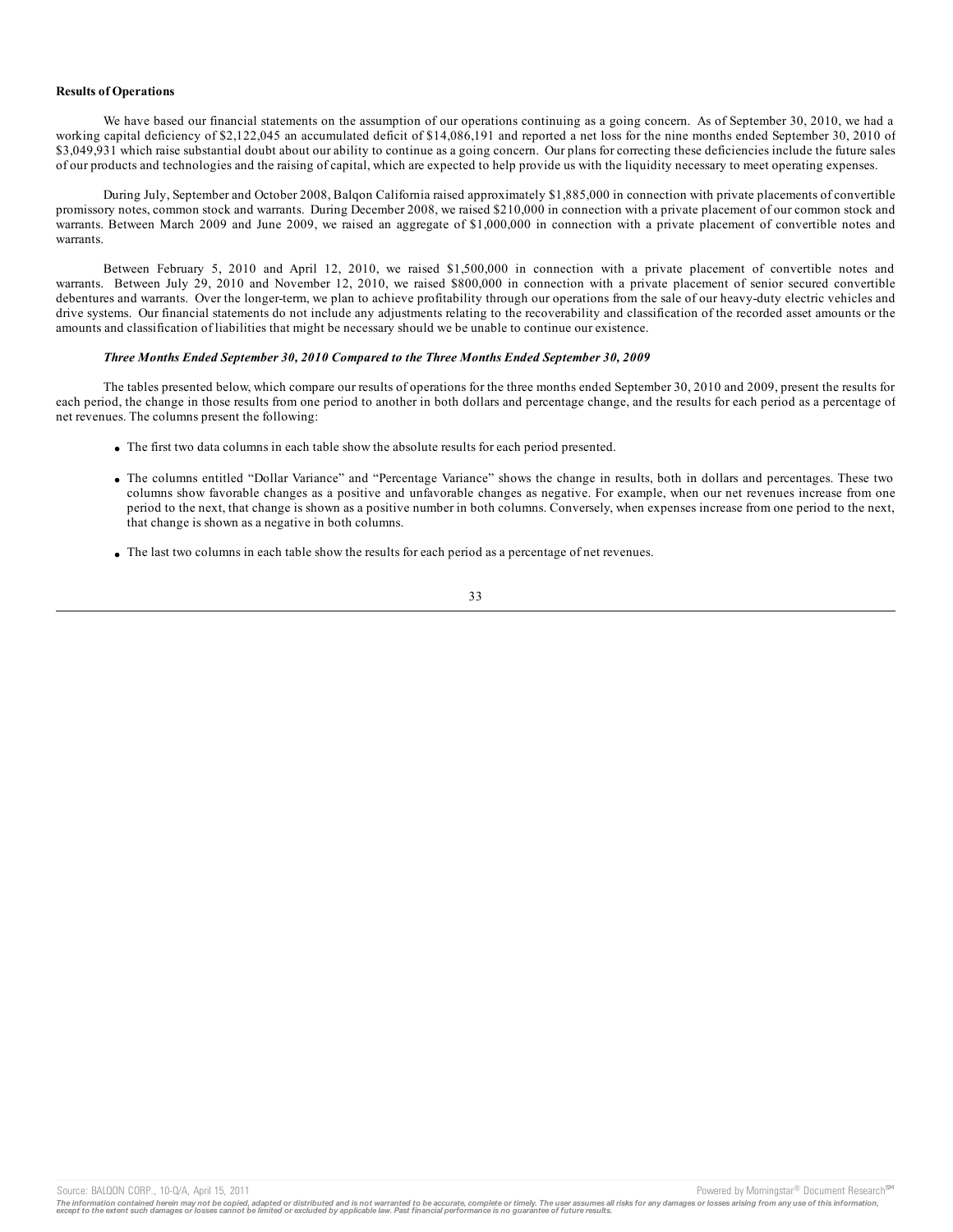|                                              | <b>Three Months Ended</b><br>September 30, |  |                     |  | Dollar<br>Variance         | Percentage<br>Variance     | Results as a Percentage<br>of Net Revenues for the<br><b>Three Months Ended</b><br>September 30, |       |  |  |
|----------------------------------------------|--------------------------------------------|--|---------------------|--|----------------------------|----------------------------|--------------------------------------------------------------------------------------------------|-------|--|--|
|                                              | 2010<br>(Unaudited)                        |  | 2009<br>(Unaudited) |  | Favorable<br>(Unfavorable) | Favorable<br>(Unfavorable) | 2010                                                                                             | 2009  |  |  |
| Net revenues                                 | 122.311                                    |  | 780,158             |  | (657, 847)                 | $(84.3)\%$                 | 100%                                                                                             | 100%  |  |  |
| Cost of revenues                             | 13,275                                     |  | 656,088             |  | 542,813                    | 82.7%                      | 93%                                                                                              | 84%   |  |  |
| Gross profit                                 | 9.036                                      |  | 124,070             |  | (115,034)                  | $(92.7)\%$                 | 7%                                                                                               | 16%   |  |  |
| Private placement costs                      | (359.904)                                  |  |                     |  | (359, 904)                 | (100)%                     | 294%                                                                                             |       |  |  |
| Change in fair value of derivative liability | 58,636                                     |  |                     |  | 58,636                     | (100)%                     | 48%                                                                                              |       |  |  |
| Operating and interest expenses              | (967,328)                                  |  | 740,769             |  | (226,559)                  | $(31)\%$                   | 791%                                                                                             | 95%   |  |  |
| Net loss                                     | (1,259,560)                                |  | (616, 699)          |  | (760, 133)                 | 123%                       | $(1030)\%$                                                                                       | (79)% |  |  |

*Net Revenues*. The decrease in revenues is a result of our inability to sell any heavy-duty electric systems during the three months ended September 30, 2010 as compared to the sale of four vehicles during the three months ended September 30, 2009. We were unable to sell electric vehicles during the three months ended September 30, 2010 due to significant working capital constraints. Our revenues during the three months ended September 30, 2010 included revenues derived from the sale of parts and electric drive systems. In addition to the revenues derived from the sale of four electric vehicles, our revenues during the three months ended September 30, 2009 included contract revenues earned.

*Gross Profit*. During the three months ended September 30, 2010, costs of revenues decreased by \$542,813 largely due to the lack of a significant amount of sales during that period. The gross profit margin of 7% during the three months ended September 30, 2010, is comprised of a 54% gross margin on the sale of parts and electric drive systems, offset by direct labor of 33% and manufacturing overhead costs of 14%. The gross profit of 16% realized during the three months ended September 30, 2009 is comprised of a 12.2% gross profit on the sale of vehicles and parts, offset by 4% direct labor and 4.4% manufacturing overhead costs. We anticipate that our gross profit margin will be approximately 18% of net revenues for 2010 based on current cost data for the remaining 10 electric vehicles that must be delivered under the City of Los Angeles Agreement, and the pricing of orders we expect to receive during the remainder of 2010.

*Private Placement Costs.* The \$359,904 increase in private placement costs during the three months ended September 30, 2010, relate to costs of the Senior Secured Convertible debenture offering that was in process between July 12, and September 30, 2010.

*Change in Fair Value of Derivative Liability.* The \$58,626 change in the fair value of the derivative liability during the three months ended September 30, 2010, relate to value of the derivatives associated with the Senior Secured Convertible debenture offering that was in process between July 12, and September 30, 2010.

*Operating and Interest Expenses*. The increase in operating and interest expenses was comprised of a \$29,075 increase in research and development expenses, a \$6,638 increase in depreciation and amortization, and a \$266,004 increase in interest expenses, offset by a \$75,159 decrease in general and administrative expenses.

The \$75,159 decrease in general and administrative expenses is attributable to the following factors, a decrease of \$54,021 for legal, accounting, audit and professional fees and other net decreases of \$ 81,999, offset by an increase in consulting fees of \$49,707 for investor relations and investment banking services and an increase in travel expenses of \$11,154 due to increased marketing activities.

34

The information contained herein may not be copied, adapted or distributed and is not warranted to be accurate, complete or timely. The user assumes all risks for any damages or losses arising from any use of this informat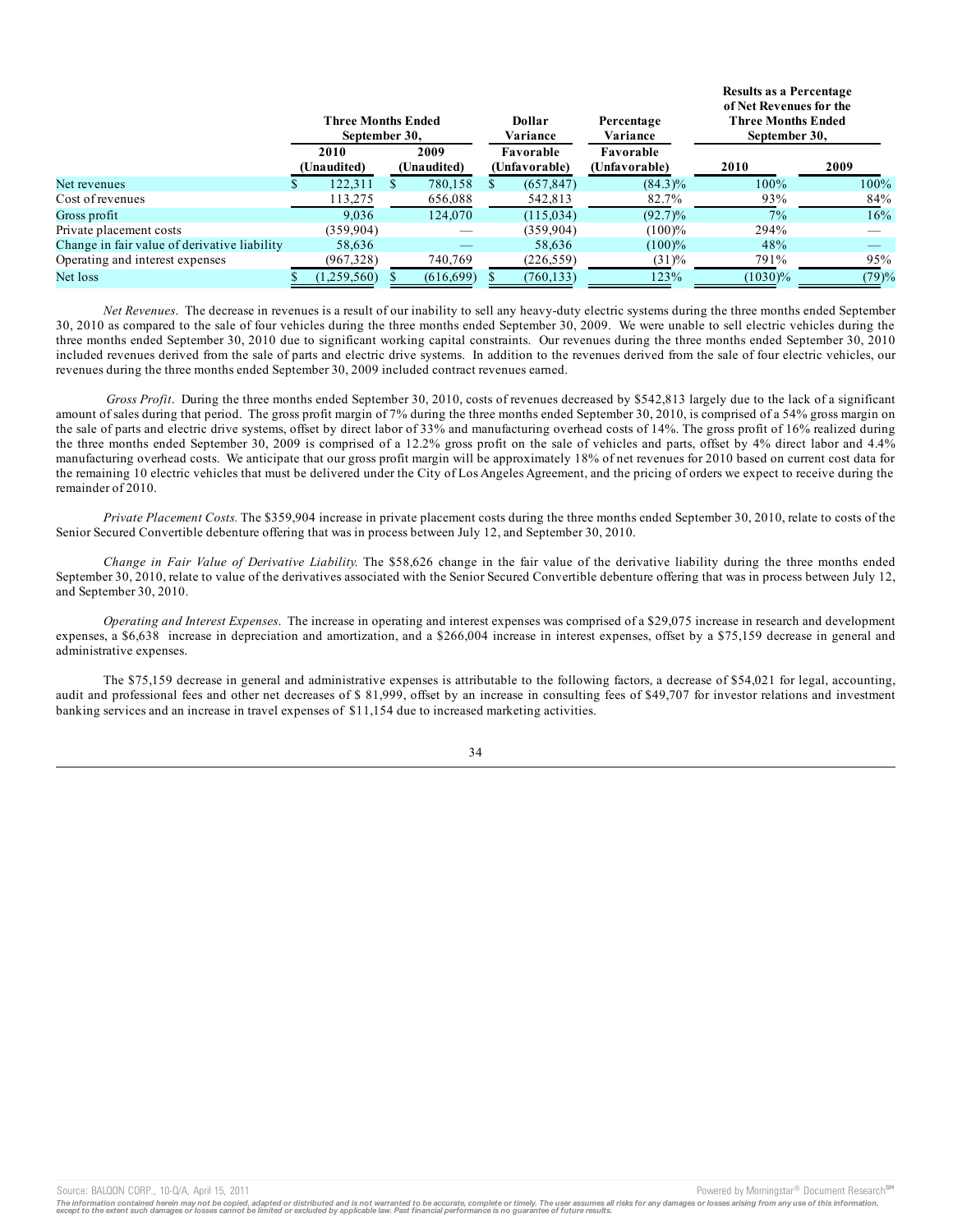Interest expense during the three months ended September 30, 2010 increased by \$266,004, due to interest costs associated incurred in connection with our credit facility with Bridge Bank, interest incurred on \$2,485,000 in principal of our 10% unsecured subordinated convertible promissory notes and \$163,715 of amortization of the beneficial conversion feature interest cost incurred on our issuance of convertible notes and warrants.

While our general and administrative expenses are expected to increase over the near term, these expenses as a percentage of net revenues are expected to decrease as we increase our net revenues. We expect that over the near term, our general and administrative expenses will increase as a result of increased management personnel, opening of new manufacturing facilities, additional operational personnel to manufacture electric vehicles, increased legal and accounting fees associated with increased corporate governance activities in response to the Sarbanes-Oxley Act of 2002 and recently adopted rules and regulations of the Securities and Exchange Commission, or SEC, and the filing of a registration statement with the SEC.

## *Nine Months Ended September 30, 2010 Compared to the Nine Months Ended September 30, 2009*

The tables presented below, which compare our results of operations for the nine months ended September 30, 2010 and 2009, present the results for each period, the change in those results from one period to another in both dollars and percentage change, and the results for each period as a percentage of net revenues. The columns present the following:

- · The first two data columns in each table show the absolute results for each period presented.
- · The columns entitled "Dollar Variance" and "Percentage Variance" show the change in results, both in dollars and percentages. These two columns show favorable changes as a positive and unfavorable changes as negative. For example, when our net revenues increase from one period to the next, that change is shown as a positive number in both columns. Conversely, when expenses increase from one period to the next, that change is shown as a negative in both columns.
- · The last two columns in each table show the results for each period as a percentage of net revenues.

### 35

The information contained herein may not be copied, adapted or distributed and is not warranted to be accurate, complete or timely. The user assumes all risks for any damages or losses arising from any use of this informat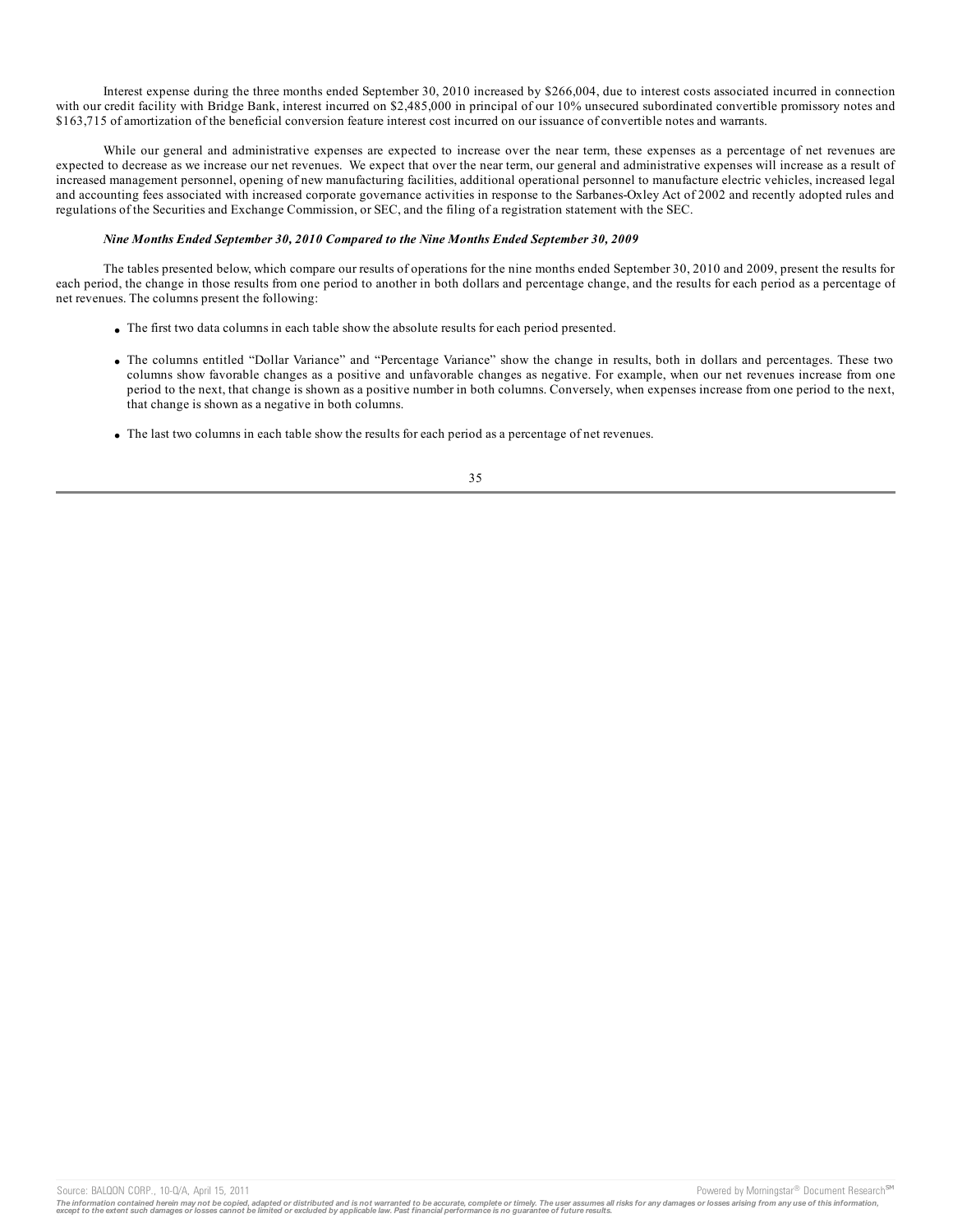|                                              | <b>Nine Months Ended</b><br>September 30. |             |  |                     |  | <b>Dollar</b><br>Variance  | Percentage<br>Variance     | Results as a Percentage<br>of Net Revenues for the<br><b>Nine Months Ended</b><br>September 30, |           |  |  |
|----------------------------------------------|-------------------------------------------|-------------|--|---------------------|--|----------------------------|----------------------------|-------------------------------------------------------------------------------------------------|-----------|--|--|
|                                              | 2010<br>(Unaudited)                       |             |  | 2009<br>(Unaudited) |  | Favorable<br>(Unfavorable) | Favorable<br>(Unfavorable) | 2010                                                                                            | 2009      |  |  |
| Net revenues                                 |                                           | 664,729     |  | 3,055,958           |  | (2,391,229)                | $(78.2)\%$                 | 100%                                                                                            | $100\%$   |  |  |
| Cost of revenues                             |                                           | 609,876     |  | 2,849,777           |  | 2,239,901                  | 78.6%                      | 92%                                                                                             | 93%       |  |  |
| Gross profit                                 |                                           | 54,853      |  | 206.181             |  | (151, 328)                 | $(73.4)\%$                 | 8%                                                                                              | $7\%$     |  |  |
| Private placement costs                      |                                           | (359.904)   |  |                     |  | (359, 904)                 | (100)%                     | 294%                                                                                            |           |  |  |
| Change in fair value of derivative liability |                                           | 58,636      |  |                     |  | 58,636                     | (100)%                     | 48%                                                                                             |           |  |  |
| Operating and interest expenses              |                                           | (2,803,515) |  | (2,183,452)         |  | (620, 063)                 | $(28.4)\%$                 | 2292%                                                                                           | 280%      |  |  |
| Net loss                                     |                                           | (3,049,931) |  | (1,977,271)         |  | (1, 189, 932)              | 60.2%                      | $(2494)\%$                                                                                      | $(253)\%$ |  |  |

*Net Revenues*. The decrease in revenues is a result of the sale of only one electric and electric drive systems during the nine months ended September 30, 2010 as compared to the sales of eleven electric vehicles during the nine months ended September 30, 2009. We were unable to sell more than one electric vehicle during the nine months ended September 30, 2010 due to significant working capital constraints. In addition to the revenues derived from the sale of one electric vehicle, our revenues during the nine months ended September 30, 2010 included revenues derived from the sale of drive systems, flux vector motor controllers, part sales and contract revenues of \$34,874 from progress work toward completion of the Lithium Grant. In addition to the revenues derived from the sale of seven electric vehicles, our revenues during the three months ended September 30, 2009 included revenues derived from the sale of a battery charger and contract revenues.

*Gross Profit*. During the nine months ended September 30, 2010, costs of revenues decreased by \$2,239,901 largely due to the lack of a significant amount of sales during that period. The gross profit margin of 7% during the nine months ended September 30, 2010, is comprised of a 7% gross margin on the sale of trucks and parts, reduced by a zero gross profit on the Lithium Grant. The gross profit of 7% realized during the nine months ended September 30, 2009 is comprised of a 12.2% gross profit on the sale of vehicles and parts, offset by 4% direct labor and 4.4% manufacturing overhead costs.

*Private Placement Costs.* The \$359,904 increase in private placement costs during the nine months ended September 30, 2010, relate to costs of the Senior Secured Convertible debenture offering that was in process between July 12, and September 30, 2010.

*Change in Fair Value of Derivative Liability.* The \$58,626 change in the fair value of the derivative liability during the nine months ended September 30, 2010, relate to value of the derivatives associated with the Senior Secured Convertible debenture offering that was in process between July 12, and September 30, 2010.

*Operating and Interest Expenses*. The increase in operating and interest expenses was comprised of a \$135,476 decrease in general and administrative expenses, a \$55,229 increase in research and development expenses, a \$34,797 increase in depreciation and amortization, and a \$665,513 increase in interest expenses.

The \$135,476 decrease in general and administrative expenses is attributable to the following factors, including a decrease of \$719,200 in expenses for legal, accounting, audit and professional fees, offset by an increase in consulting fees of \$284,903 for investor relations and investment banking services, an increase in travel expenses of \$92,331 due to increased marketing activities and other net increases of \$206,490.

36

The information contained herein may not be copied, adapted or distributed and is not warranted to be accurate, complete or timely. The user assumes all risks for any damages or losses arising from any use of this informat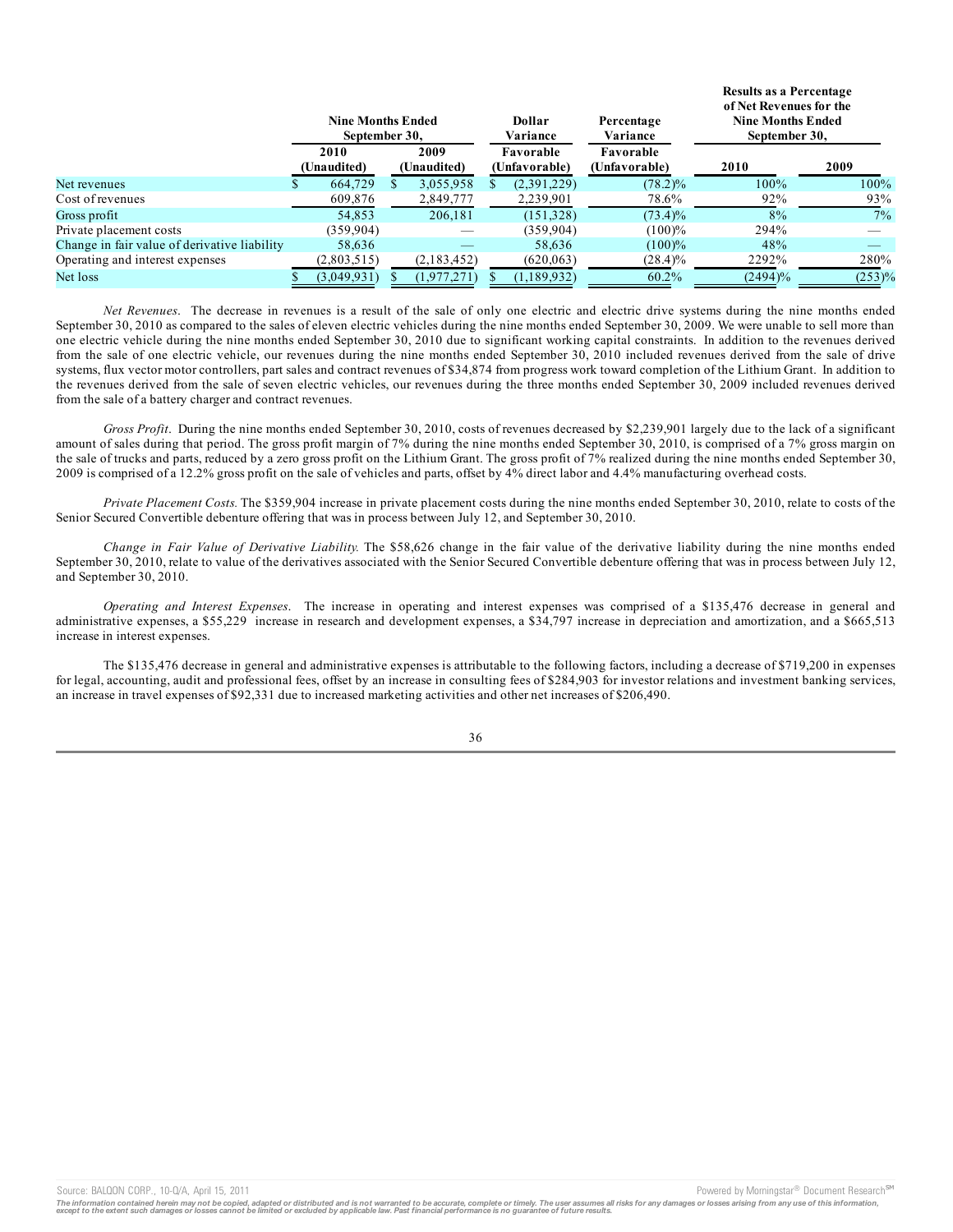Interest expense during the nine months ended September 30, 2010 increased by \$665,513, due to interest costs associated incurred in connection with our credit facility with Bridge Bank, interest incurred on the \$2,485,000 principal amount of our 10% convertible promissory notes and \$639,699 of amortization of the beneficial conversion feature interest cost incurred on our issuance of convertible notes and warrants .

## **Liquidity and Capital Resources**

During the nine months ended September 30, 2010, we funded our operations primarily with cash flow from financing activities, which included the issuance of unsecured debt and the issuance of equity securities. As of September 30, 2010, we had a working capital deficiency of \$2,122,045 as compared to a working capital deficiency of \$1,563,117 at December 31, 2009. At September 30, 2010 and December 31, 2009 we had an accumulated deficit of \$14,086,191 and \$11,036,260, respectively, and cash and cash equivalents of \$33,373 and \$118,635, respectively.

During 2009, under the terms of the City of Los Angeles Agreement, we were issued an advance in the amount of \$1,159,601 against a purchase order for 25 electric vehicles issued under the City of Los Angeles Agreement.

Our available capital resources at September 30, 2010 consisted primarily of approximately \$33,373 in cash and cash equivalents. We expect that our future available capital resources will consist primarily of cash on hand, cash generated from our business, if any, and future debt and/or equity financings, if any.

Cash used in operating activities for the nine months ended September 30, 2010 was \$2,081,965 as compared to \$1,329,083 of cash used in operating activities for the nine months ended September 30, 2009. Material changes in asset and liabilities at September 30, 2010 as compared to December 31, 2009 that affected these results include:

- an increase in accounts receivable of \$165,481;
- · an increase in costs and estimated earnings in excess of billings on uncompleted contracts of \$34,224;
- an increase in inventory of \$81,731; and
- · a net decrease in accounts payable and accrued expenses of \$53,968.

Cash used in investing activities totaled \$6,360 for the nine months ended September 30, 2010 as compared to \$3,570 of cash used in investing activities for the nine months ended September 30, 2009.

Cash provided by financing activities totaled \$2,003,063 for the nine months ended September 30, 2010 as compared to \$1,153,344 for the nine months ended September 30, 2009.

In July 2008, Balqon California raised an aggregate of \$500,000 through the issuance of senior secured convertible promissory notes to five accredited investors. The senior secured convertible promissory notes had a conversion price of \$1.00 per share. In connection with this offering, Balqon California also issued three-year warrants to acquire up to an aggregate of 500,000 shares of common stock at an exercise price of \$1.50 per share. The senior secured convertible promissory notes were converted into an aggregate of 514,582 shares of common stock of Balqon California immediately preceding the closing of the Merger Transaction.



The information contained herein may not be copied, adapted or distributed and is not warranted to be accurate, complete or timely. The user assumes all risks for any damages or losses arising from any use of this informat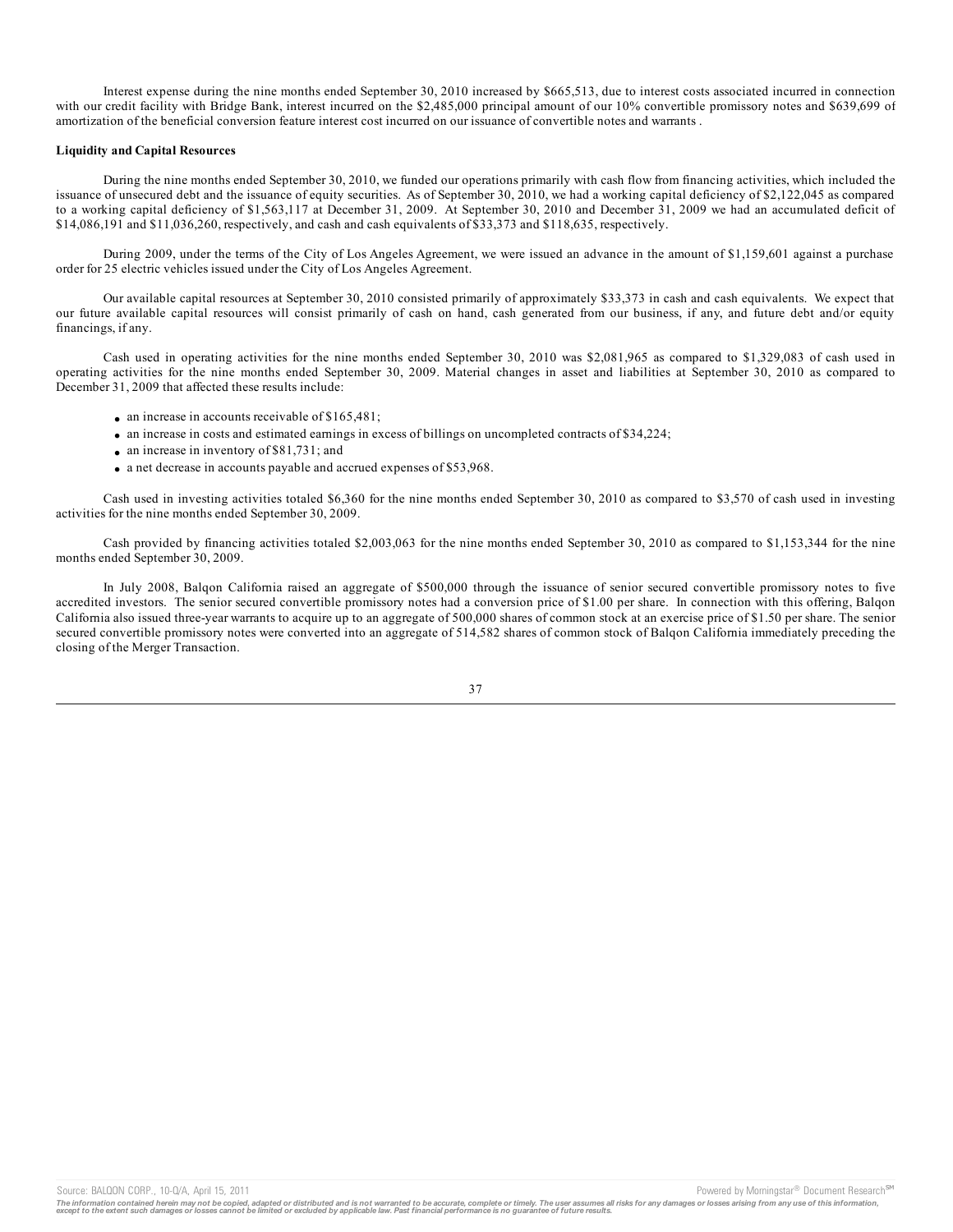In September 2008, Balqon California raised an aggregate of \$810,000 through the issuance of convertible promissory notes to 15 accredited investors. The convertible promissory notes had a conversion price of \$1.00 per share. In connection with this offering, Balqon California also issued threeyear warrants to acquire up to an aggregate of 810,000 shares of common stock at an exercise price of \$1.50 per share. The convertible promissory notes were converted into an aggregate of 818,766 shares of common stock of Balqon California immediately preceding the closing of the Merger Transaction.

In October 2008, Balqon California raised an aggregate of \$575,000 through the issuance of an aggregate of 575,000 shares of common stock to six accredited investors. In connection with this offering, Balqon California also issued three-year warrants to purchase an aggregate of 575,000 shares of common stock at an exercise price of \$1.50 per share.

In June 2008, Balqon California issued 2,916,725 shares of common stock and warrants to purchase 729,180 shares of common stock to Marlin Financial in consideration of business strategy and financial advisory services rendered to Balqon California. In consideration of such issuance, Marlin Financial Group, Inc. acted as a finder in connection with the private placement offerings completed in September 2008 and October 2008.

In December 2008, we raised an aggregate of \$210,000 through the issuance of 210,000 shares of common stock to ten accredited investors. In connection with this offering, we also issued three-year warrants to purchase an aggregate of 210,000 shares of our common stock at an exercise price of \$1.50 per share.

Between March 2009 and June 2009, we raised an aggregate of \$1,000,000 through the issuance of convertible notes to 34 accredited investors. The convertible notes are convertibles into an aggregate of 1,000,000 shares of our common stock. In connection with this offering, we also issued three-year warrants to purchase an aggregate of 1,000,000 shares of our common stock at an exercise price of \$1.50 per share.

Between February 5, 2010 and April 12, 2010, we raised an aggregate of \$1,500,000 through the issuance of convertible notes to 11 accredited investors. The convertible notes are convertibles into an aggregate of 1,999,993 shares of our common stock. In connection with this offering, we also issued three-year warrants to purchase an aggregate of 1,999,993 shares of our common stock at an exercise price of \$0.50 per share.

Between July 29, 2010 and November 12, 2010, we raised an aggregate of \$800,000 through the issuance of senior secured convertible debentures to 24 accredited investors. The senior secured convertible debentures are secured by a security interest in all of our person property (subject to customary exceptions) and are convertible into an aggregate of 1,066,657 shares of our common stock. In connection with this offering, we also issued five-year warrants to purchase an aggregate of 800,000 shares of our common stock at an exercise price of \$0.75 per share.

We are obligated under registration rights agreements related to above described private placement to file a registration statement with the SEC, registering for resale the shares of common stock underlying the convertible notes and warrants issued in the private placement transactions consummated between March 2009 and July 2010.

Effective February 18, 2009, we entered into a Business Financing Agreement with Bridge Bank, National Association, or the Bridge Bank Agreement. The Bridge Bank Agreement, as amended to date, provides us with an accounts receivable based credit facility in the aggregate amount of up to \$2,000,000.

38

Source: BALQON CORP., 10-Q/A, April 15, 2011 **Powered by Morningstar® Document Research** in Powered by Morningstar® Document Research in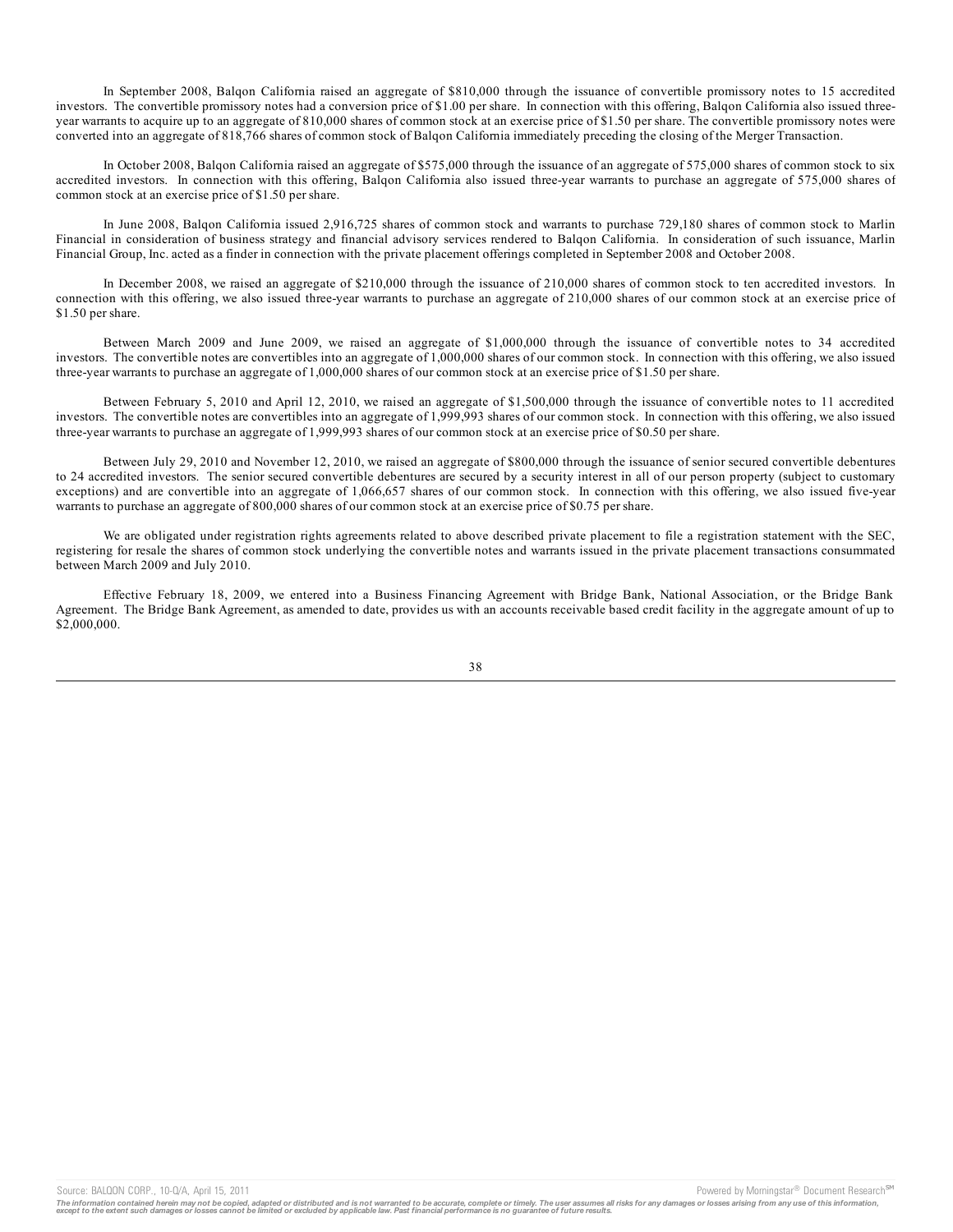The credit facility is formula-based and generally provides that the outstanding borrowings under the credit facility may not exceed an aggregate of 80% of eligible accounts receivable. We must immediately pay any advance made under the credit facility within 90 days of the earlier of (i) the invoice date of the receivable that substantiated the advance or (ii) the date on which the advance was made. Interest on the credit facility is payable monthly. As of September 30, 2010, there was \$219,463 outstanding and \$47,262 available under the terms of the credit facility. As of December 31, 2009, eligible accounts receivable was \$167,925 and availability under the credit facility was \$6,190.

The interest rate on our credit facility is variable and is adjusted monthly based on the per annum prime rate as published by Bridge Bank plus two percentage points, subject to a minimum rate of 6.0% per annum. In the event of a default and continuation of a default, Bridge Bank may accelerate the payment of the principal balance requiring us to pay the entire indebtedness outstanding on that date. Upon the occurrence and during the continuation of an event of default, the interest rate applicable to the outstanding balance borrowed under the credit facility will be increased by five percentage points above the per annum interest rate that would otherwise be applicable. The credit facility is secured by a continuing first priority security interest in all of our personal property (subject to customary exceptions). The credit facility may be terminated at any time by either party.

Our plan of operations for the next 12 months includes completion and delivery of the remaining heavy-duty electric vehicles under the City of Los Angeles Agreement, together with associated equipment including batteries and chargers, by March 31, 2011. We also expect to receive additional orders for our products over the next 12 months. We expect that the anticipated gross margin from the sales of these products will provide additional liquidity and capital resources. Our ability to increase the number of orders for our products and/or to achieve sufficient gross margin through the sale of products to provide us with meaningful additional liquidity and capital resources is subject to, among other things, the effect of the current global economic crisis and our ability to raise additional capital.

During 2010, we expect to incur approximately \$200,000 in research and development expenses. We believe that we presently have sufficient plant and production equipment to meet our current operational plan and we do not intend to dispose of any plant and equipment.

We presently have 13 employees and expect to hire additional personnel to meet production demands of increased product sales. Until these new sales materialize, our present staff is sufficient to meet our current operational plan.

Our continued operations are dependent on securing additional sources of liquidity through debt and/or equity financing. As indicated above, our financial statements as of September 30, 2010 and December 31, 2009 and for the year ended December 31, 2009 have been prepared on a going concern basis, which contemplates the realization of assets and satisfaction of liabilities in the normal course of business. As discussed in this report and in notes to our financial statements included in this report, we have suffered recurring losses from operations and at September 30, 2010 we had an accumulated deficit of \$14,086,191. These factors, among others, raised substantial doubt about our ability to continue as a going concern and, with respect to our financial position on December 31, 2009, led our independent registered public accounting firm to include in their report an explanatory paragraph related to our ability to continue as a going concern. The financial statements included in this report do not include any adjustments that might result from the outcome of this uncertainty.

We have been, and currently are, working toward identifying and obtaining new sources of financing. No assurances can be given that we will be successful in obtaining additional financing in the future. Any future financing that we may obtain may cause significant dilution to existing stockholders. Any debt financing or other financing of securities senior to common stock that we are able to obtain will likely include financial and other covenants that will restrict our flexibility. At a minimum, we expect these covenants to include restrictions on our ability to pay dividends on our common stock. Any failure to comply with these covenants would have a material adverse effect on our business, prospects, financial condition, results of operations and cash flows.

39

The information contained herein may not be copied, adapted or distributed and is not warranted to be accurate, complete or timely. The user assumes all risks for any damages or losses arising from any use of this informat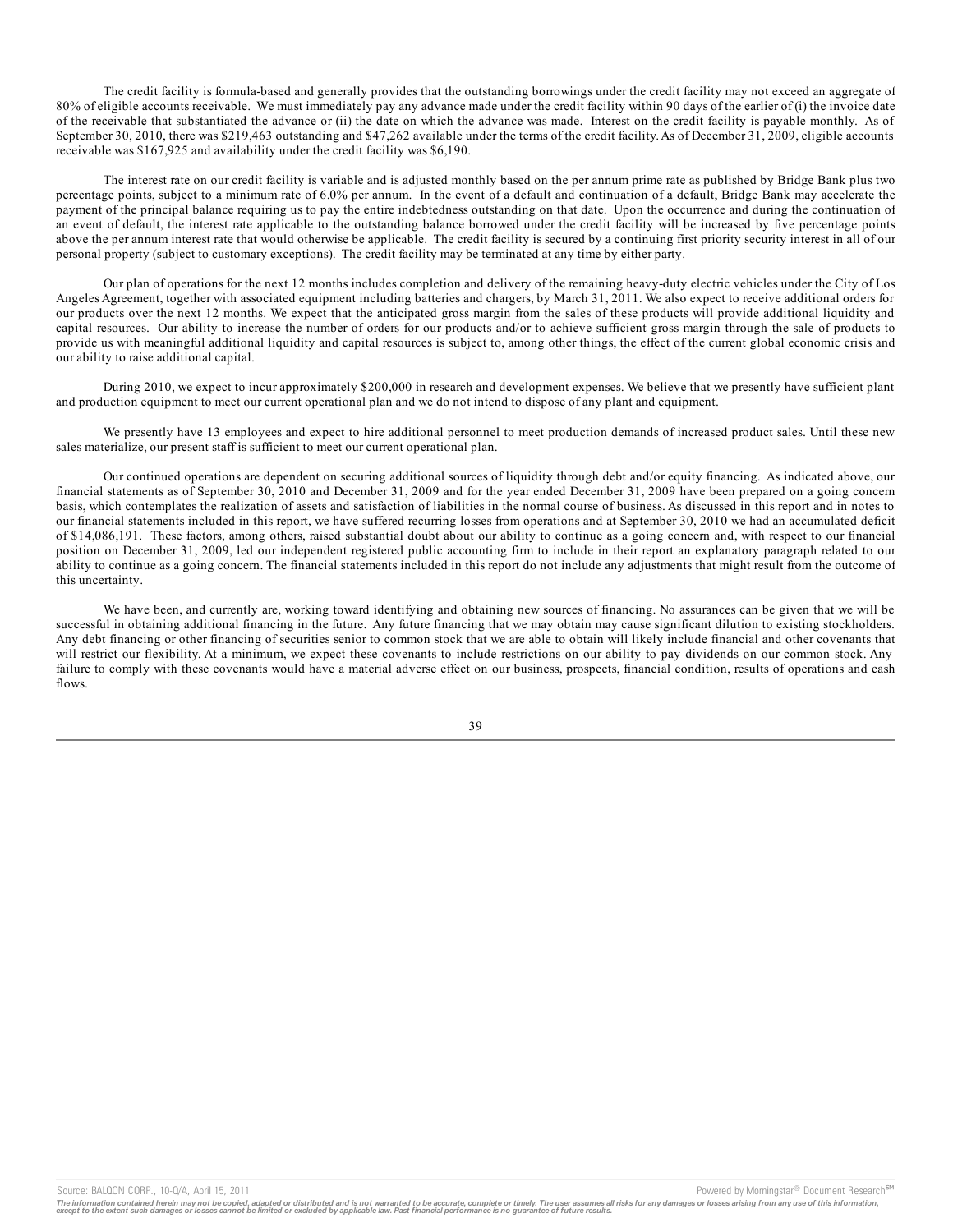If adequate funds are not available, we may be required to delay, scale back or eliminate portions of our operations and product and service development efforts or to obtain funds through arrangements with strategic partners or others that may require us to relinquish rights to certain of our technologies or potential products or other assets. Accordingly, the inability to obtain such financing could result in a significant loss of ownership and/or control of our proprietary technology and other important assets and could also adversely affect our ability to fund our continued operations and our product and service development efforts.

## **Backlog**

As of November 12, 2010, we had a backlog of approximately \$2,640,429. Our backlog includes \$1,979,725 attributable to the City of Los Angeles Agreement under which we are required to produce and deliver six Nautilus XE20s and four Nautilus XE30s (and associated equipment). Our backlog also includes orders from a manufacturer of buses and another customer to purchase flux vector motor controllers. We believe that products in our backlog will be shipped by March 31, 2011.

# **Effects of Inflation**

The impact of inflation and changing prices has not been significant on the financial condition or results of operations of our company.

### **Impacts of New Accounting Pronouncements**

In April 2010, the Financial Accounting Standards Board, or FASB, issued new accounting guidance in applying the milestone method of revenue recognition to research or development arrangements. Under this guidance, management may recognize revenue contingent upon the achievement of a milestone in its entirety, in the period in which the milestone is achieved, only if the milestone meets all the criteria within the guidance to be considered substantive. This standard is effective on a prospective basis for research and development milestones achieved in fiscal years, beginning on or after September 15, 2010. Early adoption is permitted; however, adoption of this guidance as of a date other than January 1, 2011 will require us to apply this guidance retrospectively effective as of January 1, 2010 and will require disclosure of the effect of this guidance as applied to all previously reported interim periods in the fiscal year of adoption. As we plan to implement this standard on January 1, 2011, the effect of this guidance will be limited transactions consummated after that date. We do not expect adoption of this standard to have a material impact on our financial position or results of operations as it has no material research and development arrangements which will be accounted for under the milestone method.

In January 2010, the FASB issued new accounting guidance which requires new disclosures regarding transfers in and out of Level 1 and Level 2 fair value measurements, as well as requiring presentation on a gross basis of information about purchases, sales, issuances and settlements in Level 3 fair value measurements. The guidance also clarifies existing disclosures regarding level of disaggregation, inputs and valuation techniques. The new guidance is effective for interim and annual reporting periods beginning after December 15, 2009. Disclosures about purchases, sales, issuances and settlements in the roll forward of activity in Level 3 fair value measurements are effective for fiscal years beginning after December 15, 2010. As this guidance only requires additional disclosure, it has not had, and will not have, an impact on our financial position or results of operations.

Source: BALQON CORP., 10-Q/A, April 15, 2011 **Powered by Morningstar<sup>®</sup> Document Research<sup>™</sup>** 

The information contained herein may not be copied, adapted or distributed and is not warranted to be accurate, complete or timely. The user assumes all risks for any damages or losses arising from any use of this informat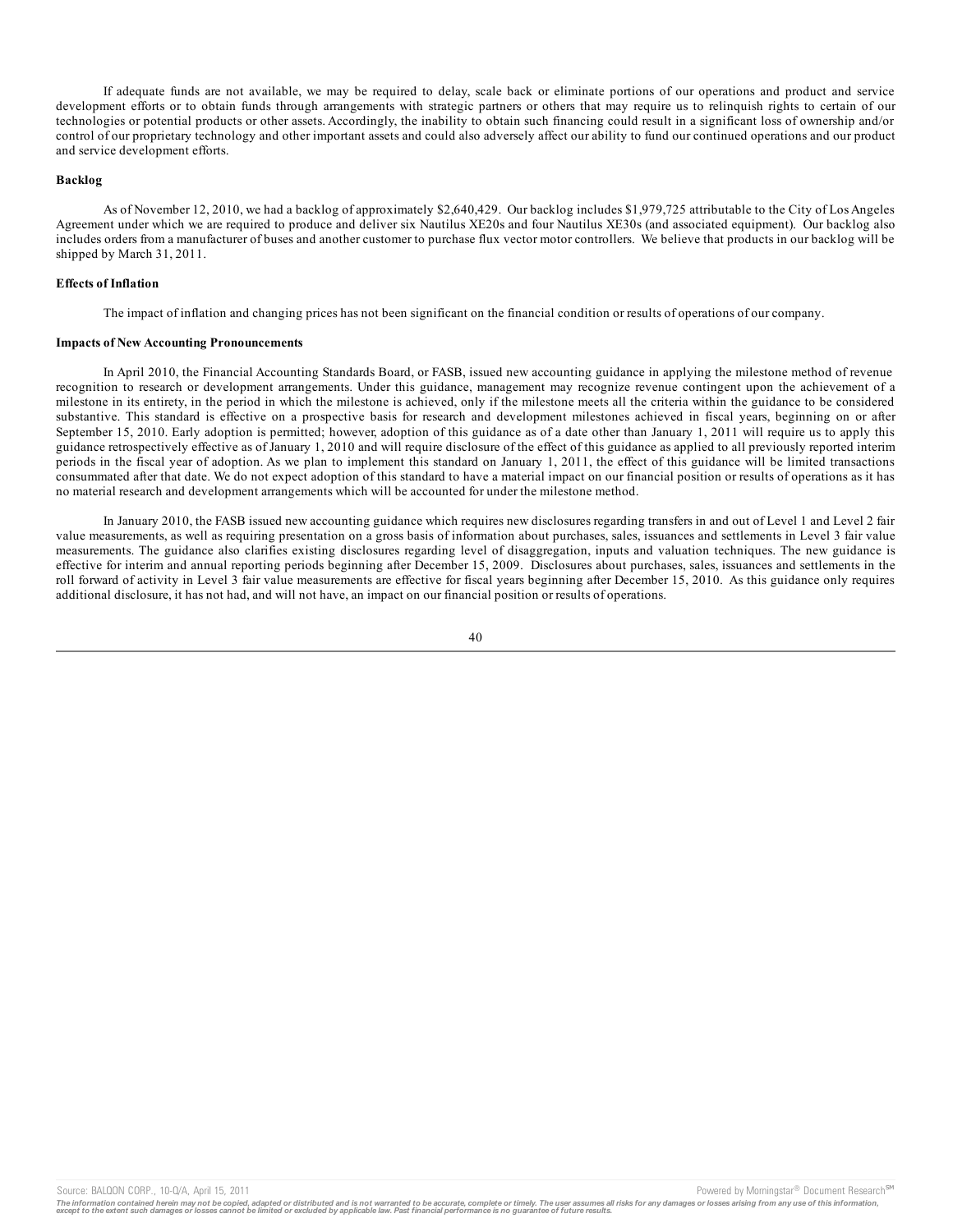In October 2009, a new accounting consensus was issued for multiple-deliverable revenue arrangements. This consensus amends existing revenue recognition accounting standards. This consensus provides accounting principles and application guidance on whether multiple deliverables exist, how the arrangement should be separated and the consideration allocated. This guidance eliminates the requirement to establish the fair value of undelivered products and services and instead provides for separate revenue recognition based upon management's estimate of the selling price for an undelivered item when there is no other means to determine the fair value of that undelivered item. Previously the existing accounting consensus required that the fair value of the undelivered item be the price of the item either sold in a separate transaction between unrelated third parties or the price charged for each item when the item is sold separately by the vendor. Under the existing accounting consensus, if the fair value of all of the elements in the arrangement was not determinable, then revenue was deferred until all of the items were delivered or fair value was determined. This new approach is effective prospectively for revenue arrangements entered into or materially modified in fiscal years beginning on or after September 15, 2010. We are in the process of evaluating whether the adoption of this standard will have a material effect on our financial position, results of operations or cash flows.

Other recent accounting pronouncements issued by the FASB (including its Emerging Issues Task Force), the American Institute of Certified Public Accountants, and the SEC did not or are not believed by management to have a material impact on the Company's present or future financial statements.

#### **ITEM 3. Quantitative and Qualitative Disclosures about Market Risk**

Not applicable.

# **ITEM 4. Controls and Procedures**

# **Evaluation of Disclosure Controls and Procedures**

We conducted an evaluation under the supervision and with the participation of our management, including our Chief Executive Officer and Chief Financial Officer, our principal accounting officer, of the effectiveness of the design and operation of our disclosure controls and procedures. The term "disclosure controls and procedures," as defined in Rules  $13a-15(e)$  and  $15d-15(e)$  under the Securities Exchange Act of 1934, as amended, or Exchange Act, means controls and other procedures of a company that are designed to ensure that information required to be disclosed by the company in the reports it files or submits under the Exchange Act is recorded, processed, summarized and reported, within the time periods specified in the SEC's rules and forms. Disclosure controls and procedures also include, without limitation, controls and procedures designed to ensure that information required to be disclosed by a company in the reports that it files or submits under the Exchange Act is accumulated and communicated to the company's management, including its principal executive and principal financial officers, or persons performing similar functions, as appropriate, to allow timely decisions regarding required disclosure. Based on this evaluation, our Chief Executive Officer and Chief Financial Officer concluded as of September 30, 2010 that our disclosure controls and procedures were not effective at the reasonable assurance level due to the material weakness described below.

In light of the material weakness described below, we performed additional analysis and other post-closing procedures to ensure that our financial statements were prepared in accordance with generally accepted accounting principles. Accordingly, we believe that the financial statements included in this report fairly present, in all material respects, our financial condition, results of operations, changes in shareholder's equity and cash flows for the periods presented.

The information contained herein may not be copied, adapted or distributed and is not warranted to be accurate, complete or timely. The user assumes all risks for any damages or losses arising from any use of this informat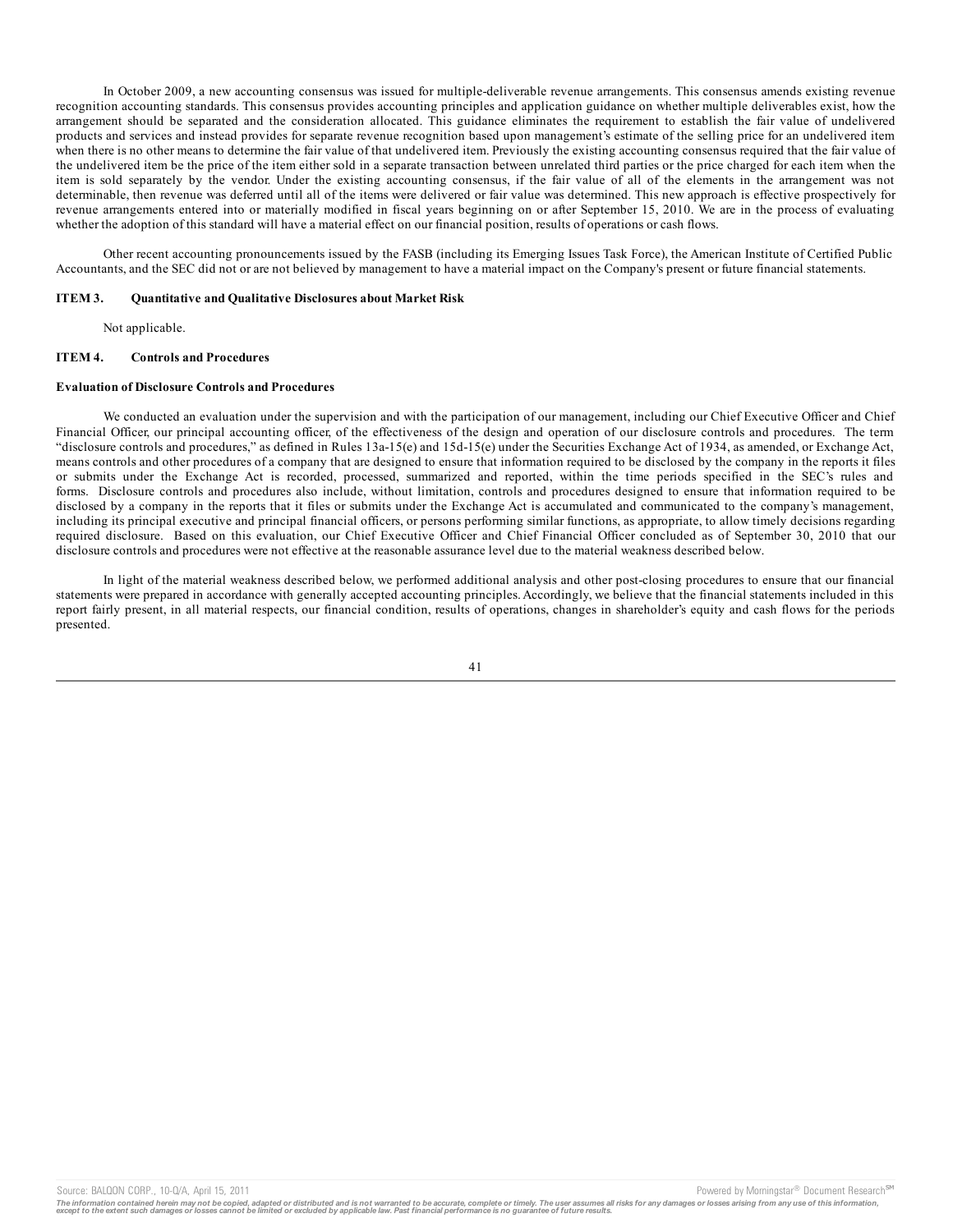#### **Material Weakness**

As of September 30, 2010, we had a material weakness in our internal control over financial reporting with respect to our failure to accurately record the value of a derivative liability and the associated offering costs in connection with a private offering of our securities during the three months ended September 30, 2010. On March 29, 2011, our management concluded that we failed to accurately record the value of a derivative liability in connection with the private offering of our securities and the associated offering costs. Based on this conclusion, our Audit Committee and senior management decided, on March 29, 2011, to restate our financial statements as of and for the three and nine months ended September 30, 2010.

### **Remediation of Material Weaknesses**

We have implemented appropriate controls to remediate the material weakness described above. We engaged an independent valuation consultant to conduct a valuation of the initial aggregate cost of the derivative liability and to update the valuation of the derivative liability as of September 30, 2010. We have implemented a policy whereby for all future securities transactions that involve derivative instruments, we will engage an independent valuation consultant to determine the values of any derivative instruments. This new policy was implemented during the quarterly period ended December 31, 2010. Accordingly, management believes that the remediation described above has remediated the material weakness described above as of December 31, 2010.

## **Inherent Limitations on the Effectiveness of Controls**

Management does not expect that our disclosure controls and procedures or our internal control over financial reporting will prevent or detect all errors and all fraud. Acontrol system, no matter how well conceived and operated, can provide only reasonable, not absolute, assurance that the objectives of the control systems are met. Further, the design of a control system must reflect the fact that there are resource constraints, and the benefits of controls must be considered relative to their costs. Because of the inherent limitations in a cost-effective control system, no evaluation of internal control over financial reporting can provide absolute assurance that misstatements due to error or fraud will not occur or that all control issues and instances of fraud, if any, have been or will be detected.

These inherent limitations include the realities that judgments in decision-making can be faulty and that breakdowns can occur because of a simple error or mistake. Controls can also be circumvented by the individual acts of some persons, by collusion of two or more people, or by management override of the controls. The design of any system of controls is based in part on certain assumptions about the likelihood of future events, and there can be no assurance that any design will succeed in achieving its stated goals under all potential future conditions. Projections of any evaluation of controls effectiveness to future periods are subject to risks. Over time, controls may become inadequate because of changes in conditions or deterioration in the degree of compliance with policies or procedures.

# **Changes in Internal Control over Financial Reporting**

There has been no change in our internal control over financial reporting (as defined in Rules 13a-15(f) and 15d-15(f) under the Exchange Act) during the fiscal quarter ended September 30, 2010 that has materially affected, or is reasonably likely to materially affect, our internal control over financial reporting.

Source: BALQON CORP., 10-Q/A, April 15, 2011 Powered by Morningstar® Document Research Morningstar® Document Research Morningstar® Document Research Morningstar® Document Research Morningstar 2011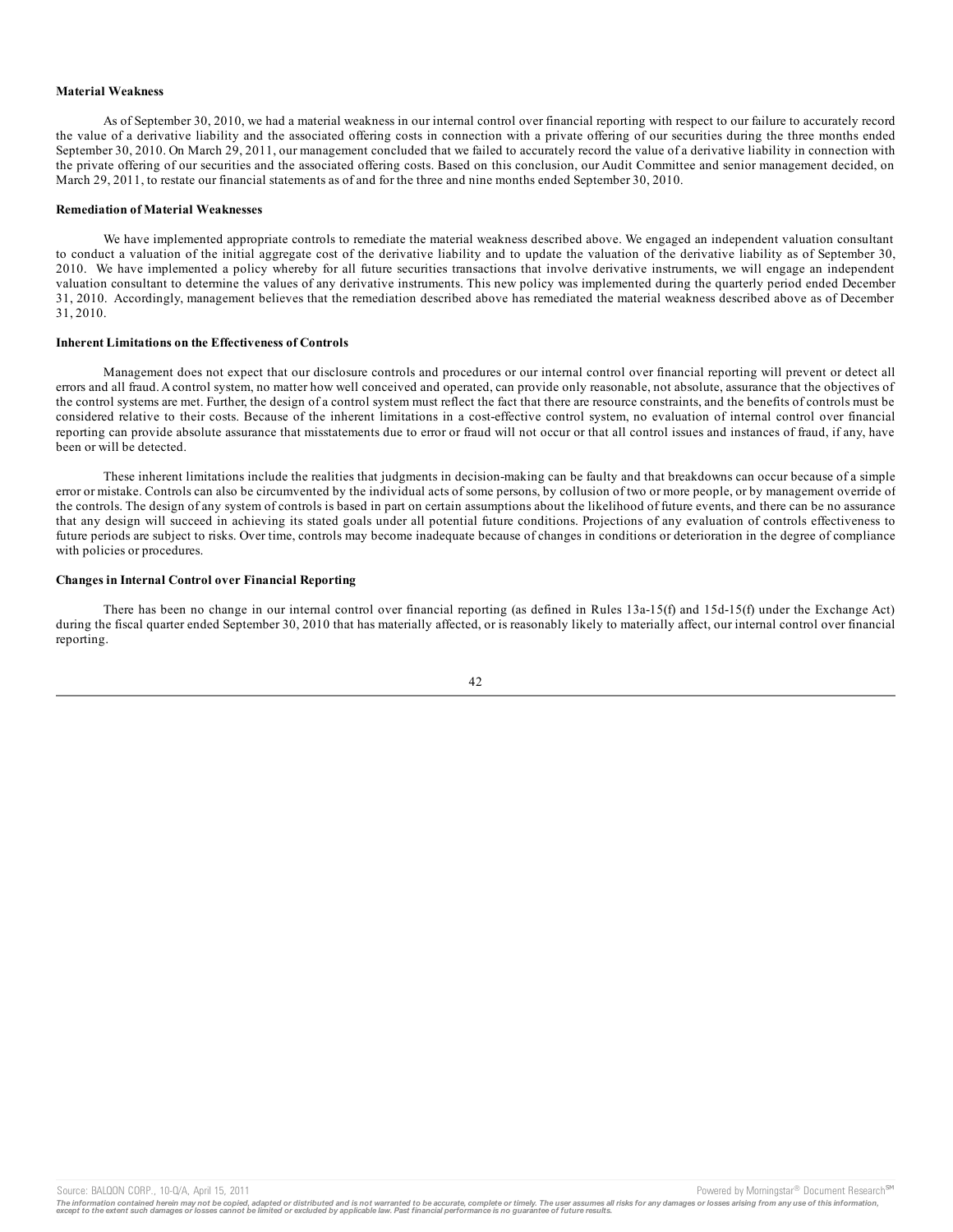## **PART II – OTHER INFORMATION**

# **ITEM 1. Legal Proceedings**

We are not party to any legal proceedings.

#### **ITEM 1A. Risk Factors**

In addition to the other information set forth in this report, you should carefully consider the factors discussed below and under "Risk Factors" in our Annual Report on Form 10-K for December 31, 2009 filed with the SEC on September 30, 2010, which could materially affect our business, financial condition and results of operations. The risks described below and in our Annual Report on Form 10-K for December 31, 2009 filed with the SEC on September 30, 2010, are not the only risks we face. Additional risks and uncertainties not currently known to us or that we currently deem to be immaterial also may materially adversely affect our business, financial condition and results of operations.

## **ITEM 2. Unregistered Sales of Equity Securities and Use of Proceeds**

On each of July 17, 2010, August 17, 2010, September 17, 2010 and October 17, 2010 we issued warrants to purchase 5,000 shares of our common stock at an exercise price of \$1.00 per share to an accredited investor in consideration of investor relations rendered between each such date of issuance and the one month anniversary of such date, respectively.

Between July 29, 2010 and November 12, 2010, we entered into agreements with 24 accredited investors under which we sold an aggregate of \$800,000 of 10% Senior Secured Convertible Debentures which are convertible into an aggregate of 1,066,657 shares of our common stock at a conversion price of \$0.75 per share, subject to adjustment. The 10% Senior Secured Convertible Debentures are secured by a security interest in all of our personal property (subject to customary exceptions), which security interest is subject to and subordinate to the security interest under secured credit facilities with one or more financial institution, now existing or hereafter arising, in an amount of up to \$2,500,000 in the aggregate, provided that we do not issue any of our equity securities in connection with the creation of any additional senior debt. Additionally, we issued to these investors five-year warrants to purchase an aggregate of 800,000 shares of our common stock at an exercise price of \$0.75 per share, subject to adjustment. In connection with the offering, we paid placement agent fees of approximately \$88,000, consisting of a cash commission of \$64,000 and a non-accountable expense allowance of \$24,000. We also issued five-year warrants to purchase an aggregate of 64 ,000 shares of our common stock at an exercise price of \$0.75 per share to the placement agent and its designees. The aggregate gross proceeds of \$800,000 of the offering, less \$88,000 paid to the placement agent, less other offering expenses, are allocated to working capital.

The issuances of our securities described above were made in reliance upon the exemption from registration available under Section 4(2) of the Securities Act, among others, as transactions not involving a public offering. This exemption was claimed on the basis that these transactions did not involve any public offering and the purchasers in each offering were accredited or sophisticated and had sufficient access to the kind of information registration would provide. In each case, appropriate investment representations were obtained and certificates representing the securities were issued with restrictive legends. Each investor was given adequate access to sufficient information about us to make an informed investment decision. Except as set forth above, there were no commissions paid on the sale or issuance of the securities described above.

### **ITEM 3. Defaults Upon Senior Securities**

None.

43

Source: BALQON CORP., 10-Q/A, April 15, 2011 **Powered by Morningstar® Document Research** Morningstar® Document Research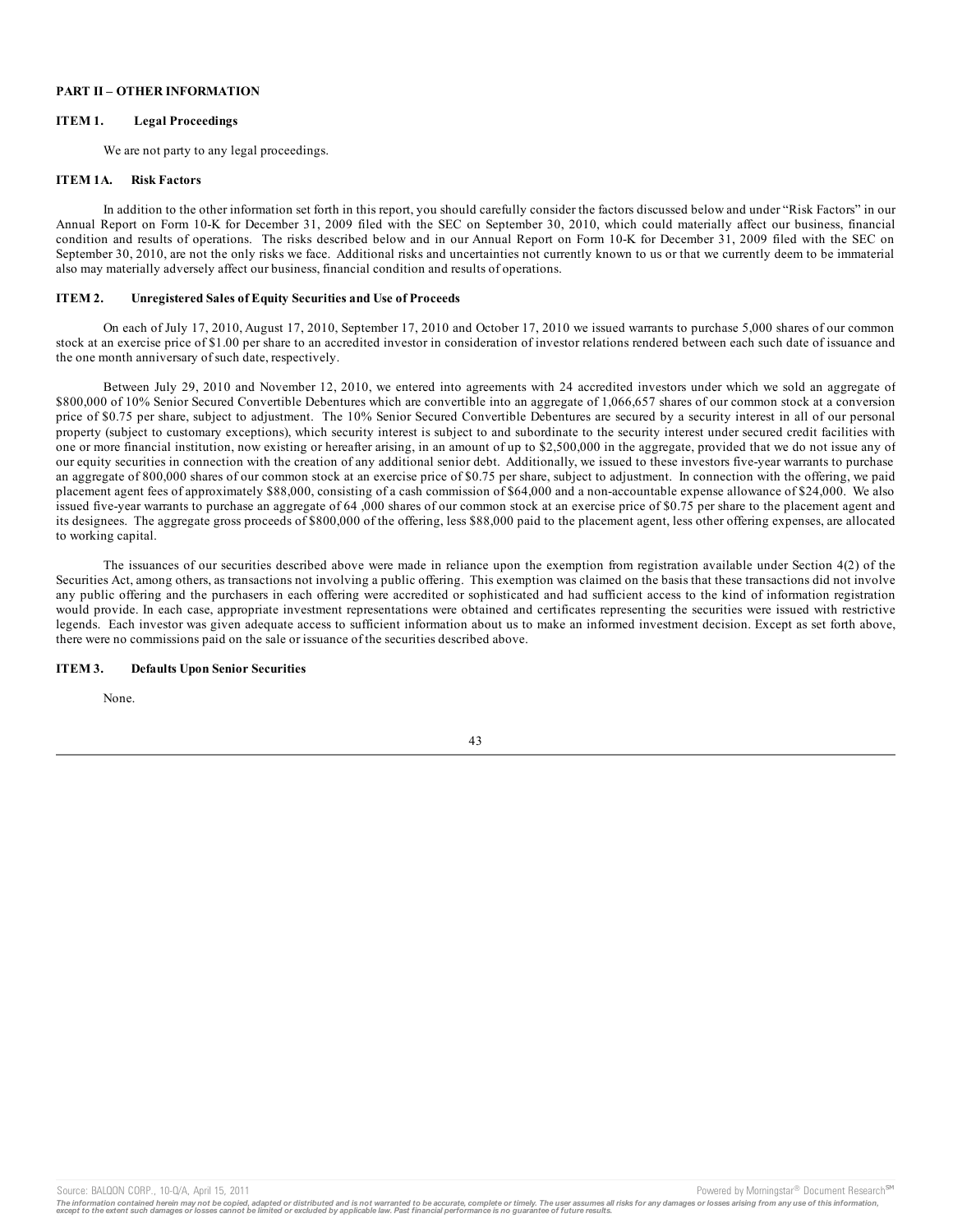# **ITEM 4. (Removed and Reserved)**

# **ITEM 5. Other Information**

None.

## **ITEM 6. Exhibits**

| Exhibit<br><b>Number</b>                           | <b>Description</b>                                                                                                                                                                                                                                                               |  |
|----------------------------------------------------|----------------------------------------------------------------------------------------------------------------------------------------------------------------------------------------------------------------------------------------------------------------------------------|--|
| 4.1                                                | Form of 10% Senior Secured Subordinated Convertible Debenture issued by the Registrant to certain security holders in the aggregate<br>principal amount of $$800,000$ , which are convertible into an aggregate of 1,066,657 shares of common stock (subject to adjustment). (1) |  |
| 4.2                                                | Form of Warrants to purchase an aggregate of 800,000 shares of common stock (subject to adjustment) issued by the Registrant to certain<br>security holders. (1)                                                                                                                 |  |
| 4.3                                                | Form of Common Stock Placement Warrants to purchase 64,000 shares of common stock issued by the Registrant. (1)                                                                                                                                                                  |  |
| 4.4                                                | Security Agreement, dated July 29, 2010, between the Registrant, the holders of the Registrant's 10% Senior Secured Subordinated<br>Convertible Debenture and Citizens Trust, as collateral agent. (1)                                                                           |  |
| 31.1                                               | Certification required by Rule 13a-14(a) of the Securities Exchange Act of 1934, as amended, as adopted pursuant to Section 302 of the<br>Sarbanes-Oxley Act of 2002.*                                                                                                           |  |
| 31.2                                               | Certification required by Rule 13a-14(a) of the Securities Exchange Act of 1934, as amended, as adopted pursuant to Section 302 of the<br>Sarbanes-Oxley Act of 2002.*                                                                                                           |  |
| 32.1                                               | Certification of President Chief Financial Officer Pursuant to 18 U.S.C. Section 350, as adopted pursuant to Section 906 of the Sarbanes-Oxley<br>Act of 2002.*                                                                                                                  |  |
| $\sim$ and $\sim$<br>$\cdots$<br>$\cdot$ . $\cdot$ |                                                                                                                                                                                                                                                                                  |  |

(\*) Filed herewith.

(1) Filed as an exhibit to the Registrant's Quarterly Report on Form 10-Q filed with the Securities and Exchange Commission on August 16, 2010.

44

Source: BALQON CORP., 10-Q/A, April 15, 2011 **Powered by Morningstar®** Document Research SM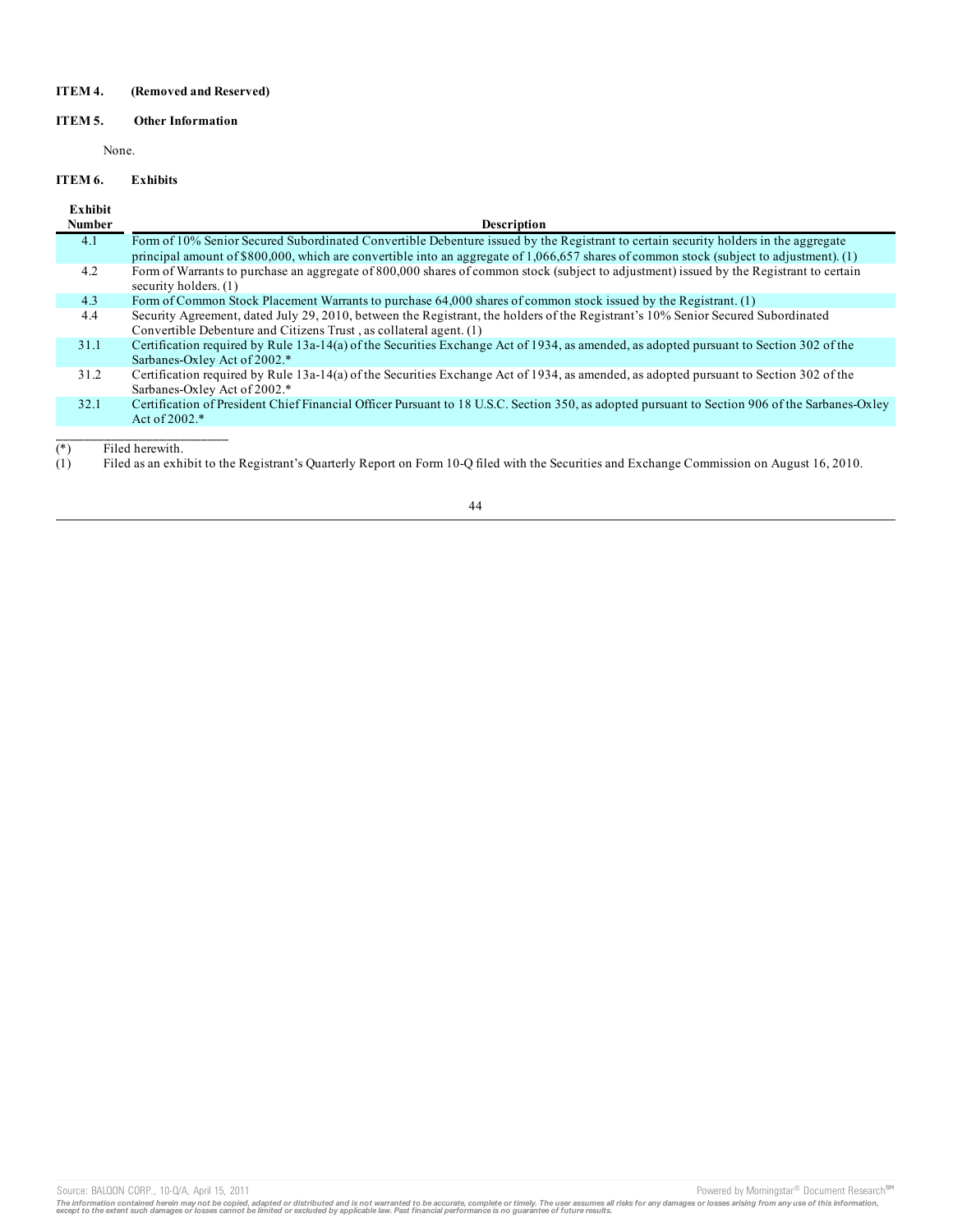## **Signatures**

Pursuant to the requirements of Section 13 or 15(d) the Securities Exchange Act of 1934, the registrant has duly caused this report to be signed on its behalf by the undersigned, thereunto duly authorized on this 15th day of April, 2011.

# **BALQON CORPORATION**

By: /s/ BALWINDER SAMRA

Balwinder Samra Chairman of the Board, President and Chief Executive Officer (principal executive officer)

Source: BALQON CORP., 10-Q/A, April 15, 2011 **Powered by Morningstar®** Document Research Morningstar® Document Research Morningstar® Document Research Morningstar®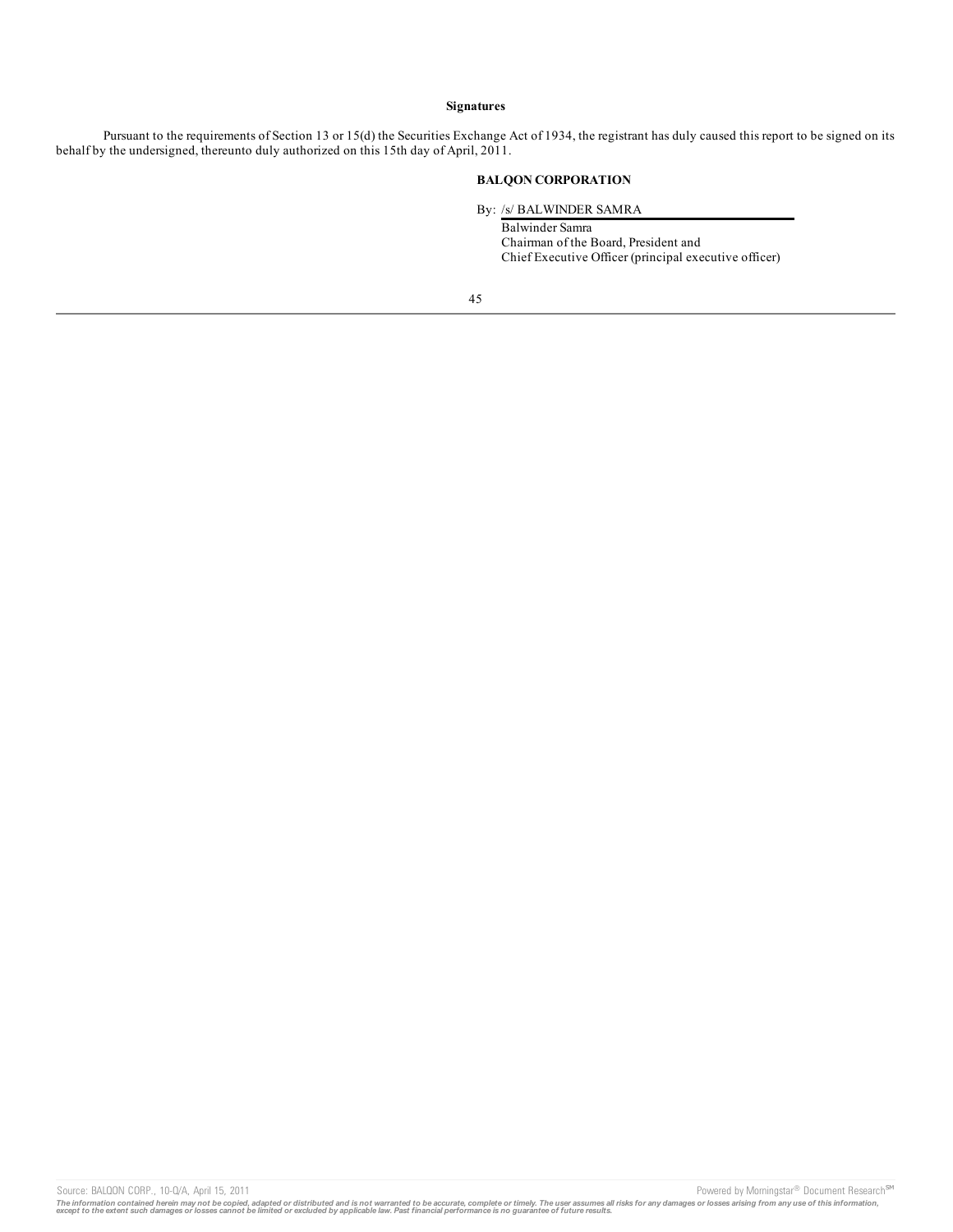#### **BALQON CORPORATION EXHIBITS FILED WITH THIS REPORT**

| Exhibit       |                                                                                                                                                                        |
|---------------|------------------------------------------------------------------------------------------------------------------------------------------------------------------------|
| <b>Number</b> | Description                                                                                                                                                            |
| 31.1          | Certification required by Rule 13a-14(a) of the Securities Exchange Act of 1934, as amended, as adopted pursuant to Section 302 of the<br>Sarbanes-Oxley Act of 2002.* |
| 31.2          | Certification required by Rule 13a-14(a) of the Securities Exchange Act of 1934, as amended, as adopted pursuant to Section 302 of the<br>Sarbanes-Oxley Act of 2002.* |
| 32.1          | Certification of President Chief Financial Officer Pursuant to 18 U.S.C. Section 350, as adopted pursuant to Section 906 of the Sarbanes-<br>Oxley Act of $2002.*$     |

Source: BALQON CORP., 10-Q/A, April 15, 2011<br>The information contained herein may not be copied, adapted or distributed and is not warranted to be accurate, complete or timely. The user assumes all risks for any damages or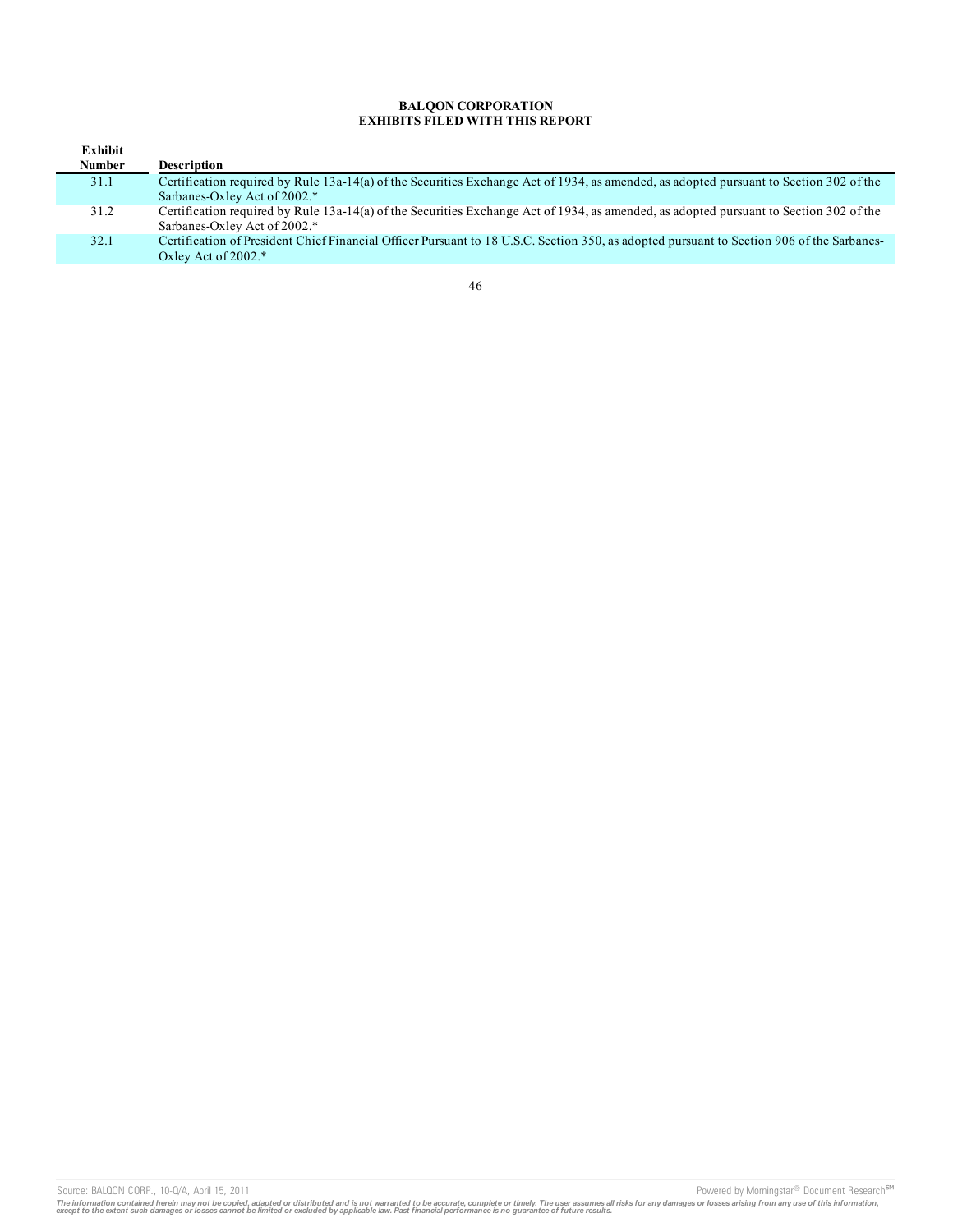# **CERTIFICATION**

I, Balwinder Samra, certify that:

1. I have reviewed this Amendment No. 1 to Quarterly Report on Form 10-Q of Balqon Corporation;

2. Based on my knowledge, this report does not contain any untrue statement of a material fact or omit to state a material fact necessary to make the statements made, in light of the circumstances under which such statements were made, not misleading with respect to the period covered by this report;

3. Based on my knowledge, the financial statements, and other financial information included in this report, fairly present in all material respects the financial condition, results of operations and cash flows of the registrant as of, and for, the periods presented in this report;

4. The registrant's other certifying officers and I are responsible for establishing and maintaining disclosure controls and procedures (as defined in Exchange Act Rules 13a-15(e) and 15d-15(e)) and internal control over financial reporting (as defined in Exchange Act Rules 13a-15(f) and 15d-15(f)) for the registrant and have:

(a) Designed such disclosure controls and procedures, or caused such disclosure controls and procedures to be designed under our supervision, to ensure that material information relating to the registrant, including its consolidated subsidiaries, is made known to us by others within those entities, particularly during the period in which this report is being prepared;

(b) Designed such internal control over financial reporting, or caused such internal control over financial reporting to be designed under our supervision, to provide reasonable assurance regarding the reliability of financial reporting and the preparation of financial statements for external purposes in accordance with generally accepted accounting principles;

(c) Evaluated the effectiveness of the registrant's disclosure controls and procedures and presented in this report our conclusions about the effectiveness of the disclosure controls and procedures, as of the end of the period covered by this report based on such evaluation; and

(d) Disclosed in this report any change in the registrant's internal control over financial reporting that occurred during the registrant's most recent fiscal quarter (the registrant's fourth fiscal quarter in the case of an annual report) that has materially affected, or is reasonably likely to materially affect, the registrant's internal control over financial reporting.

5. The registrant's other certifying officer(s) and I have disclosed, based on our most recent evaluation of internal control over financial reporting, to the registrant's auditors and the audit committee of the registrant's board of directors (or persons performing the equivalent functions):

(a) All significant deficiencies and material weaknesses in the design or operation of internal control over financial reporting which are reasonably likely to adversely affect the registrant's ability to record, process, summarize and report financial information; and

Any fraud, whether or not material, that involves management or other employees who have a significant role in the registrant's internal control over financial reporting.

Date: April 15, 2011

/S/ BALWINDER SAMRA Balwinder Samra, Chief Executive Officer (principal executive officer)

Source: BALQON CORP., 10-Q/A, April 15, 2011 **Powered by Morningstar® Document Research** Morningstar® Document Research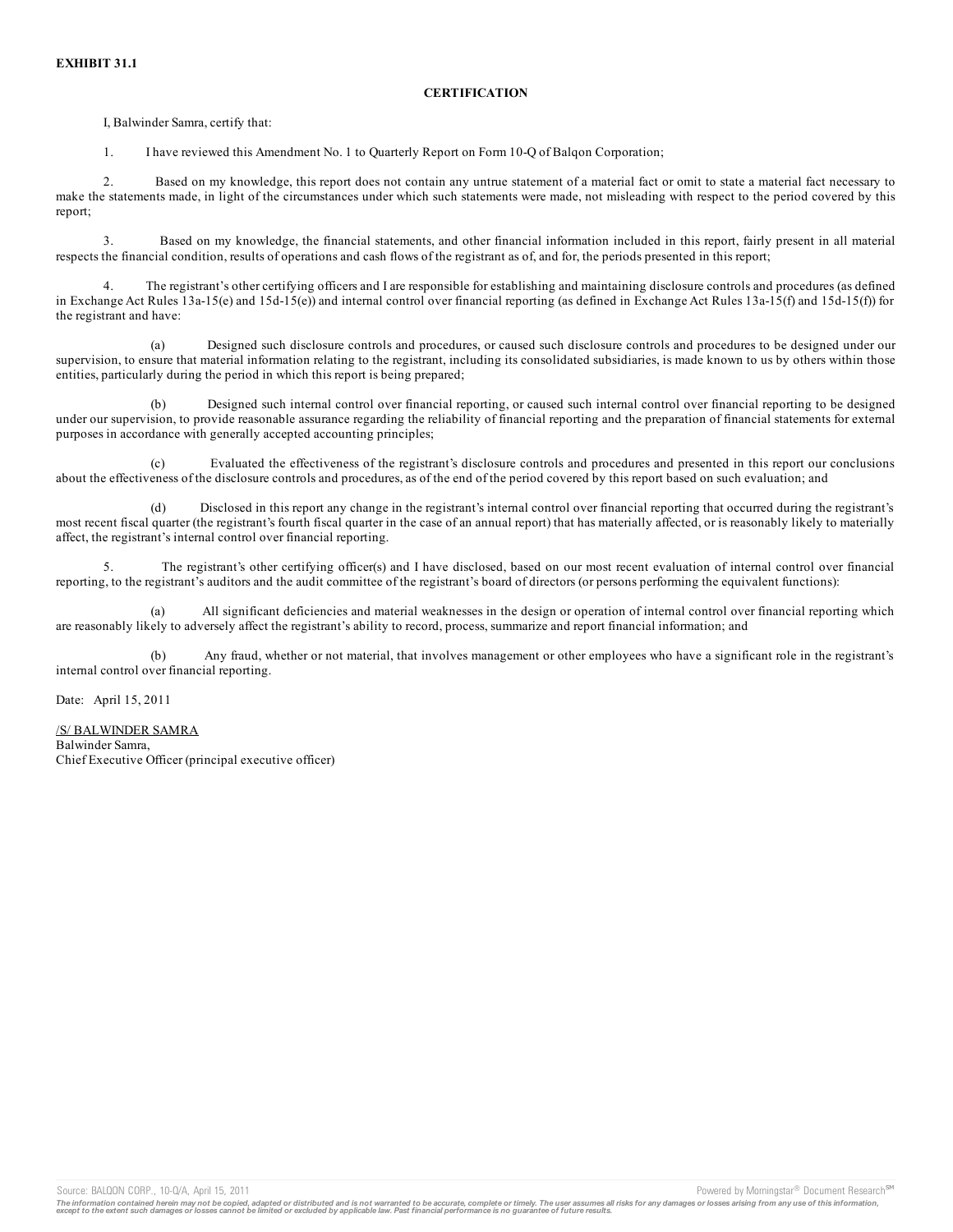# **CERTIFICATION**

I, Robert J. Miranda, certify that:

1. I have reviewed this Amendment No. 1 to Quarterly Report on Form 10-Q of Balqon;

2. Based on my knowledge, this report does not contain any untrue statement of a material fact or omit to state a material fact necessary to make the statements made, in light of the circumstances under which such statements were made, not misleading with respect to the period covered by this report;

3. Based on my knowledge, the financial statements, and other financial information included in this report, fairly present in all material respects the financial condition, results of operations and cash flows of the registrant as of, and for, the periods presented in this report;

4. The registrant's other certifying officers and I are responsible for establishing and maintaining disclosure controls and procedures (as defined in Exchange Act Rules 13a-15(e) and 15d-15(e)) and internal control over financial reporting (as defined in Exchange Act Rules 13a-15(f) and 15d-15(f)) for the registrant and have:

(a) Designed such disclosure controls and procedures, or caused such disclosure controls and procedures to be designed under our supervision, to ensure that material information relating to the registrant, including its consolidated subsidiaries, is made known to us by others within those entities, particularly during the period in which this report is being prepared;

(b) Designed such internal control over financial reporting, or caused such internal control over financial reporting to be designed under our supervision, to provide reasonable assurance regarding the reliability of financial reporting and the preparation of financial statements for external purposes in accordance with generally accepted accounting principles;

(c) Evaluated the effectiveness of the registrant's disclosure controls and procedures and presented in this report our conclusions about the effectiveness of the disclosure controls and procedures, as of the end of the period covered by this report based on such evaluation; and

(d) Disclosed in this report any change in the registrant's internal control over financial reporting that occurred during the registrant's most recent fiscal quarter (the registrant's fourth fiscal quarter in the case of an annual report) that has materially affected, or is reasonably likely to materially affect, the registrant's internal control over financial reporting.

5. The registrant's other certifying officer(s) and I have disclosed, based on our most recent evaluation of internal control over financial reporting, to the registrant's auditors and the audit committee of the registrant's board of directors (or persons performing the equivalent functions):

(a) All significant deficiencies and material weaknesses in the design or operation of internal control over financial reporting which are reasonably likely to adversely affect the registrant's ability to record, process, summarize and report financial information; and

Any fraud, whether or not material, that involves management or other employees who have a significant role in the registrant's internal control over financial reporting.

Date: April 15, 2011

/S/ ROBERT J. MIRANDA Robert J. Miranda, Chief Financial Officer (principal financial and accounting officer)

Source: BALQON CORP., 10-Q/A, April 15, 2011 **Powered by Morningstar® Document Research** Morningstar® Document Research